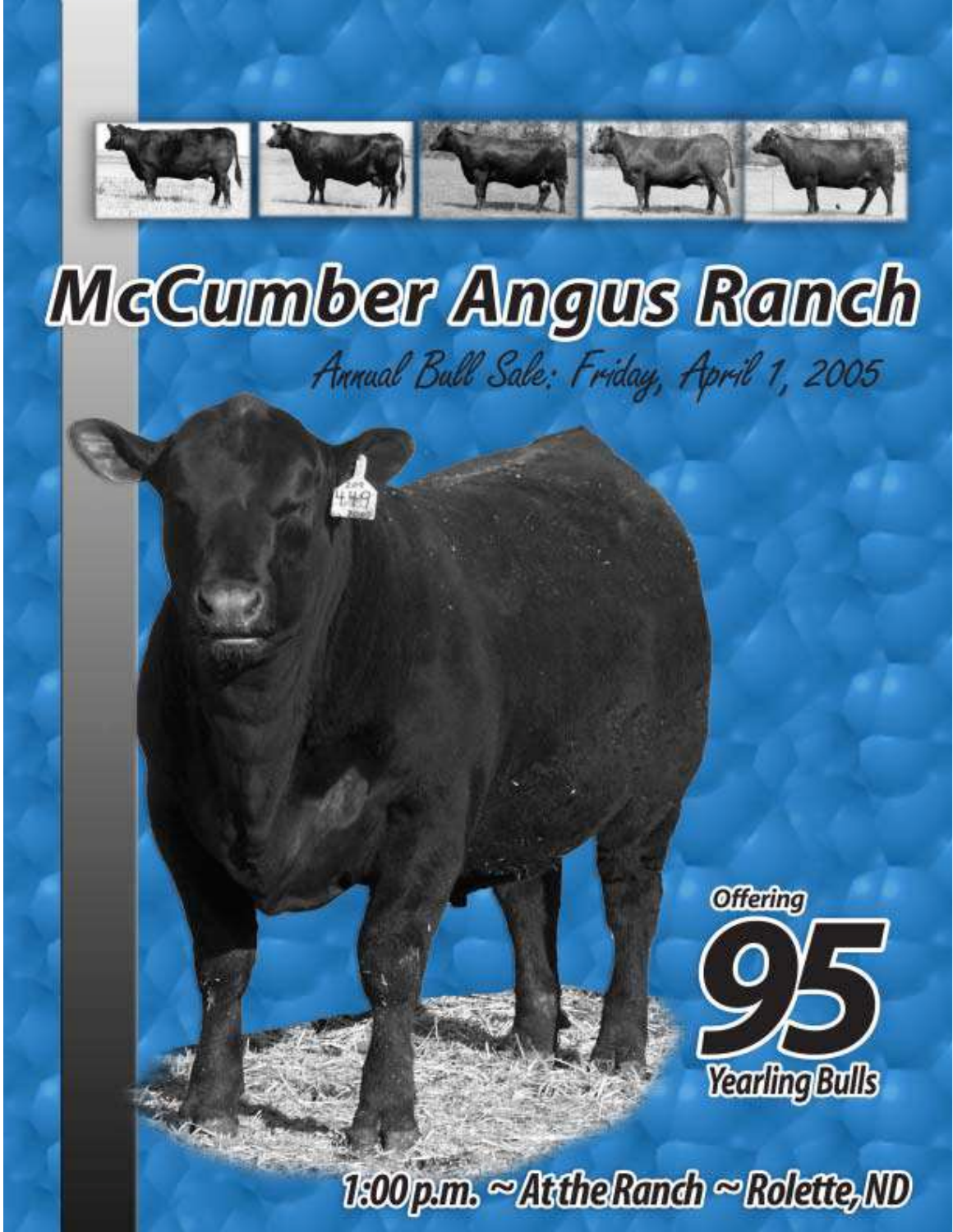*Chuck and Gail Tastad* Phone/fax 701/246-3366 Email: mccumber@utma.com Web site: www.mccumberangus.com



*Matt, Cynthia, Sydney and Eva Tastad* Phone/fax 701/246-3847 Web site:

RR 1 - Box 128 www.mccumberangus.com Rolette, North Dakota 58366

Dear Valued Customers and Cattlemen,

It is with great pleasure and pride that we welcome you to our annual bull sale. This year represents 41 years of breeding Angus cattle. We especially want to thank you for your support of our program, and we hope we can continue to be your seed stock supplier now and into the future.

This is without a doubt the most powerful set of bulls that we have offered. There are more top quality bulls from top to bottom than we have ever had. The bulls are moderate framed, heavy muscled, deep-bodied beef bulls. They are sound and designed to work in an array of environments.

Here at Mc Cumber we are very conscious of the cows that produce these bulls and the sires we choose to use AI in the herd. **We focus on stacking generations of outstanding females. You will notice I went 4 or 5 generations back on cow production records on several of the bulls to show that these bulls are truly stacked with outstanding cows. These females are fertile, productive, problem free cows, and have the ability to pass these traits on. They not only pass on these traits, but also performance, carcass, and longevity to their offspring.** The bulls in this sale are the result of never being swayed by fads, and always sticking to **our** plan and goals. By stacking generations of outstanding females, and sons of outstanding females we are confident that these bulls will sire **PREDICATBLE PERFROMANCE, ACCEPTABLE CARCASSES AND THE TYPE OF FEMALES THAT WILL**

**KEEP YOU IN BUSINESS.**

There are several herd sire prospects that we would like to bring to your attention. We feel there are more herd sire prospects in this offering than ever before. Lot 449 will surely get your attention. He is as complete a bull as we have produced. Phenotypically, he is tremendously well made, is wide based and puts a foot down in all four corners. He is super fronted and thick-topped with a big, expressive hind-quarter. Genetically, he stacks some of the best cows we have ever produced. I like to call him "the program". The Traveler 004 sons are sure to be sale day favorites. Lot 422, 406, and 480, have some of the best performance numbers you can find, and are backed by outstanding dams. Lot 465 has been a standout from birth, and puts together as much performance, muscle and style as any bull in the sale. Another powerful herd sire prospect is lot 419. He stems from the dam that produced Mc Cumber 6122 Equator 8113. With 8113 deceased and the semen gone, we plan to use 419 back in our program. There are also sons of New Day and VRD that have herd bull potential.

As in the past all the performance and ultrasound data has been included in the catalog. The bulls will have passed a breeding soundness exam and fertility test. We also have free delivery in North Dakota, and adjoining states, and will help with trucking to get the bulls anywhere they need to go. We guarantee the bulls to be breeders and stand behind them 100%. If you have any problems, be sure to let us know.

If we can be of any assistant, please do not hesitate to call either Dad or myself.

Chuck and Matt Tastad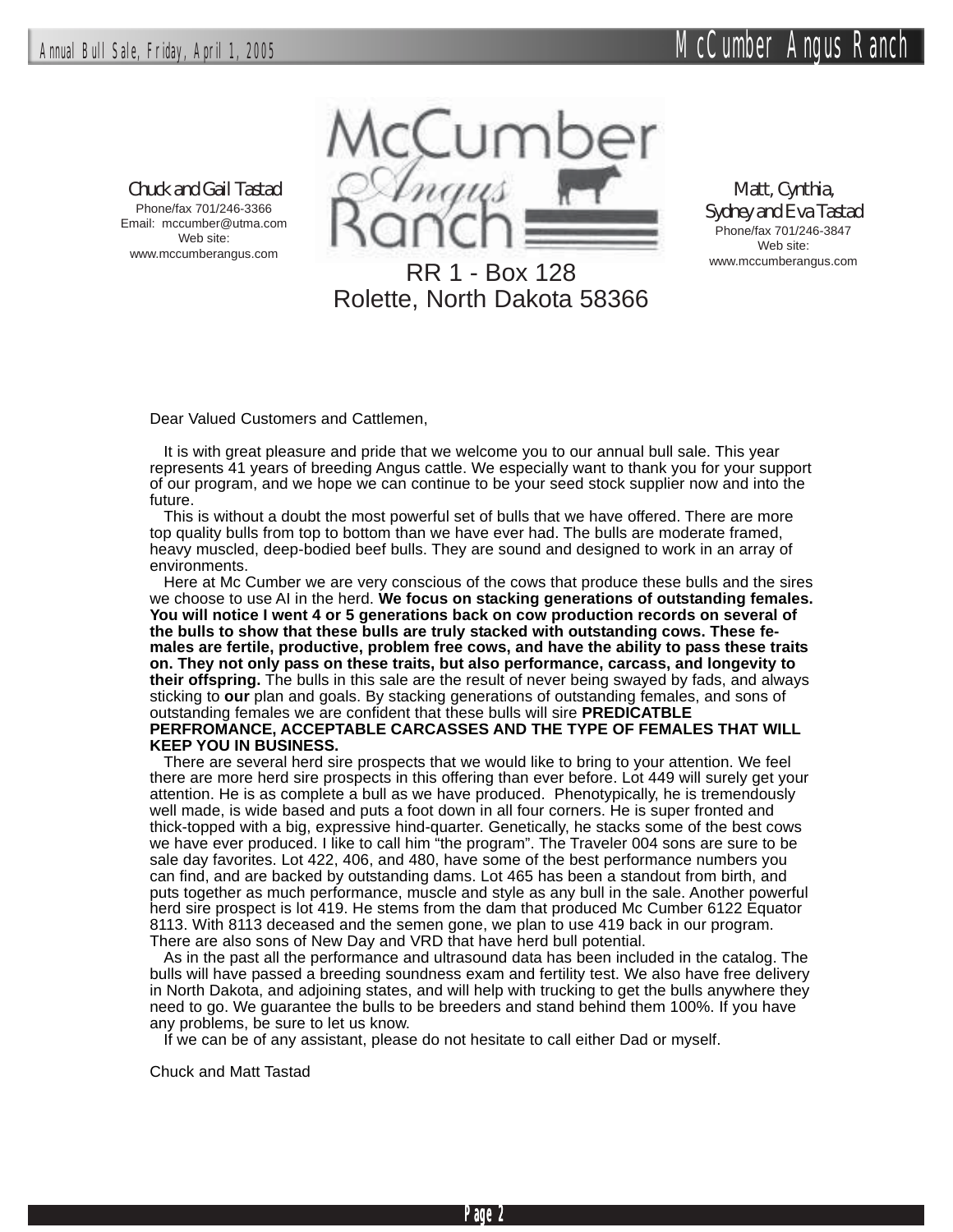

# Auctioneer

**Roger Jacobs ...............................................** 406.373.7385 Box 270 Shepherd, MT 59079

# Sale Consultants

# Special Representatives

**Vern Frey,** Angus Journal .............................. 701.537.5383 **Terry Robinson**, Farm & Ranch Guide ......... 701.255.3037 **Kirby Goettsch**, Western Livestock Reporter 605.380.3939 **Scott Dirk**, Tri-State Neighbor ....................... 605.335.7300

Buyers unable to attend the sale may send bids to McCumber Angus Ranch, the Sale Consultant or any Representative

# Sale Day Phones

**701.246-3366 701.246.3234 701.246.3475**

# Herd Health

The Mc Cumber herd is in excellent health, and all cattle sell with interstate health papers. Bulls have been vaccinated with Bovishield Gold 4, 7-way, Ivomec and have had a complete fertility test.

# Contact McCumber

#### **Chuck & Gail Tastad............................... 701.246.3366 Matt, Cynthia, Sydney & Eva Tastad ..... 701.246.3847**

RR 1 Box 128 ♦ Rolette, ND 58366 E-mail: mccumber@utma.com Web site: www.mccumberangus.com

# Terms & Conditions

All cattle sell under the standard terms and conditions of the American Angus Association. Terms of the sale are cash.

# Volume Discounts

We will discount your purchase price 3% on 3 head purchased by one buyer and up to 10% on 10 head purchased by one buyer.

# **Delivery**

We offer free delivery in North Dakota and adjacent states. All cattle will be cared for until delivery arrangements can be made.

# Lodging

| Sky Dancer Hotel & Casino, Belcourt ND  701.244.2400 |  |
|------------------------------------------------------|--|
|                                                      |  |
|                                                      |  |
| Multiple locations in Minot ND                       |  |

# **Transportation**

Rolette ND has a 3,500 foot paved runway. Minot, ND is served by Northwest Airlines. Minot is 90 miles from the ranch.

## **Bull Sale Friday, April 1, 2005 1:00 pm CST at the Ranch**

**1 mile west and 1/4 mile south of Rolette, North Dakota**

Join us for lunch on sale day!

# **Selling 95 Yearling Bulls**

Page 3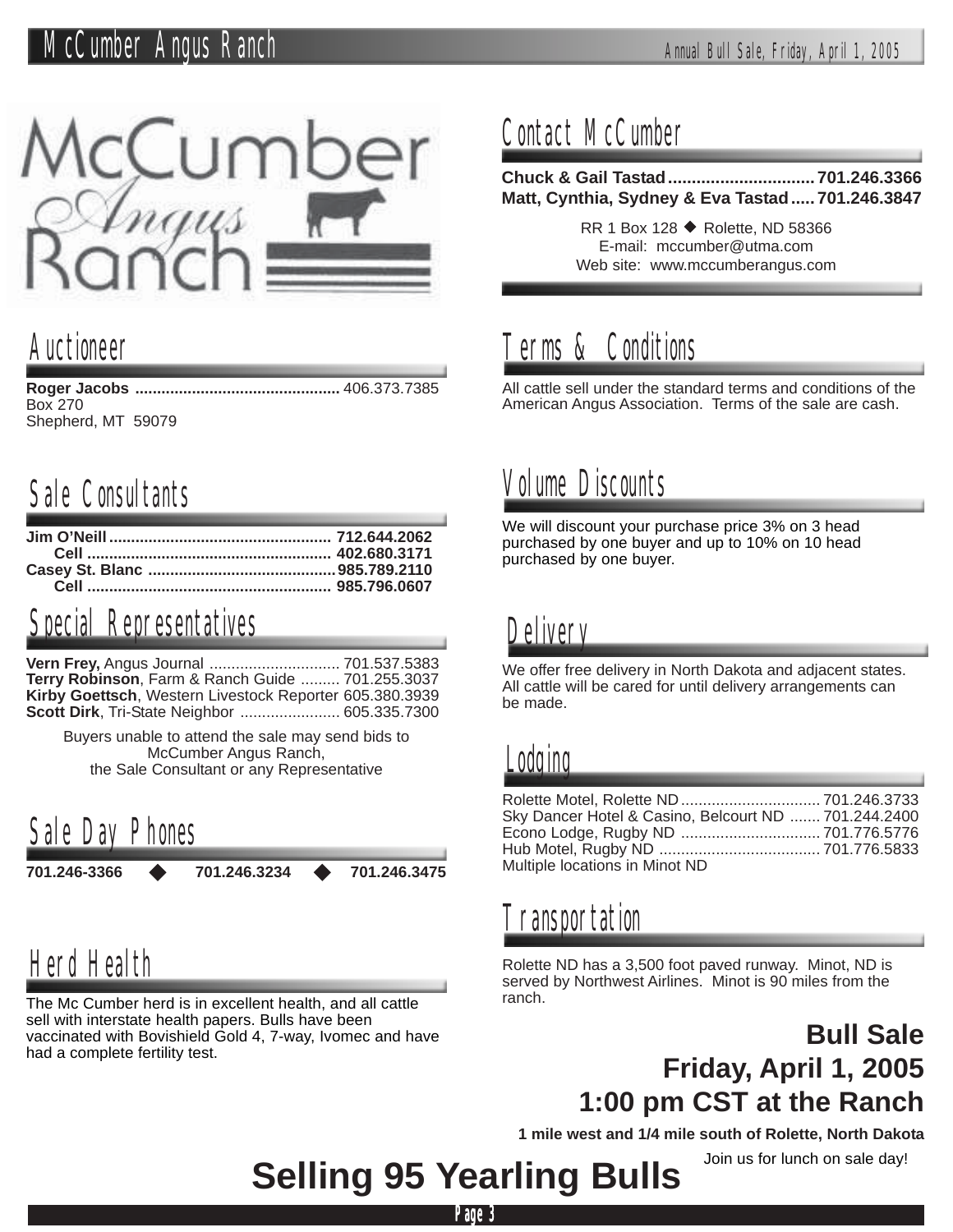# Annual Bull Sale, Friday, April 1, 2005 **Reference Sires** McCumber Angus Ranch

#### *Mc Cumber 7111 Total Value 209* **Sire**

| Calved: 1/20/02                                                                     | Reg. No.14201122                                                                               | Individual                                                               |
|-------------------------------------------------------------------------------------|------------------------------------------------------------------------------------------------|--------------------------------------------------------------------------|
| <b>Connealy Dateline</b><br>Vermilion Dateline 7078<br>Vermilion Blackbird 5044     | D H D Traveler 6807<br>Eila Eila of Conanga<br>Leachman Right Time<br>Vermilion Blackbird 3525 | Record<br><b>BW</b><br>88<br>865<br>ww<br>726<br>205<br><b>WR</b><br>110 |
| G D A R Traveler 71<br>Miss Wix 7111 of Mc Cumber<br>Miss Wix 365 of Mc Cumber      | Traveler 1148 G D A R<br>G D A R Miss Blackcap 567<br>Shoshone 247 P J M                       | ADG<br>4.02<br>1400<br>1369<br>365<br>YR<br>111                          |
| <b>EPDs</b>                                                                         | Miss Wix 294 of Mc Cumber<br><b>Dam's Production</b>                                           | \$Values<br>22.56<br>SI.                                                 |
| <b>WW</b><br>SC<br><b>RFA</b><br>IMF<br><b>BW</b><br>YW<br>.58<br>86<br>.86<br>- 07 | <b>WW</b><br><b>BW</b><br><b>YW</b><br>%RP<br>Fat<br>-012<br>-29                               | 27.44<br>\$F<br>8.22<br>\$G<br>29.49                                     |

- Dam is the outstanding Miss Wix 7111 of Mc Cumber
- Recorded a 205 day wt 726/110, G 4.02/113 ,Y 1369/111, with a 14.7 ribeye.
- Consistently sires exceptional length, depth and sound feet and legs.
- Daughters are very feminine and deep bodied, with a wide chest floor. • Maternal sister was the top selling bred heifer in our 2003 Female sale.
- Successfully used on heifers.
- Owned with Marcy Cattle Co., NE and Redland Angus, WY.

#### *Mc Cumber 8113 Equator 1190* Sire **B**

| Calved: 3/25/01                                                                   | Reg. No.13913278                                                                                | Individual                                    |
|-----------------------------------------------------------------------------------|-------------------------------------------------------------------------------------------------|-----------------------------------------------|
| Mc Cumber Equator 6122<br>Mc Cumber 6122 Equator 8113<br>Rosetta 421 of Mc Cumber | Papa Equator 2928<br>Miss Wix 365 of Mc Cumber<br>Tehama Bando 155<br>Rosetta 297 of Mc Cumber  | Record<br>BW<br><b>WW</b><br>205<br><b>WR</b> |
| Mc Cumber 054 Rito 326<br>B Pride 7159 of Mc Cumber<br>B Pride 71 of Mc Cumber    | Rito 054 G D A R<br>Miss Wix 365 of Mc Cumber<br>Rito 2100 G D A R<br>B Pride 4103 of Mc Cumber | ADG<br>YW<br>365<br>YR<br><b>\$Values</b>     |
| <b>EPDs</b>                                                                       | Dam's Production                                                                                | 24.57<br>\$W                                  |
| SC.<br>RFA<br>YW<br>IMF<br>Milk<br>R١<br>-45<br>76<br>-75<br>05<br>45<br>32       | <b>WW</b><br><b>YW</b><br><b>BW</b><br>%RP<br>Fat<br>22<br>00.9                                 | 17.53<br>13 16<br>30.51                       |

- Selected to carry on the 8113 line.
- Sires muscle, length and performance.
- Scanned ribeye 14.6/116, IMF 4.44/115
- High selling bull in our 2002 Bull Sale.
- Owned with Rothiemay Angus, MT
- 



#### *Mc Cumber Equator 6122*

| Calved: 3/08/96<br>Reg. No.12578562<br>Individual                                                                                                                                                                                              |  |
|------------------------------------------------------------------------------------------------------------------------------------------------------------------------------------------------------------------------------------------------|--|
| Cottontail Maternal POWER464<br>Record<br>Papa Power 096<br><b>BW</b><br>Blackbird D H D 2816<br>WW.<br>Papa Equator 2928<br>Papa Rito Traveler 4807<br>205<br>Papa Envious Blackbird 8849<br><b>WR</b><br>Envious Blackbird D H D 5848<br>ADG |  |
| Schearbrook Shoshone<br>YW<br>Shoshone 247 P J M<br>365<br>Juanada 104 of P J M<br>Miss Wix 365 of Mc Cumber<br>YR<br>Marshall Pride 18 A O<br>Miss Wix 294 of Mc Cumber<br>Miss Wix 682 of Mc Cumber<br><b><i><u>SValues</u></i></b>          |  |
| 20.54<br>\$W<br>Dam's Production<br><b>EPDs</b><br>18.99<br>\$F<br><b>WW</b><br><b>YW</b><br><b>BW</b><br>SC.<br>RFA<br>Fat %RP<br>YW<br>IMF<br>WW.<br>11.54<br>76<br>90<br>-52<br>- 10<br>- 007<br>.54                                        |  |

- Direct son of Miss Wix 365 of Mc Cumber
- Sires exceptional muscle, length and depth
- Daughters are feminine, with perfect udders
- DNA Tenderness score of 5 stars
- **Leased to Accelerated Genetics**



 *Mc Cumber 7111 Total Value 209*







Page 4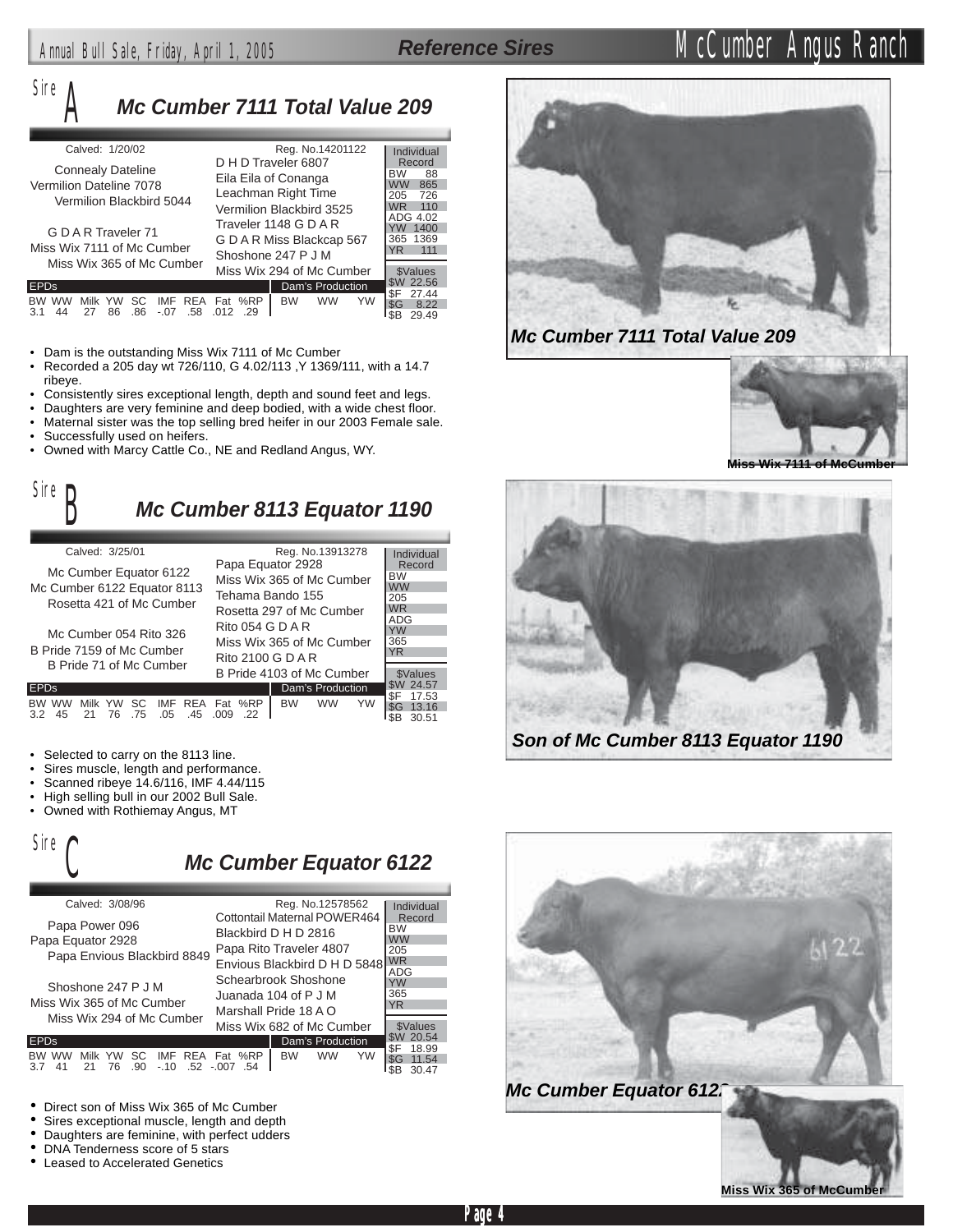# McCumber Angus Ranch **Reference Sires** Annual Bull Sale, Friday, April 1, 2005

*Reference Sires*



# **Sire**

**Sire** 

#### *Pine Creek Right Time 1147*

| Calved: 2/22/97<br>N Bar Emulation EXT<br>Leachman Right Time<br>Leachman Erica 0025                                        | Reg. No.12949678<br>Fmulation N Bar 5522<br>N Bar Primrose 2424<br>Tehama Bando 155<br>Leachman Frica 8058 | Individual<br>Record<br>BW<br>WW<br>205<br>WR                            |
|-----------------------------------------------------------------------------------------------------------------------------|------------------------------------------------------------------------------------------------------------|--------------------------------------------------------------------------|
| G D A R Rainmaker 340<br>Sitz Everelda Entense 1137<br>Sitz Everelda Entense 2335                                           | Lovana<br>Lady Blackbird 987 G D A R<br>Traveler 124 G D A R                                               | <b>ADG</b><br>YW<br>365<br><b>YR</b>                                     |
| <b>EPD<sub>s</sub></b><br>ВW<br>SC<br>IMF<br>REA<br>Milk YW<br><b>WW</b><br>102.35<br>.31<br>3.3<br>$.039 - 17$<br>56<br>22 | Sitz Everelda Entense 2821<br>Dam's Production<br><b>BW</b><br><b>WW</b><br>YW<br>Fat %RP<br>22            | <b><i><u>SValues</u></i></b><br>25.86<br>38.63<br>\$F<br>$-366$<br>24.36 |

- Sires length, depth and muscle.
- They should be able to perform under any environment
- Daughters are deep roomy females with perfect udders.
- Note that his dam is the famous Sitz Everelda Entense 1137





BW WW Milk YW SC IMF REA Fat %RP BW WW YW 2.3 65 27 113 .53 0 .44 .012 .20 27 113 .53 EPDs Dam's Production Individual Record BW WW  $205$ WR ADG YW 365 YR \$Value \$W 29.25<br>\$F 46.24 \$F 46.24<br>\$G 7.37 \$G 7.37 \$B 38.21 *SAV 8180 Traveler 004* Calved: 01/01/00 Reg. No.13512009 G D A R Traveler 71 G D A R G D A R<br>Sitz Traveler 8180 G D A R Miss Blackcap 567<br>Sitz Everelda Entense 1137 G D A R Rainmaker 340<br>Sitz Everelda Entense 2335 A A R New Trend V D A R Shoshone 548<br>
Boyd Forever Lady 8003 Donna A A R 74<br>
S V F Forever Lady 57D S V F Forever Lady 1128

- Sires deep, high volume cattle with muscle.
- His first son's have been very popular
- Dam is a flush sister to New Day
- Exceptional performance.



- The VRDs have tremendous performance, muscle and length<br>• His first daughters have good udders, are extremely easy fles
- His first daughters have good udders, are extremely easy fleshing, and do nice job with their calves.
- VRD's were our high selling sire group in last year's sale.
- Look for more of his son's in 2006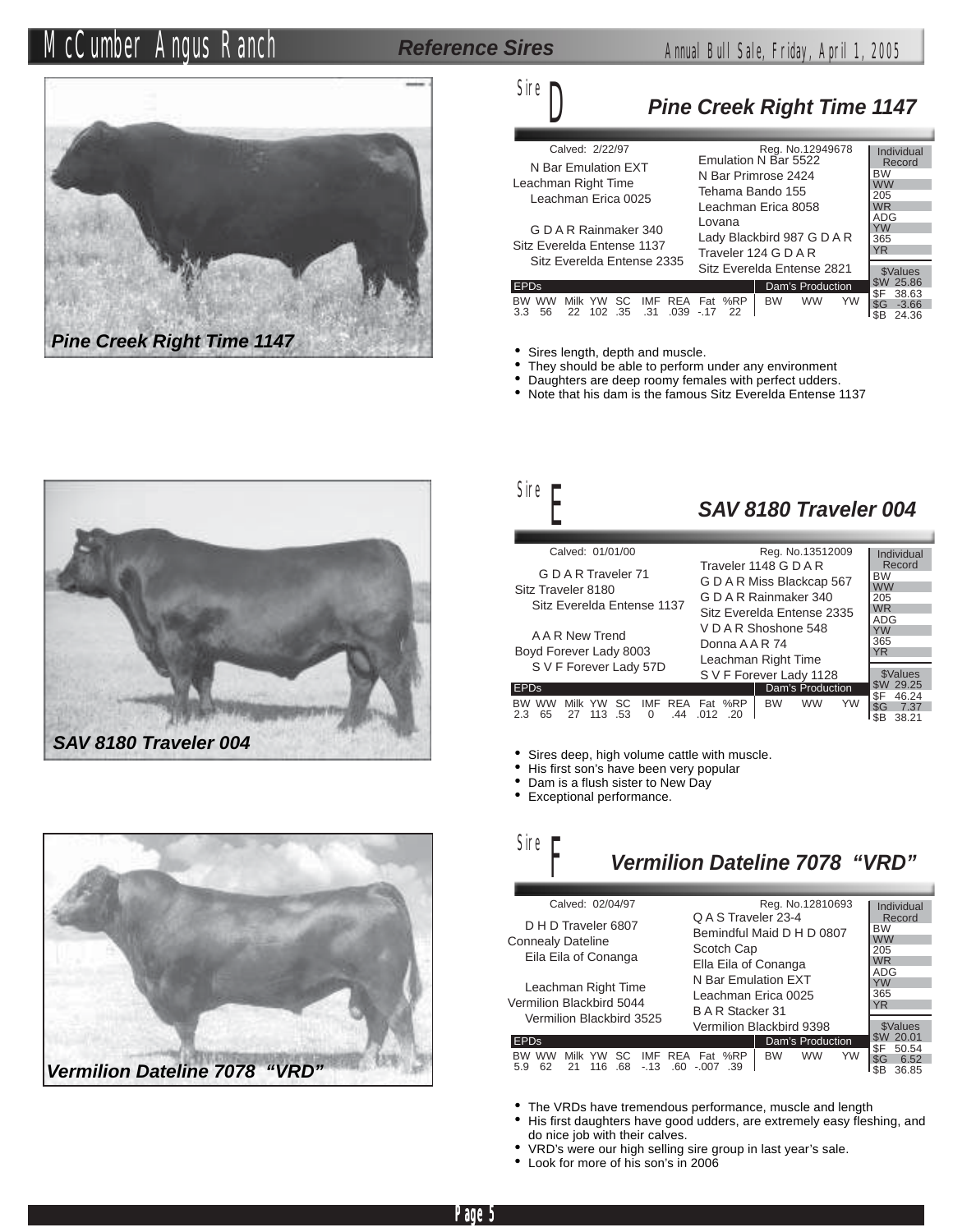| Sire                                                                                                                | <b>Ranger G 1720</b>                                                                           |                                                        |
|---------------------------------------------------------------------------------------------------------------------|------------------------------------------------------------------------------------------------|--------------------------------------------------------|
| Calved: 09/01/00                                                                                                    | Reg. No.13953039                                                                               | Individual                                             |
| Tehama Bando 155<br>G A R Precision 1680<br>9J9 G A R 856                                                           | Band 234 of Ideal 3163<br>Tehama Blackcap G373<br>Rito 9J9 of B156 7T26<br>Blackbird G A R 833 | Record<br><b>BW</b><br>WW<br>205<br><b>WR</b><br>ADG   |
| G D A R Rainmaker 340<br>Sitz Everelda Entense 1137<br>Sitz Everelda Entense 2335                                   | Lovana<br>Lady Blackbird 987 G D A R<br>Traveler 124 G D A R<br>Sitz Everelda Entense 2821     | YW<br>365<br><b>YR</b><br><b><i><u>SValues</u></i></b> |
| <b>EPDs</b><br>SC.<br><b>WW</b><br>Milk<br>IMF<br><b>RFA</b><br>YW<br>23<br>85<br>-.61<br>.64<br>45<br>- 020<br>3.5 | Dam's Production<br><b>BW</b><br><b>WW</b><br>YW<br>%RP<br>Fat<br>63<br>88                     | 22.52<br>S.<br>26.10<br>26.63<br>48.37<br>SВ           |

• Ranger was used for his carcass potential

• His dam is Sitz Everelda Entense 1137, who is also the dam of Pine Creek Right Time 1147.



*Boyd New Day 8005*

| Calved: 01/02/98                                                                                           | Reg. No.13050780                                                                            | Individual                                      |
|------------------------------------------------------------------------------------------------------------|---------------------------------------------------------------------------------------------|-------------------------------------------------|
| VDAR Shoshone 548<br>A A R New Trend<br>Donna A A R 74                                                     | Schearbrook Shoshone<br>VDAR Polly 308<br>Candolier Forever 376<br>Donna 244 G D A R        | Record<br>BW<br><b>WW</b><br>205<br>WR<br>ADG   |
| Leachman Right Time<br>S V F Forever Lady 57D<br>S V F Forever Lady 1128                                   | N Bar Emulation EXT<br>Leachman Erica 0025<br>Skarship Saratoga<br>Forever Lady 163 G D A R | YW<br>365<br>YR<br><b><i><u>SValues</u></i></b> |
| <b>EPDs</b>                                                                                                | Dam's Production                                                                            | 23.58                                           |
| SC<br><b>RFA</b><br>Milk YW<br>IMF<br><b>WW</b><br><b>BW</b><br>25<br>-71<br>105<br>- 72<br>50<br>$\Omega$ | <b>BW</b><br><b>WW</b><br><b>YW</b><br>%RP<br>Fat<br>.51<br>003                             | 44.01<br>SF<br>\$G<br>947<br>39.39              |

• Sires long bodied, thick cattle that perform very well.

• A ¾ brother to our BT New Trend 172K bull

• Calves are born very easily



*Ranger G 1720*



#### *BT New Trend 172K*

| Calved: 02/02/00                                                                                     | Reg. No.13629635                                                                                   | Individual                                      |
|------------------------------------------------------------------------------------------------------|----------------------------------------------------------------------------------------------------|-------------------------------------------------|
| V D A R Shoshone 548<br>A A R New Trend<br>Donna A A R 74                                            | Schearbrook Shoshone<br>V D A R Polly 308<br>Candolier Forever 376<br>Donna 244 G D A R            | Record<br>BW<br>ww<br>205<br>WR<br>ADG          |
| Leachman Right Time<br>BT Everelda Entense 57D<br>Sitz Everelda Entense 1905                         | N Bar Emulation FXT<br>Leachman Erica 0025<br>Traveler 124 G D A R<br>Sitz Everelda Entense 1791   | YW<br>365<br>YR<br><b><i><u>SValues</u></i></b> |
| <b>EPDs</b><br>SC<br><b>REA</b><br>WW.<br>IMF<br>Milk<br>YW<br>38<br>36<br>2.65<br>60.<br>- 17<br>37 | <b>Dam's Production</b><br><b>YW</b><br><b>BW</b><br><b>WW</b><br>Fat<br>%RP<br>$15 - 014$<br>- 25 | 24.47<br>5.32<br>19 15                          |
|                                                                                                      |                                                                                                    |                                                 |

• Breeds number one scrotal EPD bull

• Sires long, deep, correct cattle.

- Daughters have an astounding 104 avg. weaning ratio on their first calves.
- Progeny consistently have a high IMF ratio.

• Dam sold 1/2 interest for \$190,000.00<br>• Owned with Beartooth Ranch, MT

• Owned with Beartooth Ranch, MT



Page 6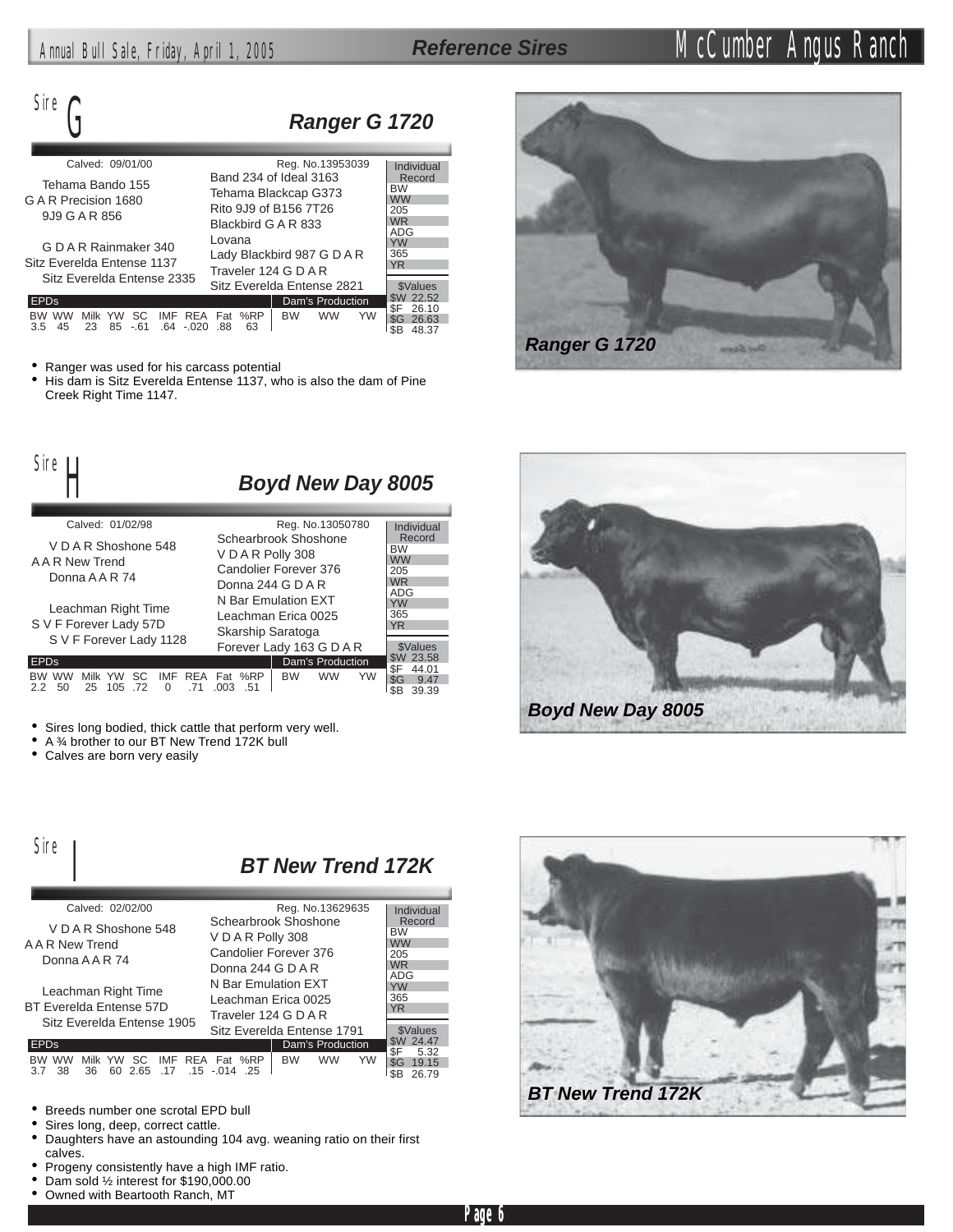# McCumber Angus Ranch **Reference Sires** Annual Bull Sale, Friday, April 1, 2005

*Reference Sires*







- Maternal brother to 172K
- Excellent calving ease bull.
- Sires deep bodied, well muscled cattle.
- Daughters have a 106 avg. weaning ratio on their first calves.
- Owned with Glacial Ridge Cattle, MN. And Beartooth Ranch, MT

#### *Mc Cumber Dakota 9023* Sire

| Calved: 03/10/99                                                             | Reg. No.13365343                                                                                   | Individual                                                             |
|------------------------------------------------------------------------------|----------------------------------------------------------------------------------------------------|------------------------------------------------------------------------|
| R R 9440 Scotch Cap 1483<br>R R Ferdinand 758D<br>Blackcap of R R 5367       | R R Scotchcap 9440<br>Eriskay of Rollin Rock 8211<br>R R Vantage 3352<br>Blackcap of R R 0238      | Record<br>BW<br>97<br>672<br>ww<br>205<br>681<br>WR<br>100<br>ADG 3.96 |
| Shoshone 247 P J M<br>Miss Wix 365 of Mc Cumber<br>Miss Wix 294 of Mc Cumber | Schearbrook Shoshone<br>Juanada 104 of P J M<br>Marshall Pride 18 A O<br>Miss Wix 682 of Mc Cumber | 1230<br>1315<br>365<br>100<br>ΥR<br>\$Values                           |
| <b>EPDs</b><br>SC<br>RFA<br><b>WW</b><br>IMF<br>Milk YW<br><b>BW</b>         | Dam's Production<br><b>BW</b><br><b>WW</b><br><b>YW</b><br>Fat %RP                                 | 23.99<br>31<br>\$F<br>12.97<br>8.49<br>\$G                             |
| 37<br>68<br>1 1 3<br>15<br>12<br>15<br>$-07$                                 | $-004$                                                                                             |                                                                        |

- Direct son of Miss Wix 365 of Mc Cumber
- 205 wt 681 and 365 wt 1315 lbs.
- Scanned a 14.7/113 ribeye, 4.26/117 IMF
- Sires deep, high volumed cattle.
- Daughters are deep and roomy with excellent udders
- Owned with Diamond W Ranch, TX.



- New Trend son out of Mc Cumber Foundation 701's flush sister
- Stamping his calves with depth, muscle and thickness.
- Daughters are the image of his dam Miss Wix 705 of Mc Cumber.<br>• Scanned a 14.7 ribeve and 3.72 IMF
- Scanned a 14.7 ribeye and 3.72 IMF



**1206**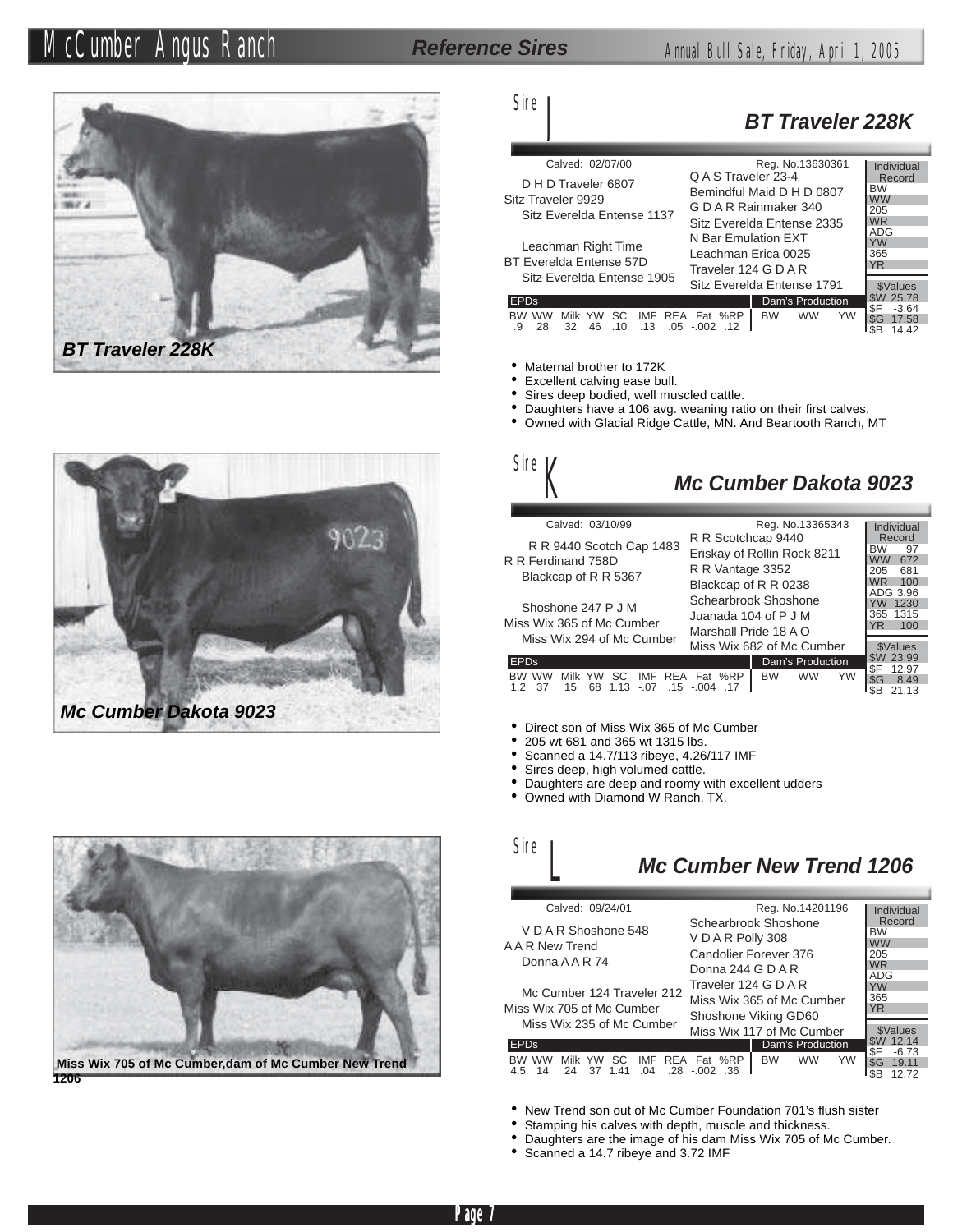# $Lot 406$

### *MC Cumber 004 Traveler 406*

| Calved: 01/18/2004                                                          |                                        | Reg. No.14797921                                     |                                                                    |                             |
|-----------------------------------------------------------------------------|----------------------------------------|------------------------------------------------------|--------------------------------------------------------------------|-----------------------------|
| Sitz Traveler 8180<br>SAV 8180 Traveler 004<br>Boyd Forever Lady 8003       | G D A R Traveler 71<br>A A R New Trend | Sitz Everelda Entense 1137<br>S V F Forever Lady 57D | Individual<br>Record<br><b>BW</b><br><b>WW</b><br>205<br><b>WR</b> | 89<br>826<br>805<br>114     |
| BT New Trend 172K<br>B Pride 2219 JVR Mc Cumber<br>B Pride 287 of Mc Cumber | A A R New Trend<br>054 P J M 1438      | BT Everelda Entense 57D<br>B Pride 4103 of Mc Cumber | ADG<br>YW<br>365<br><b>YR</b>                                      | 4.29<br>1410<br>1491<br>117 |
| <b>EPDs</b>                                                                 |                                        | Dam's Production                                     | <b>Ultrasound</b><br>Data                                          | IMF 3.03/100                |

**Lot 406**- **Selling 2/3 interest and full poss. -** The first son of 004, and what a bell ringer he is. 406 is the heaviest actual WW calf out of a first calf heifer we have ever had. He weaned off at 826 lbs. and had a 205 BW WW Milk YW SC IMF REA Fat %RP BW WW YW 3.0 55 30 95 -.03 .31 .00 -.24 1/104 1/114 1/117 IMF 3.03/100 REA14.6/106 Fat .29/94

day weight of 805 lbs. to ratio 114. 406 is a big, stout, beef bull with a tremendous amount of rib and capacity. He is extremely long bodied and excellent on his feet and legs. To go along with this, he gained 4.29 lbs./day and weighed off test at 1410 lbs. with a 365 day weight of 1491 lbs. to ratio 117 and go down as one of the top performing calves in our history. His WW EPD's rank him in the

top 1% of the breed, and his YW EPD's rank him in the top 3%. His dam, B Pride 2219 of Mc Cumber, is a daughter of BT New Trend 172K, the AAR New Trend son of BT Everelda Entense 57D, that we chose from the 2001 bull sale at Beartooth. B Pride 2219 is a moderate framed, perfect uddered female, who descends from the pathfinder and donor cow B Pride 287 of Mc Cumber who ratioed WW 9/107, and YW 7/ 102. **Performance at its best**.



| Calved: 01/19/2004                                                                                                                                                                                               | Reg. No.14797922                                                                                      |                                                                                               |  |
|------------------------------------------------------------------------------------------------------------------------------------------------------------------------------------------------------------------|-------------------------------------------------------------------------------------------------------|-----------------------------------------------------------------------------------------------|--|
| Sitz Traveler 9929<br>BT Traveler 228K<br>BT Everelda Entense 57D                                                                                                                                                | D H D Traveler 6807<br>Sitz Everelda Entense 113<br>Leachman Right Time<br>Sitz Everelda Entense 1905 | Individual<br>Record<br><b>BW</b><br>83<br>746<br><b>WW</b><br>205<br>737<br><b>WR</b><br>105 |  |
| Garrison 8128 Dynamite<br>Miss Wix 2043 of Mc Cumber<br>Miss Wix 352 of Mc Cumber                                                                                                                                | Finks 5522-6148<br>Miss Wix 204 of Mc Cumber<br>K M A Highroller 5025<br>Miss Wix 098 of Mc Cumber    | ADG<br>3.56<br><b>YW</b><br>1230<br>365<br>1307<br>YR.<br>103<br><b>Ultrasound</b>            |  |
| EPDs                                                                                                                                                                                                             | <b>Dam's Production</b>                                                                               | Data<br><b>IMF</b><br>2.63/87                                                                 |  |
| BW WW<br>SC.<br>IMF<br>Milk YW<br>2.3 36<br>30<br>58<br>.01<br>.11                                                                                                                                               | REA Fat %RP<br><b>BW</b><br><b>WW</b><br><b>YW</b><br>1/105<br>1/98<br>1/103<br>$-0.05$ 15            | REA14.3/104<br>Fat<br>.24/77                                                                  |  |
| Lot 407- Recommended for use on heifers. - A thick, deep bodied,<br>moderate framed son of BT Traveler 228K, 228K is the Sitz Traveler 9929<br>son of BT Everelda Entense 57 D, who we also purchased along with |                                                                                                       |                                                                                               |  |

son of BT Everelda Entense 57 D, who we also purchased along with Mark Frederickson, from the 2001 Beartooth bull sale. The 228K daughters have just weaned their first calves and did an excellent job, ratioing a combined 106, while staying in good flesh and breeding back in a timely fashion. 407 weaned off a first calf heifer at 746 lbs. to ratio 105, and had a 1307 lb. 365 day weight to ratio 103, after starting with just an 83 lb. birth weight. His dam descends from 5 consecutive pathfinder cows that trace back to Miss Wix 365 of Mc Cumber.



#### *MC Cumber 228 Traveler 414*

#### Calved: 01/22/2004 Reg. No. 14797966

| Sitz Traveler 9929                 | D H D Traveler 6807           |                        | Individual<br>Record |             |
|------------------------------------|-------------------------------|------------------------|----------------------|-------------|
| BT Traveler 228K                   | Sitz Everelda Entense 1137    |                        | <b>BW</b>            | 91          |
|                                    | Leachman Right Time           |                        | <b>WW</b>            | 766         |
| BT Everelda Entense 57D            | Sitz Everelda Entense 1905    |                        | 205                  | 759         |
|                                    |                               |                        | <b>WR</b>            | 108         |
|                                    | Mr Wix of Mc Cumber 204       |                        | ADG                  | 3.63        |
| Mc Cumber Mr Wix 7104              | B Pride 488 of Mc Cumber      |                        | <b>YW</b>            | 1260        |
| B Pride 218 of Mc Cumber           |                               |                        | 365                  | 1340        |
| Pride 0193 of Mc Cumber            | Mc Cumber 6122 Equator 8113 B |                        | <b>YR</b>            | 105         |
|                                    | B Pride 629 of Mc Cumber      |                        |                      |             |
|                                    |                               |                        |                      | Ultrasound  |
| EPDs                               |                               | Dam's Production       | Data                 |             |
|                                    |                               |                        | IMF                  | 2.58/85     |
| ВW<br>SC.<br>RFA<br>IMF<br>YW      | <b>BW</b><br>%RP<br>Fat       | <b>WW</b><br><b>YW</b> |                      | REA 13.6/99 |
| 2.3<br>63<br>36<br>32<br>.00<br>04 | 1/106<br>$-.08$<br>005        | 1/105<br>1/108         | Fat                  | .34/110     |

**Lot 414** - **Recommended for use on heifers. -** Another long bodied, smooth made son of 228K. He comes from the same mold as 407, with a bit more length and performance. He weaned off a first calf heifer at 766 lbs. to ratio 108 and had a 365 day weight of 1340 lbs. to ratio 105. He also could be an excellent carcass prospect with Mc Cumber Mr Wix 7104 and Mc Cumber 6122 Equator 8113 sitting back in his pedigree.



**Miss Wix 5007 of M** 



### *MC Cumber 004 Traveler 417*   $\frac{\text{Lot}}{417}$

| Calved: 01/24/2004                                                                                                                                                                                                                                                | Reg. No.14797993                                                                                                                                                                                        |                                                                                                                                                                                    |
|-------------------------------------------------------------------------------------------------------------------------------------------------------------------------------------------------------------------------------------------------------------------|---------------------------------------------------------------------------------------------------------------------------------------------------------------------------------------------------------|------------------------------------------------------------------------------------------------------------------------------------------------------------------------------------|
| Sitz Traveler 8180<br>SAV 8180 Traveler 004<br>Boyd Forever Lady 8003<br>Vermilion Dateline 7078<br>Miss Wix 203 of Mc Cumber<br>Miss Wix 5007 of Mc Cumber                                                                                                       | G D A R Traveler 71<br>Sitz Everelda Entense 1137<br>A A R New Trend<br>S V F Forever Lady 57D<br><b>Connealy Dateline</b><br>Vermilion Blackbird 5044<br>Rito 054 G D A R<br>Miss Wix 365 of Mc Cumber | Individual<br>Record<br><b>BW</b><br>84<br><b>WW</b><br>680<br>205<br>686<br>WR.<br>97<br>ADG<br>4.13<br><b>YW</b><br>1242<br>1347<br>365<br><b>YR</b><br>105<br><b>Ultrasound</b> |
| EPDs                                                                                                                                                                                                                                                              | Dam's Production                                                                                                                                                                                        | Data                                                                                                                                                                               |
| BW WW<br><b>SC</b><br>Milk YW<br>IMF<br><b>REA</b><br>24<br>2.6<br>50<br>96<br>$-.10$<br>.56                                                                                                                                                                      | <b>BW</b><br><b>WW</b><br><b>YW</b><br>Fat %RP<br>1/99<br>1/97<br>1/105<br>.003<br>.43                                                                                                                  | 2.58/85<br>IMF<br>REA14,8/107<br>Fat<br>.26/84                                                                                                                                     |
| Lot 417 - Selling 2/3 interest and full poss. Recommended for use on<br>heifers. - This well made, heavy muscled son of 004 is a definite eye<br>tang bandaran di kacamatan sa Kabupatén Jawa Jawa Barat, Kabupatén Bandaran Ing Kabupatén Jawa Kabupatén Jawa Ka |                                                                                                                                                                                                         |                                                                                                                                                                                    |

**heifers. -** This well made, heavy muscled son of 004 is a definite eye catcher. 417 has an EPD profile that doesn't take a back seat to anyone. BW 2.6; WW 50 (top 5% of the breed); YW 96(top 2% of the breed); UREA .52 (top 10% of the breed); and U%RP .39 (top 15% of the breed). 417 is an excellent herd bull candidate backed by one of the most

powerful cow families in the Angus breed. His dam is a granddaughter of the legendary Miss Wix 365 of Mc Cumber. Miss Wix 203 of Mc Cumber is a tremendous daughter of VRD. She is deep bodied, tremendously thick made, and moderate framed. She was a very popular member of our display for the 2003 National Angus Conference and Tour as a bred heifer.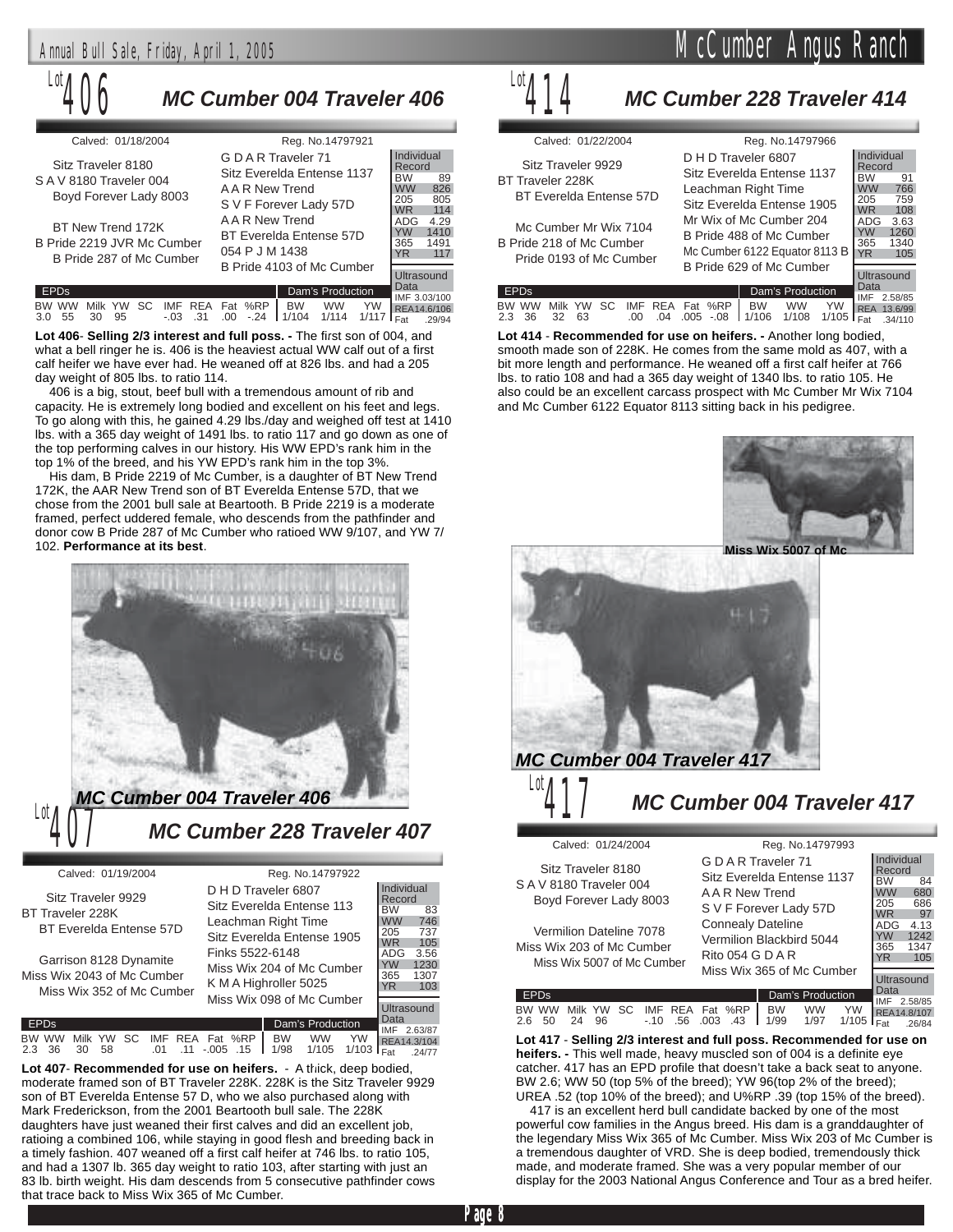

*MC Cumber 6122 Equator 419* 

#### *MC Cumber 6122 Equator 419*   $\frac{\text{Lot}}{419}$

| Calved: 01/24/2004                                                               | Reg. No.14798007                                                                                 |                                                                            |
|----------------------------------------------------------------------------------|--------------------------------------------------------------------------------------------------|----------------------------------------------------------------------------|
| Papa Equator 2928<br>Mc Cumber Equator 6122<br>Miss Wix 365 of Mc Cumber         | Papa Power 096<br>Papa Envious Blackbird 8849<br>Shoshone 247 P J M<br>Miss Wix 294 of Mc Cumber | Individual<br>Record<br><b>BW</b><br>92<br>786<br><b>WW</b><br>743<br>205  |
| Mc Cumber Foundation 701<br>Rosetta 162 of Mc Cumber<br>Rosetta 601 of Mc Cumber | Mc Cumber 124 Traveler 212<br>Miss Wix 235 of Mc Cumber<br>G D A R Gold Nugget 766               | <b>WR</b><br>110<br>ADG<br>4.15<br>1350<br>YW<br>365<br>1407<br>YR.<br>111 |
| <b>EPDs</b>                                                                      | Rosetta 421 of Mc Cumber<br>Dam's Production                                                     | <b>Ultrasound</b><br>Data<br>IMF 3.49/102                                  |
| SC.<br>IMF<br><b>REA</b><br>WW.<br>Milk YW<br>73<br>38<br>24<br>$-.04$<br>-16    | <b>YW</b><br><b>BW</b><br><b>WW</b><br>%RP<br>Fat<br>1/111<br>026<br>2/104<br>- 41               | REA 13.5/96<br>Fat<br>.5/152                                               |

**Lot 419**- **Selling 2/3 interest and full poss. -** One of the most genuine herd sire prospects we have offered in our entire history. 419 is a cowboy's type of bull. He is deep bodied, moderate framed, big topped, and thick butted. He is excellent on his feet and legs, and is tremendously free striding and loose structured, with excellent scrotal development.

419 has excelled at every measuring point. He weaned off at 786 lbs. to ratio 110, gained 4.15 lbs./day, and weighed off test at 1350 lbs. for a 365 day weight of 1407 to ratio 111, taking his place as one of the top performing calves of the group.

He combines two of our most prominent cow families the Miss Wix and Rosetta. He traces to three of the best cows that ever resided on our ranch. Miss Wix 365 of Mc Cumber, Miss Wix 235 of Mc Cumber; who is the dam of Mc Cumber Foundation 701, Miss Wix 702, and Miss Wix 705. He also traces to Rosetta 405 of Mc Cumber, the dam of Mc Cumber Stretch 604, and the great grand dam of Mc Cumber 6122 Equator 8113.

His dam, Rosetta 162 of Mc Cumber is one of our top Mc Cumber Foundation 701 daughters. She is deep bodied, easy fleshing and has an absolutely picture perfect udder. She is also tremendously fertile, settling AI every year. Rosetta 162 of Mc Cumber is a problem free, low maintenance cow, the kind that keep you in business.

**419's sire, Mc Cumber Equator 6122, who is leased to Accelerated Genetics, has recently been tested a 5 star tenderness bull.** 419 descends from the same cow that produced Mc Cumber 6122 Equator 8113. With 8113 deceased and his semen supply exhausted, we plan on using 419 ourselves on cows as well as heifers - to intensify the maternal heritage in our herd from which he descends.

**He offers performance, maternal function, and carcass potential, in a balanced and complete package.**



**Mc Cumber Equator 6122, sire lot 419**



**Rosetta 421 of Mc Cumber, great grand dam of lot 419**



**maternal sister to 419's dam**

#### *MC Cumber 1190 Equator 420*  $\frac{Lot}{420}$

#### Calved: 01/24/2004 Reg. No.14798015

Mc Cumber 6122 Equator 8113 Mc Cumber Equator 6122<br>MC Cumber 8113 Equator 1190 Rosetta 421 of Mc Cumber<br>B Pride 7159 of Mc Cumber B Pride 71 of Mc Cumber

Prairie Eden Southern Trend<br>
Lovely Lady 669 Mc Cumber<br>
P E Miss Power Play 3<br>
Lovely Lady 845 Mc Cumber Mc Cumber Stretch 604<br>
Lovely Lady 209 Mc Cumber



| <b>EPDs</b>                                                                                                                                                                  |  | Dam's Production | <b>Data</b> |
|------------------------------------------------------------------------------------------------------------------------------------------------------------------------------|--|------------------|-------------|
| BW WW Milk YW SC IMF REA Fat %RP BW WW YW REA 12.8/91<br>BW WW Milk YW SC IMF REA Fat %RP BW WW YW REA 12.8/91<br>3.9 39 16 65 .03 .12 -.002 .03 7/103 7/95 4/100 Fat .29/88 |  |                  |             |
|                                                                                                                                                                              |  |                  |             |
|                                                                                                                                                                              |  |                  |             |

**Lot 420** - A well made, heavy muscled son of Mc Cumber 8113 Equator 1190. 1190 was the top selling bull in our 2002 bull sale to Spencer Griffin in MT. We chose 1190 as the 8113 son to use because of his tremendous dam.

# Semen Interest

You will notice we are retaining an Interest in quite a few of the bulls. These are bulls we may want to collect semen from in the future for use within our herd. If we were able to sell semen from your bull, we would share, with you, any revenue generated from the sale of semen. The bulls would be collected when it was convenient for you. **The buyer has full possession and salvage value of the bull.** Many of these bulls will undoubtedly sell in the price range of the commercial man.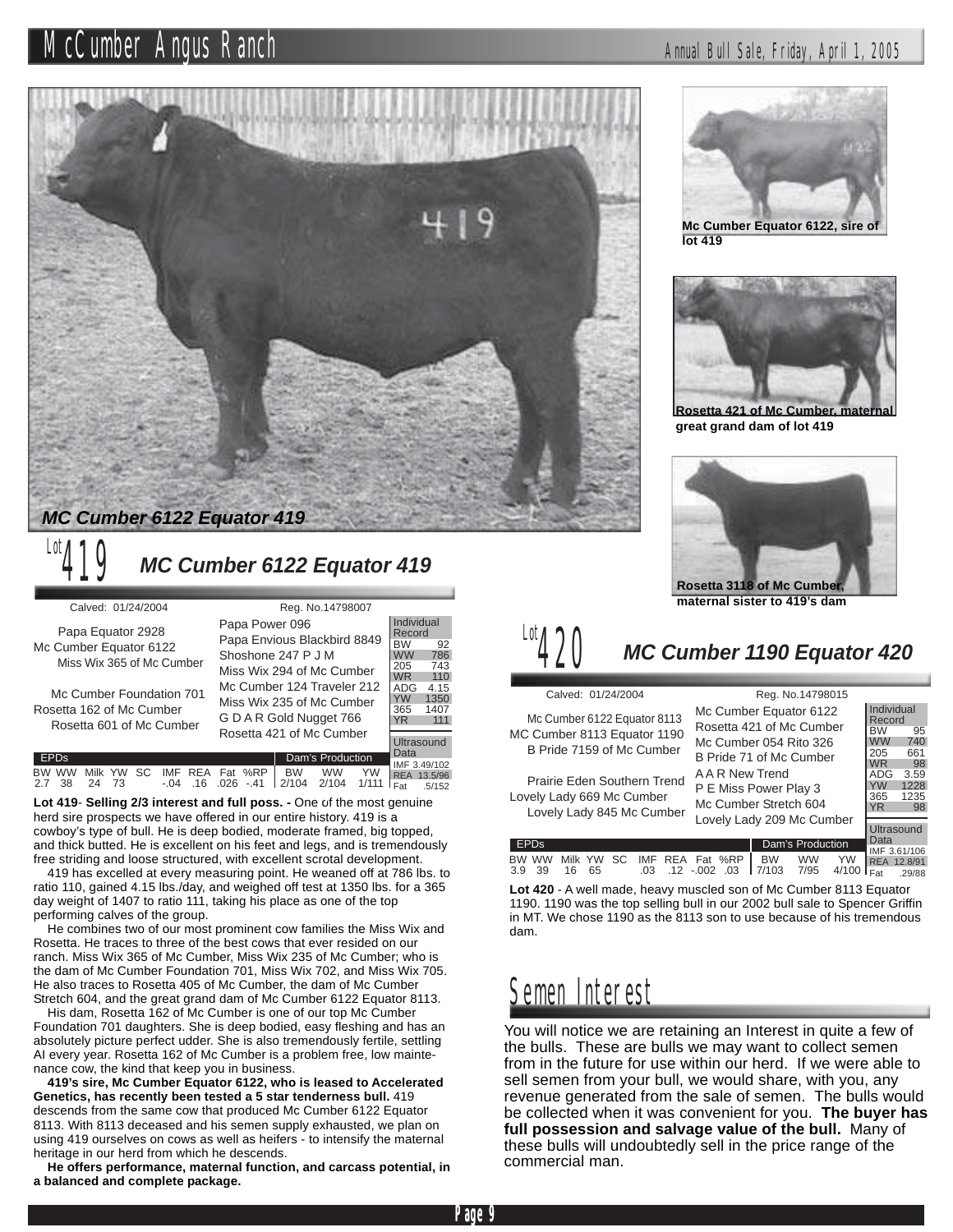

#### *MC Cumber 1147 RT Time 421*  $\frac{\text{Lot}}{21}$

| Calved: 01/25/2004                                                              | Reg. No.14798026                                                                                  |                                                                                        |
|---------------------------------------------------------------------------------|---------------------------------------------------------------------------------------------------|----------------------------------------------------------------------------------------|
| Leachman Right Time<br>Pine Creek Right Time 1147<br>Sitz Everelda Entense 1137 | N Bar Emulation EXT<br>Leachman Erica 0025<br>G D A R Rainmaker 340<br>Sitz Everelda Entense 2335 | Individual<br>Record<br>BW<br>85<br>746<br><b>WW</b><br>708<br>205<br><b>WR</b><br>105 |
| Mc Cumber Foundation 701<br>Gale 120 of Mc Cumber<br>Gale 839 of Mc Cumber      | Mc Cumber 124 Traveler 212<br>Miss Wix 235 of Mc Cumber<br>R R Ferdinand 758D                     | ADG<br>3.71<br>1250<br>YW<br>365<br>1302<br>YR<br>103                                  |
| <b>EPDs</b>                                                                     | Gale 5127 of Mc Cumber<br><b>Dam's Production</b>                                                 | Ultrasound<br>Data<br>IMF 4.05/119                                                     |
| SC.<br>IMF<br>RFA<br>WW.<br>Milk<br>YW<br>79<br>.09<br>43<br>つつ<br>-15          | <b>YW</b><br><b>BW</b><br><b>WW</b><br>%RP<br>Fat<br>2/102<br>2/95<br>2/103<br>045<br>$-41$       | RFA<br>13.4/95<br>Fat<br>48/145                                                        |

**Lot 421**- **Selling 2/3 interest and full poss.** - **Recommended for use on heifers. -** 421 is a moderate framed, tremendously heavy muscled son of Pine Creek Right Time 1147. His dam, Gale 120 of Mc Cumber, is another one of those tremendous Mc Cumber Foundation 701 daughters. She is moderate, deep bodied, easy fleshing, and has a wonderful udder. 421 stems from a long line of productive, herd bull producing, light birth weight cows that excel for IMF.

#### **Dam - BW 2/95; WW 2/103; YW 2/102; IMF 1/137**

- **G. Dam BW 5/97; WW 5/102; YW 4/104; IMF 3/112** (Dam of lot 490 in this sale)
- **G. G. Dam BW 8/97; WW 8/102; YW 8/103; IMF 6/111** (Dam of lot 453 in this sale)

**G.G. G. Dam - BW 9/94; WW 9/103; YW 9/100; IMF 6/100** (Dam of Mc Cumber 953 Rito 420, and Mc Cumber Next Step 9012)



 $Lot422$ 

#### *MC Cumber 004 Traveler 422*

| Calved: 01/25/2004                                                                                                                                            | Reg. No.14798037                                                                                                                                                                   |                                                                                                                                                               |
|---------------------------------------------------------------------------------------------------------------------------------------------------------------|------------------------------------------------------------------------------------------------------------------------------------------------------------------------------------|---------------------------------------------------------------------------------------------------------------------------------------------------------------|
| Sitz Traveler 8180<br>SAV 8180 Traveler 004<br>Boyd Forever Lady 8003<br>Mc Cumber 6122 Equator 8113<br>Erianna 2206 of Mc Cumber<br>Erianna 880 of Mc Cumber | G D A R Traveler 71<br>Sitz Everelda Entense 1137<br>A A R New Trend<br>S V F Forever Lady 57D<br>Mc Cumber Equator 6122<br>Rosetta 421 of Mc Cumber<br>Mc Cumber 124 Traveler 212 | Individual<br>Record<br><b>BW</b><br>96<br><b>WW</b><br>752<br>205<br>752<br><b>WR</b><br>107<br>ADG<br>4.54<br>YW<br>1370<br>365<br>1478<br><b>YR</b><br>116 |
| <b>EPDs</b>                                                                                                                                                   | Erianna 250 of Mc Cumber<br>Dam's Production                                                                                                                                       | <b>Ultrasound</b><br>Data                                                                                                                                     |
| вw<br>SC<br>REA<br>IMF<br>YW<br>26<br>102<br>.13<br>.28<br>53<br>4.0                                                                                          | <b>YW</b><br><b>BW</b><br><b>WW</b><br>%RP<br>Fat<br>1/116<br>$-25$<br>.016                                                                                                        | IMF 3.59/118<br>13.3/96<br>REA<br>Fat<br>.40/129                                                                                                              |

**Lot 422**- **Selling 2/3 interest and full poss. -** This big, stout scamp has all the makings of a tremendous herd sire prospect. He weaned off at 752 lbs. for a ratio of 107, gained 4.54 lbs./day, which was #2 in the group, and weighed off test at 1370 lbs. with a 365 day weight of 1478 lbs. to ratio 116, as his dams first calf.

422 is extremely well made, he has a big square hip, and tracks as wide as a truck. 422 is also unique in the fact that he is probably a half frame score larger than the typical 004. He also scanned superbly with an IMF of 3.71 to ratio 118, and a 13.7 in REA. His EPD profile is second to none in this offering at a +53 WW EPD, and a +102 YW EPD, which is the #1 all time high YW EPD we have ever had. To go along with these outstanding performance EPD's, he also is +.13 for IMF, and +.28 for REA.

His dam, Erianna 2206 of Mc Cumber, is an outstanding daughter of Mc Cumber 6122 Equator 8113. She is long bodied, easy fleshing and has an excellent udder. The Erianna cow family has been very productive for us, and has had a large impact on the Claybrook program in TN.

#### **Dam - WW 1/107; YW 1/116 G Dam - WW 3/107; YW 3/109; IMF 3/105; REA 3/101 G G Dam - WW 4/101; YW 3/100; IMF 1/116; REA 1/107**

422 will be a favorite on sale day because of his style, thickness, and performance. If you're looking for a 004, it would be worth the trip to see this unique herd sire prospect.

#### *MC Cumber 1147 RT Time 423*  $\frac{Lot}{423}$

Calved: 01/25

| /2004 | Reg. No. 14798043 |  |
|-------|-------------------|--|

| Leachman Right Time                                                      | N Bar Emulation EXT                                                               | Individual<br>Record             |
|--------------------------------------------------------------------------|-----------------------------------------------------------------------------------|----------------------------------|
| Pine Creek Right Time 1147                                               | Leachman Erica 0025                                                               | <b>BW</b><br>86                  |
| Sitz Everelda Entense 1137                                               | G D A R Rainmaker 340                                                             | 750<br><b>WW</b>                 |
|                                                                          | Sitz Everelda Entense 2335                                                        | 749<br>205                       |
| BT New Trend 172K                                                        | A A R New Trend                                                                   | <b>WR</b><br>106<br>ADG<br>3.54  |
| Lassie 2197 of Mc Cumber                                                 | BT Everelda Entense 57D                                                           | <b>YW</b><br>1232<br>365<br>1315 |
| Lassie 658 of Mc Cumber                                                  | Mc Cumber Stretch 604                                                             | <b>YR</b><br>103                 |
|                                                                          | Lassie 031 of Mc Cumber                                                           |                                  |
|                                                                          |                                                                                   | Ultrasound                       |
| EPDs                                                                     | Dam's Production                                                                  | Data<br>IMF 3.11/102             |
| ВW<br>SC.<br><b>RFA</b><br>IMF<br>3.1<br>25<br>48<br>80<br>$-.01$<br>.32 | <b>BW</b><br><b>WW</b><br><b>YW</b><br>%RP<br>Fat<br>1/103<br>1/106<br>14<br>.010 | REA14.6/106<br>Fat<br>27/87      |

**Lot 423**- **Recommended for use on heifers.** The Pine Creek Right Times are a tremendous sire group, and this bull in no exception. 423 is a deep bodied, thick made bull, who has excellent muscle expression in his hind quarter. He weaned off at 750 lbs. to ratio 106, and had a 365 day weight of 1315 to ratio 103 as his dam's first calf. His dam is a wonderful daughter of BT New Trend 172K, and is a member of the very productive Lassie family.

### **Photos**

Photos shot by Casey St. Blanc, unless otherwise labeled.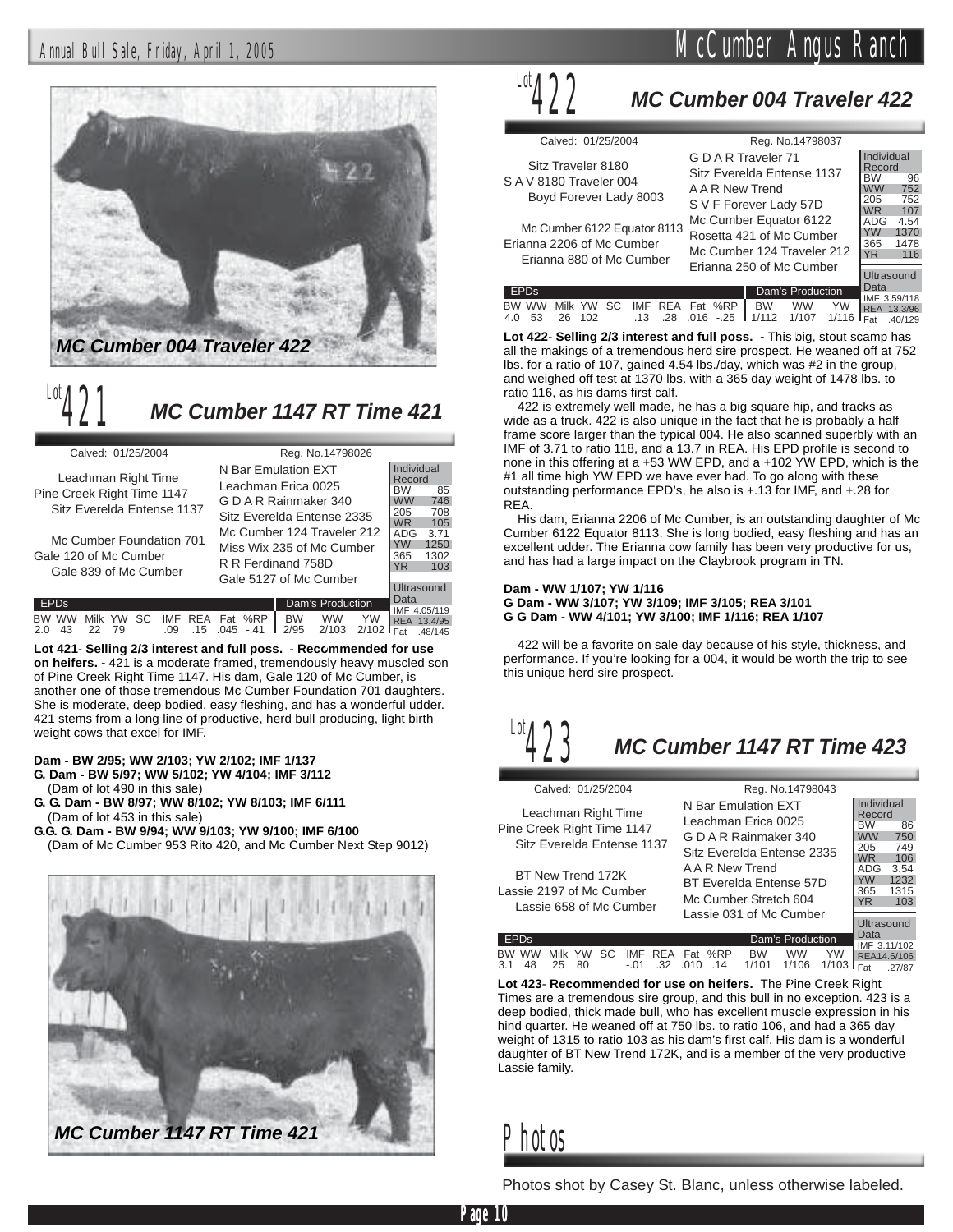# $\frac{Lot}{424}$

#### *MC Cumber Total Value 424*

| Calved: 01/25/2004                                                                     |                                                                           | Reg. No.14798045                                      |                                                             |                         |
|----------------------------------------------------------------------------------------|---------------------------------------------------------------------------|-------------------------------------------------------|-------------------------------------------------------------|-------------------------|
| Vermilion Dateline 7078<br>MC Cumber 7111 Total Value<br>Miss Wix 7111 of Mc Cumber    | <b>Connealy Dateline</b><br>G D A R Traveler 71                           | Vermilion Blackbird 5044<br>Miss Wix 365 of Mc Cumber | Individual<br>Record<br>BW<br><b>WW</b><br>205<br><b>WR</b> | 98<br>810<br>724<br>108 |
| Papa Rito T Intense DHD 6844<br>Erica Lassie 8145 Mc Cumber<br>K M A Erica Lassie 0118 | Papa Rito Traveler 4807<br>Blackcap Mc Henry D H D 4810<br>P S Power Play | <b>ADG</b><br><b>YW</b><br>365<br><b>YR</b>           | 3.71<br>1315<br>1318<br>105                                 |                         |
| <b>EPDs</b>                                                                            |                                                                           | Erica Lassie K M A 2003<br>Dam's Production<br>.      | Data<br><b>IMF</b>                                          | Ultrasound<br>3.25/95   |

BW WW Milk YW SC IMF REA Fat %RP BW WW YW 3.4 39 23 74 .63 -.02 .16 .009 -.18 5/106 5/104 5/106 Fat .41/124 IMF 3.25/95 REA 13.3/94

**Lot 424**- This bull has as much capacity and rib, as any bull in the sale. 424 is the first son of Mc Cumber 7111 Total Value, the VRD son out of Miss Wix 7111 of Mc Cumber. 424 broke the 800 lb. barrier at weaning and weighed off test at 1315 lbs. The Total Values offer less BW than his sire VRD, but seem to have the same type of performance and muscle.



| Pine Creek Right Time 1147<br>Blackcap 267 of Mc Cumber<br>Blackcap 0197 of Mc Cumber |                         |         | Leachman Right Time<br>Sitz Everelda Entense 1137<br>Circle Oak Lucys Boy 625<br>Blackcap 807 of Mc Cumber |     |     | <b>ADG</b><br><b>YW</b><br>365<br><b>YR</b> | 3.69<br>1208<br>1300<br>102 |     |                    |                    |                    |            |                       |
|---------------------------------------------------------------------------------------|-------------------------|---------|------------------------------------------------------------------------------------------------------------|-----|-----|---------------------------------------------|-----------------------------|-----|--------------------|--------------------|--------------------|------------|-----------------------|
|                                                                                       |                         |         |                                                                                                            |     |     |                                             |                             |     |                    |                    |                    | Data       | Ultrasound            |
|                                                                                       | EPD <sub>s</sub>        |         |                                                                                                            |     |     |                                             |                             |     |                    | Dam's Production   |                    | <b>IMF</b> | 2.99/98               |
|                                                                                       | BW WW<br>$1.2 \quad 31$ | Milk YW | 58                                                                                                         | SC. | .00 | IMF REA Fat %RP<br>29                       | .001                        | .29 | <b>BW</b><br>1/101 | <b>WW</b><br>1/101 | <b>YW</b><br>1/102 | Fat        | REA15.0/109<br>.25/81 |

**Lot 425**- **Recommended for use on heifers. -** This excellent calving ease prospect is nice fronted, and smooth shouldered, yet has excellent thickness and capacity. His dam is a daughter of Pine Creek Right Time 1147, and is a moderate framed, easy fleshing, beautiful uddered female.

# **Marketing**

If you have calves sired by our bulls, we would like to help you market them. We would also like to know if you have bred heifers, and/or heifer calves for sale in the fall. **We get calls looking for good commercial females**. I would also suggest checking out the Angus Source program. This is a very simple way to set your Black Angus sired calves apart from the rest, when it comes time to sell them.

# Sight Unseen Purchase Program

If you cannot attend the sale and would like to purchase bulls, please give us a call, and we'll be glad to help you with your order. Describe the type of bull, minimum and maximum parameters, and price range. We want to assure you that your bid will be handled with the utmost professionalism, and your money will be handled like it is our own. **We guarantee 100% satisfaction on all orders**. If you get the bull and don't like him, we will take him back.

 $\frac{Lot}{426}$ 

### *MC Cumber 004 Traveler 426*

Calved: 01/25/2004 Reg. No.14798047

| Sitz Traveler 8180<br>SAV 8180 Traveler 004<br>Boyd Forever Lady 8003<br>Mc Cumber Powertrain HC 1025<br>Lassie 1100 of Mc Cumber<br>Lassie 688 of Mc Cumber | G D A R Traveler 71<br>Sitz Everelda Entense 1137<br>A A R New Trend<br>S V F Forever Lady 57D<br>Papa Equator 2928<br>Rosetta 048 of Mc Cumber<br>Mc Cumber 124 Traveler 212 | Individual<br>Record<br>97<br>BW<br>724<br><b>WW</b><br>205<br>690<br><b>WR</b><br>103<br>ADG<br>3.82<br>YW<br>1244<br>365<br>1301<br><b>YR</b><br>103 |
|--------------------------------------------------------------------------------------------------------------------------------------------------------------|-------------------------------------------------------------------------------------------------------------------------------------------------------------------------------|--------------------------------------------------------------------------------------------------------------------------------------------------------|
|                                                                                                                                                              | Lassie 272 of Mc Cumber                                                                                                                                                       | <b>Ultrasound</b><br>Data                                                                                                                              |
| EPDs                                                                                                                                                         | Dam's Production                                                                                                                                                              | IMF 4.00/117                                                                                                                                           |
| вw<br>SC<br><b>RFA</b><br>WW.<br>IMF<br>.39<br>.19<br>26<br>4.4<br>95<br>.40<br>51                                                                           | <b>YW</b><br><b>BW</b><br><b>WW</b><br>Fat %RP<br>2/105<br>2/106<br>2/104<br>- 003<br>.28                                                                                     | 13.9/99<br><b>REA</b><br>Fat<br>.24/73                                                                                                                 |

**Lot 426**- **Selling 2/3 interest and full poss. -** This long bodied, big topped herd sire prospect puts a lot of things together. His EPD's put him in a class alone. WW +51 (top 4%); YW +95 (top 3%); IMF +.19 (top 25%); REA +.40 (top 15%); %RP +.28 (top 25%).

The raw scan data on 426 is also excellent with an IMF score of 4.08/ 117, and an actual REA 14.3/99. 426 stems from a tremendous line of cows. His dam is a big, stout daughter of Mc Cumber Powertrain 1025, and has one of the top EPD profiles of any cow in our herd. BW 5.3; WW 42 (top 10%); MM 26; YW 82 (top 5%); IMF .31(top 2%); REA .53 (top 1%); and %RP .32 (top 10%); \$Beef 43.25. Her individual scan data was also tops in her contemporary group IMF 8.58/162, and REA 12.6/116. Along with this, the cow family really gets it done where it counts.

#### **Dam - WW 2/104; YW 2/105 G Dam - WW 4/111; YW 3/111 GG Dam - WW 8/104; YW 8/104**

His grand dam, Lassie 688 of Mc Cumber, was the high selling cow in our 2003 cow sale at \$15,000 to a group of breeders in NE. His great grand dam was a feature of our 2000 cow sale selling to Claybrook Farms in TN. Not only is 426 one of the top carcass prospects by 004 to sell this year. He has the cow power behind him to make a lasting impact on any breeder's cow herd.



**maternal grand dam to lot 426**

 $\frac{Lot}{428}$ 

#### *MC Cumber 1720 Ranger 428*

Calved: 01/26/2004 Reg. No.14854484

G A R Precision 1680 Fehama Bando 155<br>
Ranger G 1720 9J9 G A R 856<br>
Sitz Everelda Entense 1137 Sitz Everelda Entense 2335 Mc Cumber Powertrain HC 1025 Papa Equator 2928<br>
Blackcap 9125 of Mc Cumber Rosetta 048 of Mc Cumber<br>
Blackcap 532 of Mc Cumber Blackcap 024 of Mc Cumber

| Individual       |                      |
|------------------|----------------------|
| Record           |                      |
| ВW               | 96                   |
| <b>WW</b>        | 764                  |
| 205              | 685                  |
| <b>WR</b>        | 102                  |
| ADG              | 341                  |
| YW.              | 1228                 |
| 365              | 1231                 |
| <b>YR</b>        | 98                   |
|                  | <b>Ultrasound</b>    |
| Data             |                      |
|                  | IMF 3.73/109         |
| $\sum_{i=1}^{n}$ | $\sim$<br>$\sqrt{2}$ |

.27/82

 $2/99$   $F_{\text{R}}$ 

**Lot 428**- A top-notch carcass prospect by Ranger G 1720. This long bodied, smooth made bull has unlimited carcass potential. His dam by Mc Cumber Powertrain 1025 is tremendously easy fleshing and good uddered. To add some carcass genetics to your herd without sacrificing the females, check out 428.

BW WW Milk YW SC IMF REA Fat %RP BW WW YW<br>3.5 42 21 71 19 .38 -.010 .62 3/99 3/99 2/99  $.38 - .010$  .62

**EPDs Dam's Production**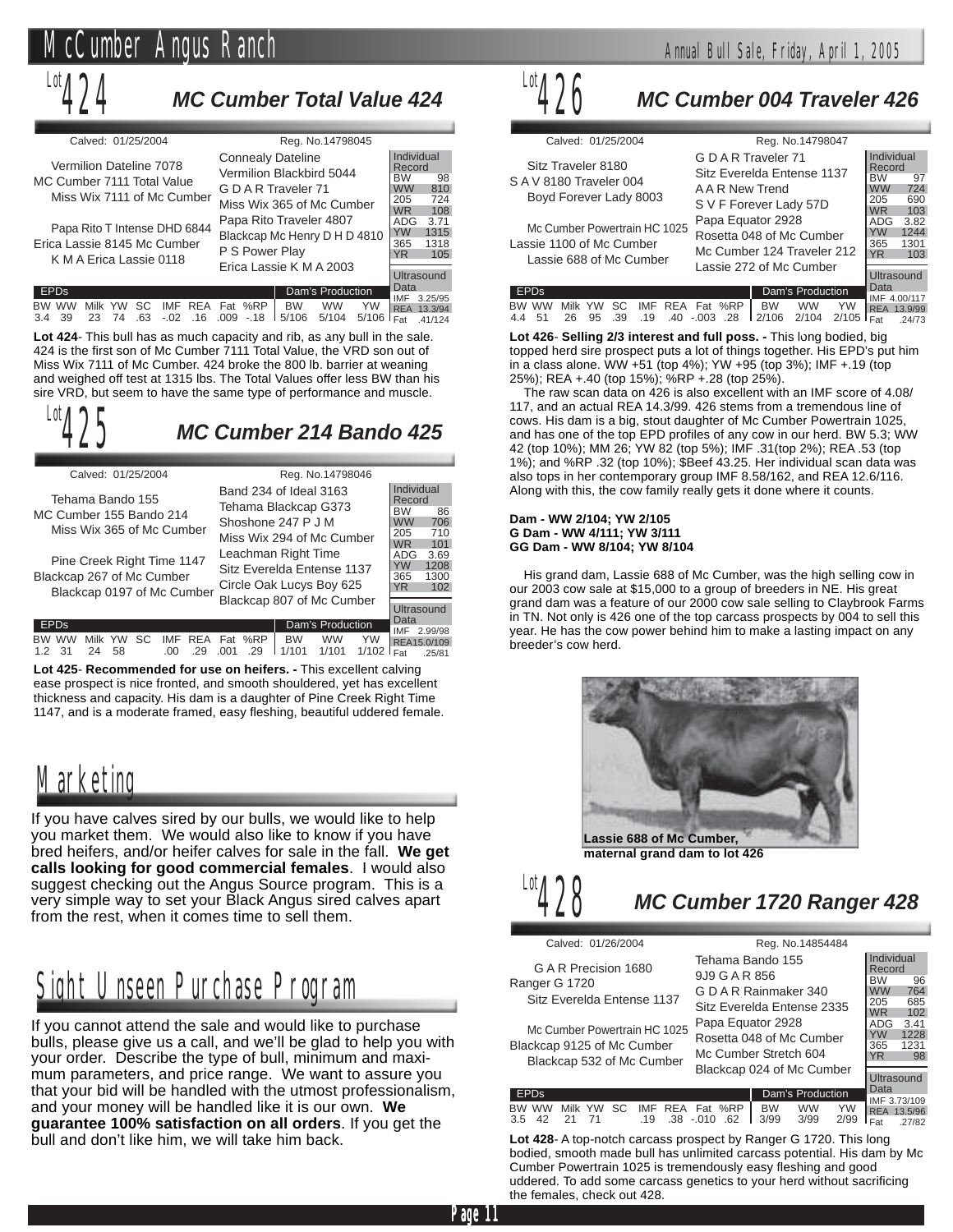

### *MC Cumber 1190 Equator 431*  $\frac{Lot}{431}$

| Calved: 01/16/2004                                                                         | Reg. No.14798051                                                                                          |                                                                                               |
|--------------------------------------------------------------------------------------------|-----------------------------------------------------------------------------------------------------------|-----------------------------------------------------------------------------------------------|
| Mc Cumber 6122 Equator 8113<br>MC Cumber 8113 Equator 1190<br>B Pride 7159 of Mc Cumber    | Mc Cumber Equator 6122<br>Rosetta 421 of Mc Cumber<br>Mc Cumber 054 Rito 326<br>B Pride 71 of Mc Cumber   | Individual<br>Record<br><b>BW</b><br>85<br>758<br><b>WW</b><br>706<br>205<br><b>WR</b><br>105 |
| Q A S Traveler 23-4<br>Miss Wix 1009 of Mc Cumber<br>Miss Wix 352 of Mc Cumber             | Band 234 of Ideal 3163<br>Q A S Blackbird Eve 601 1<br>K M A Highroller 5025<br>Miss Wix 098 of Mc Cumber | ADG<br>3.51<br>1236<br>YW<br>365<br>1268<br><b>YR</b><br>101                                  |
| <b>EPDs</b>                                                                                | Dam's Production                                                                                          | Ultrasound<br>Data<br>3.23/95<br><b>IMF</b>                                                   |
| <b>WW</b><br>SC<br>RFA<br>IMF<br><b>BW</b><br>Milk<br>23<br>65<br>-.01<br>.24<br>1.9<br>40 | <b>BW</b><br><b>YW</b><br><b>WW</b><br>%RP<br>Fat<br>2/95<br>2/104<br>.13<br>2/105<br>.003                | RFA14 8/105<br>Fat<br>.28/85                                                                  |

**Lot 431**- **Recommended for use on heifers. -** With a weaning weight of 758 lbs. to ratio 105, you won't have to sacrifice early growth for calving ease. 431 is very well made. He is smooth fronted, long bodied, and has excellent thickness.

**His dam comes from a line of 5 consecutive generations of pathfinders, and 6 generations of WW ratios of at least 105, including his dam.** Her first calf sold in last year's sale to Wayne Artz, as one of last year's top calving ease bulls.

Calving ease, longevity, productivity, and fertility all wrapped up in 431.



| Calved: 01/27/2004                                                                           | Reg. No.14798052                                                                                           |                                                                                                              |
|----------------------------------------------------------------------------------------------|------------------------------------------------------------------------------------------------------------|--------------------------------------------------------------------------------------------------------------|
| A A R New Trend<br>Boyd New Day 8005<br>S V F Forever Lady 57D                               | VDAR Shoshone 548<br>Donna A A R 74<br>Leachman Right Time<br>S V F Forever Lady 1128<br>R R Traveler 5204 | Individual<br>Record<br><b>BW</b><br>80<br><b>WW</b><br>686<br>205<br>694<br>103<br><b>WR</b><br>ADG<br>3.93 |
| California Traveler<br>Lassie 801 of Mc Cumber<br>Lassie 686 of Mc Cumber                    | Tehama Eisa Erica Y699<br>Mc Cumber 124 Traveler 212<br>Lassie 267 of Mc Cumber                            | 1220<br>YW<br>365<br>1323<br>YR<br>105<br>Ultrasound                                                         |
| <b>EPDs</b>                                                                                  | Dam's Production                                                                                           | Data                                                                                                         |
| SC.<br>IMF<br><b>WW</b><br><b>RFA</b><br><b>BW</b><br>$-.04$<br>39<br>RΩ<br>-26<br>25<br>-71 | <b>YW</b><br><b>BW</b><br><b>WW</b><br>%RP<br>Fat<br>2/99<br>3/97<br>3/100<br>002                          | <b>IMF</b><br>2.80/82<br>RFA146/104<br>Fat<br>.30/91                                                         |

**Lot 432** - **Recommended for use on heifers. -** 432 was a twin with a heifer. Both were raised by their mother, and what a job she did. He weaned at nearly 700 lbs. and his sister weaned at 670 lbs., some how his mother managed to settle AI this year and calved in mid January, after raising nearly 1400 lbs. of calves. 432 is one of the top calving ease bulls to sell in this sale. He is as long as a freight train and put together flawlessly.



**Miss Wix 352 of Mc Cumber, maternal grand dam to lot 431**



**maternal great grand dam to lot 431**



### *MC Cumber 8005 New Day 441*

Calved: 01/29/2004 Reg. No.14874558

| AAR New Trend                                                                                  | VDAR Shoshone 548                                                                              | Individual<br>Record                    |
|------------------------------------------------------------------------------------------------|------------------------------------------------------------------------------------------------|-----------------------------------------|
| Boyd New Day 8005<br>S V F Forever Lady 57D                                                    | Donna A A R 74<br>Leachman Right Time                                                          | <b>BW</b><br>90<br><b>WW</b><br>728     |
|                                                                                                | S V F Forever Lady 1128<br>Papa Power 096                                                      | 205<br>699<br><b>WR</b><br>104          |
| Papa Equator 2928                                                                              | Papa Envious Blackbird 8849                                                                    | <b>ADG</b><br>4.46<br><b>YW</b><br>1335 |
| Rosetta 1100 of Best Angus<br>Bando 401 of Best Angus                                          | Tehama Bando 155                                                                               | 365<br>1413<br><b>YR</b><br>112         |
|                                                                                                | Rosetta 201 of Best Angus                                                                      | <b>Ultrasound</b>                       |
| EPDs                                                                                           | <b>Dam's Production</b>                                                                        | Data<br>2.99/88<br><b>IMF</b>           |
| <b>REA</b><br><b>BW</b><br>SC<br><b>WW</b><br>IMF<br>YW<br>3.1<br>24<br>46<br>98<br>.24<br>.00 | <b>YW</b><br><b>BW</b><br><b>WW</b><br>%RP<br>Fat<br>2/115<br>2/111<br>2/102<br>$-.13$<br>.003 | <b>REA</b><br>12.6/89<br>Fat<br>.34/103 |

**Lot 441**- **Selling 2/3 interest and full poss. -** An excellent son of Boyd New Day. I think you'll really be impressed with this sire group. They are long bodied, well made, and heavy muscled. 441 is one of the best.

He is a soggy, long bodied, naturally thick bull that puts the numbers together as well as any. He weaned off at 728 lbs. to ratio 104, gained 4.46, which was the third highest ADG in the pen, and pushed the scale down at 1335 lbs. off test for a 365 day weight of 1413 lbs. ratioing 112. He combines a moderate 3.1 BW EPD with explosive growth, WW EPD +46 (top 15%), and YW EPD +98, which is the 2nd highest YW EPD in our history and ranks him in the top 2% of the breed.

To go along with this explosive performance 441's mother is a deep, long bodied, perfect uddered daughter of Papa Equator 2928, with outstanding ratios. His grand dam is earning her keep in the Badlands! This **performance powerhouse** is definitely a bull you should check out.

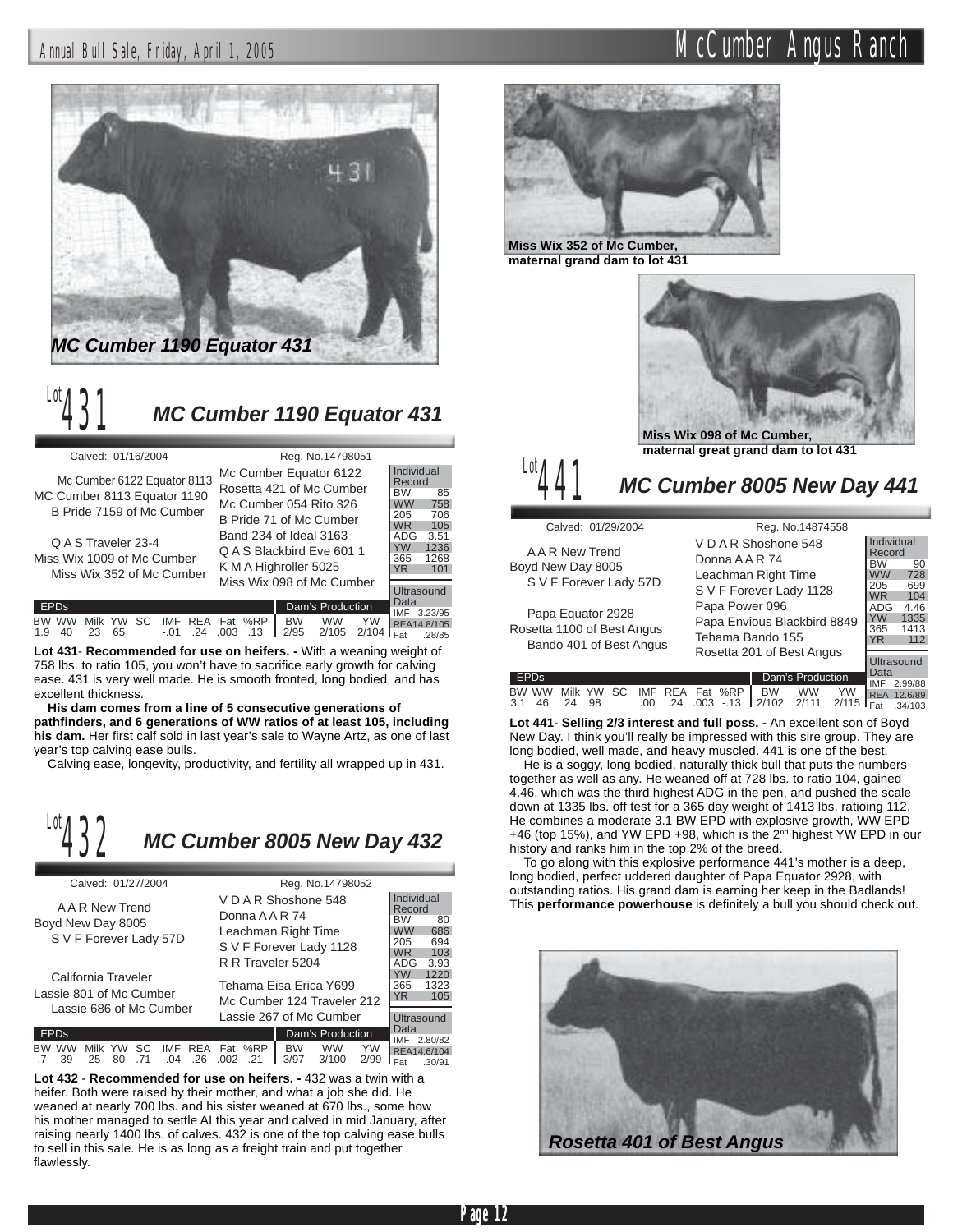

### *MC Cumber 1147 RT Time 442*  $\frac{Lot}{442}$

| Calved: 01/29/2004                                                              | Reg. No.14798061                                                                          |                                                             |
|---------------------------------------------------------------------------------|-------------------------------------------------------------------------------------------|-------------------------------------------------------------|
| Leachman Right Time<br>Pine Creek Right Time 1147<br>Sitz Everelda Entense 1137 | N Bar Emulation EXT<br>Leachman Erica 0025<br>G D A R Rainmaker 340                       | Individual<br>Record<br><b>BW</b><br>87<br>784<br><b>WW</b> |
|                                                                                 | Sitz Everelda Entense 2335                                                                | 785<br>205<br>111<br><b>WR</b>                              |
| BT Traveler 228K                                                                | Sitz Traveler 9929                                                                        | ADG<br>3.94<br>YW<br>1320                                   |
| B Pride 2007 of Mc Cumber                                                       | BT Everelda Entense 57D                                                                   | 365<br>1415                                                 |
| Lassie 587 of Mc Cumber                                                         | Papa Equator 2928<br>Lassie 648 of Mc Cumber                                              | YR<br>111                                                   |
|                                                                                 |                                                                                           | Ultrasound                                                  |
| <b>EPD<sub>s</sub></b>                                                          | Dam's Production                                                                          | Data<br>IMF<br>2.41/70                                      |
| SC.<br><b>REA</b><br>IMF<br>WW.<br>Milk YW<br>26<br>90<br>50<br>$-23$<br>3.5    | <b>YW</b><br><b>BW</b><br><b>WW</b><br>Fat %RP<br>1/111<br>1/102<br>.016<br>1/111<br>- 36 | 13.5/98<br><b>RFA</b><br>Fat<br>.31/100                     |

**Lot 442**- **Selling 2/3 interest and full poss. -** Complete, best describes this herd bull prospect in terms of **Performance, Pedigree, and Phenotype**. 442 is stout, big butted, long bodied, and stands on excellent feet and legs. He weaned off with a 205 day weight of 785 lbs. with a ratio of 111, gained 3.94 lbs./day, weighed off test at 1320 lbs. for a 365 day weight of 1415 lbs. with a ratio of 111 as his dam's first calf.

His dam typifies a profitable beef cow. She is moderate framed, long bodied, perfect uddered, and settled AI in the first cycle after raising a whopper of a bull calf. 442 stacks generations of out standing females. His grand dam was a feature of our 2003 cow sale selling for \$6,000 and his Great Grand Dam sold in our 1997 cow sale as a feature to Yearous Cattle Co. in CO, where she continued to be a top donor for them. The productivity of these cows is outstanding as well:

#### **Dam - WW 1/111; YW 1/111 G Dam - WW 4/111; YW 4/106 GG Dam - WW 10/106; YW 9/106**

**GGG Dam - WW 10/103; YW 10/102** We plan on using 442 AI ourselves this year because of his **Perfor-**

**mance, Pedigree, and Phenotype!**

# Nutrition

The bulls were fed the same basic ration as in the past. We had them on a ration that reached 49mcal, and was 14% protein. The bulls performed superbly, and had very modest back fat, thus insuring their soundness and longevity. Once again the calves received a highly medicated creep, while the cows were dry lotted, prior to going to pasture. This has helped tremendously with the control of pneumonia. **Once the cattle are on grass, the cows and calves do not receive any supplemental feed, except for mineral and salt.**



*maternal grand dam to lot 442*



| R R Ferdinand 758D<br>Mc Cumber Dakota 9023<br>Miss Wix 365 of Mc Cumber                         | R R 9440 Scotch Cap 1483<br>Blackcap of R R 5367<br>Shoshone 247 P J M<br>Miss Wix 294 of Mc Cumber | Individual<br>Record<br><b>BW</b><br>95<br>728<br><b>WW</b><br>205<br>678<br><b>WR</b><br>101 |  |  |  |  |
|--------------------------------------------------------------------------------------------------|-----------------------------------------------------------------------------------------------------|-----------------------------------------------------------------------------------------------|--|--|--|--|
| Mr Wix of Mc Cumber 204<br>Erianna 052 of Mc Cumber<br>Erianna 6148 of Mc Cumber                 | Tehama Bando 155<br>Miss Wix 204 of Mc Cumber<br>Mc Cumber 054 Rito 326                             | <b>ADG</b><br>3.79<br>1244<br>YW<br>365<br>1284<br>YR<br>102                                  |  |  |  |  |
| <b>EPDs</b>                                                                                      | Erianna 278 of Mc Cumber<br>Dam's Production                                                        | <b>Ultrasound</b><br>Data<br>IMF 4.18/123                                                     |  |  |  |  |
| ВW<br><b>RFA</b><br><b>WW</b><br>SC<br>IMF<br>Milk<br>2.9<br>.64<br>.09<br>35<br>66<br>19<br>.00 | <b>WW</b><br>YW<br><b>BW</b><br>%RP<br>Fat<br>3/98<br>3/100<br>3/101<br>$-37$<br>.023               | 13.7/97<br><b>REA</b><br>Fat<br>.38/115                                                       |  |  |  |  |

**Lot 446**- A moderate framed, heavy muscled son of Mc Cumber Dakota 9023. After seeing the first daughter come into production we decided to go back and use him again. His daughters are moderate, easy fleshing, and super uddered. 446 should sire steers with muscle and performance, and females that will be problem free.



**Lot 448**- A really long bodied, free moving, big topped son of New Day, and out of a Mc Cumber Foundation 701 daughter. You know what we think of the Foundation daughters. This bull has excellent numbers across the board, and I'm sure he'll catch your eye on sale day.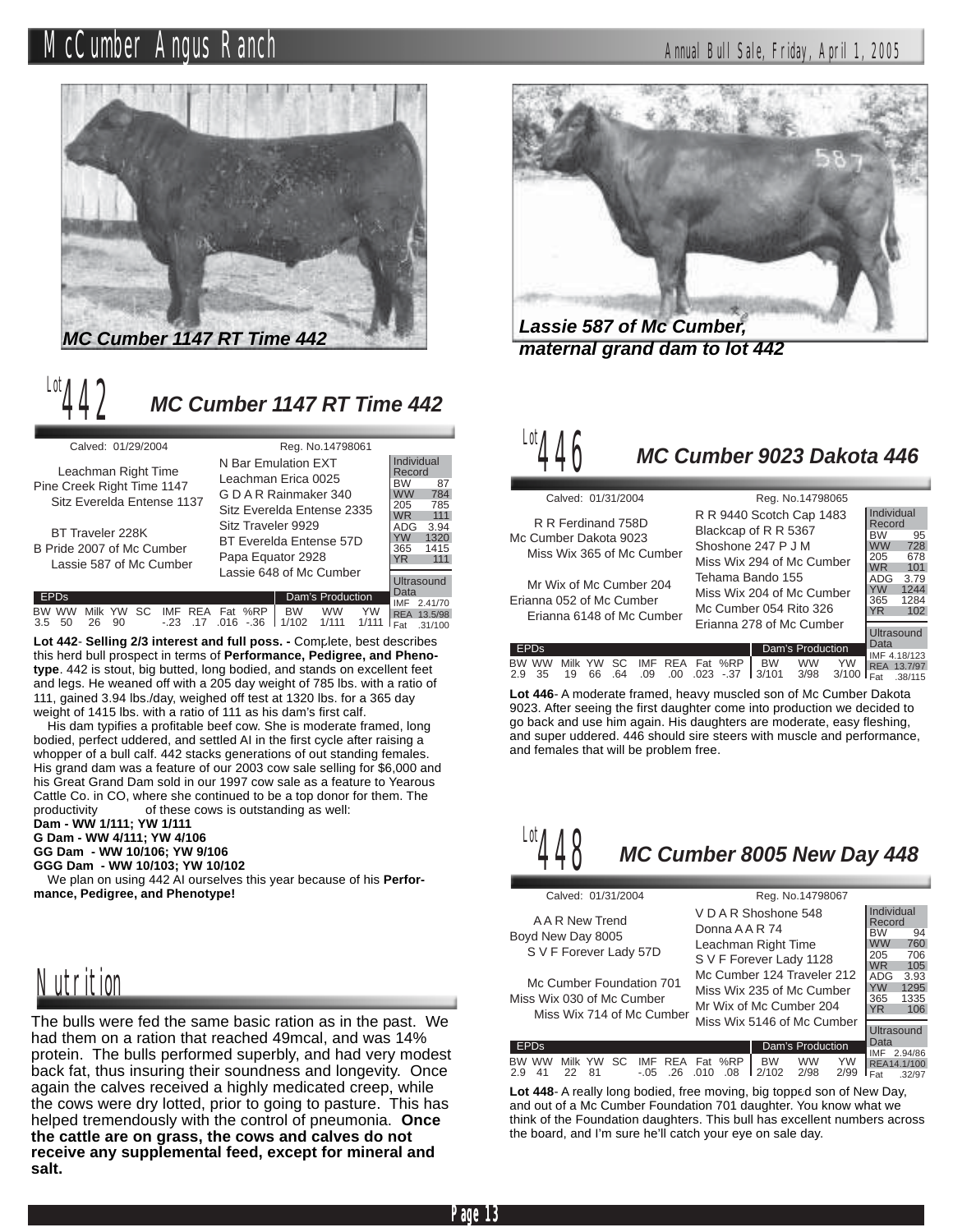# Annual Bull Sale, Friday, April 1, 2005 McCumber Angus Ranch







 **Mc Cumber 7111 Total Value 209, sire of lot 449**



#### *MC Cumber Total Value 449*  $\frac{L_{\text{ot}}}{449}$

| Calved: 02/01/2004                                                                | Reg. No.14798068                                                                           |                                                             |
|-----------------------------------------------------------------------------------|--------------------------------------------------------------------------------------------|-------------------------------------------------------------|
| Vermilion Dateline 7078<br>MC Cumber 7111 Total Value                             | <b>Connealy Dateline</b><br>Vermilion Blackbird 5044<br>G D A R Traveler 71                | Individual<br>Record<br><b>BW</b><br>86<br>752<br><b>WW</b> |
| Miss Wix 7111 of Mc Cumber                                                        | Miss Wix 365 of Mc Cumber                                                                  | 205<br>682<br>101<br><b>WR</b>                              |
| Mc Cumber 124 Traveler 212                                                        | Traveler 124 G D A R                                                                       | ADG<br>3.96                                                 |
| Miss Wix 7007 of Mc Cumber<br>Miss Wix 030 of Mc Cumber                           | Miss Wix 365 of Mc Cumber<br>Rito 054 G D A R                                              | 1290<br>YW<br>365<br>1316<br>YR<br>104                      |
|                                                                                   | Miss Wix 235 of Mc Cumber                                                                  | <b>Ultrasound</b><br>Data                                   |
| <b>EPDs</b>                                                                       | Dam's Production                                                                           | IMF<br>3.21/94                                              |
| IMF<br>SC.<br>RFA<br>WW.<br><b>BW</b><br>-76<br>.39<br>ററ<br>28<br>34<br>27<br>70 | <b>YW</b><br><b>BW</b><br><b>WW</b><br>%RP<br>Fat<br>5/99<br>4/104<br>5/105<br>034<br>- 13 | RFA144/102<br>Fat<br>.46/139                                |

**Lot 449**- **Selling 1/2 interest and full poss. - Recommended for use on heifers. -** 449 combines some of the best cows that we have ever bred. He is sired by Mc Cumber 7111 Total Value, the 2<sup>nd</sup> high selling bull in our 2003 bull sale to Marcy Cattle Co. in NE and Redland Angus in WY.

Total Value's dam is Miss Wix 7111 of Mc Cumber, the cow who has become the replacement to her dam, the legendary Miss Wix 365 of Mc Cumber. The number of maternal siblings to Miss Wix 7111 that have had an impact on the breed are to numerous to list. His dam, Miss Wix 7007 of Mc Cumber, is one of the best Mc Cumber 124 Traveler 212 daughters we have bred. She is moderate, long bodied, easy fleshing, and has an excellent udder. She entered our donor pen last spring and on one flush produced 12 transferable eggs, then settled AI on her first heat after being flushed. Miss Wix 7007 is a Granddaughter of Miss Wix 235 of Mc Cumber, the dam of Mc Cumber Foundation 701, Miss Wix 702, and Miss Wix 705. Miss Wix 7007 has already produced two past graduates of our bull sale, selling for an

average of \$3300 to Ron Slabaugh, and J. Hould in MT.

The cows behind 449 are outstanding. Along with this, he is a darn good bull. **449 is balanced, moderate framed, long bodied, super sound, heavy muscled and moves like a cat.** This is one bull that you'll definitely want to look up.



**maternal great grand dam to lot 449**



 $Lot452$ 

### *MC Cumber 1190 Equator 452*

| Calved: 02/01/2004                                                                       | Reg. No.14798071                                                                                        |                                                                                           |
|------------------------------------------------------------------------------------------|---------------------------------------------------------------------------------------------------------|-------------------------------------------------------------------------------------------|
| Mc Cumber 6122 Equator 8113<br>MC Cumber 8113 Equator 1190<br>B Pride 7159 of Mc Cumber  | Mc Cumber Equator 6122<br>Rosetta 421 of Mc Cumber<br>Mc Cumber 054 Rito 326<br>B Pride 71 of Mc Cumber | Individual<br>Record<br>BW<br>89<br>722<br><b>WW</b><br>735<br>205<br><b>WR</b><br>105    |
| Sitz Traveler 5556<br>Miss Wix 2023 HC Mc Cumber<br>Miss Wix 7111 of Mc Cumber           | Traveler 124 G D A R<br>Sitz Everelda Entense 1137<br>G D A R Traveler 71<br>Miss Wix 365 of Mc Cumber  | <b>ADG</b><br>3.54<br>1204<br>YW<br>365<br>1301<br>102<br>YR<br><b>Ultrasound</b><br>Data |
| <b>EPDs</b>                                                                              | Dam's Production                                                                                        | 2.76/91<br>IMF                                                                            |
| SC.<br><b>RFA</b><br><b>WW</b><br><b>BW</b><br>IMF<br>42<br>26<br>74<br>.08<br>-26<br>32 | <b>YW</b><br><b>BW</b><br><b>WW</b><br>%RP<br>Fat<br>1/102<br>1/104<br>1/104<br>024<br>- 14             | RFA144/104<br>Fat<br>.31/100                                                              |

**Lot 452**- Another excellent son of Mc Cumber 8113 Equator 1190. 452 is thick, deep and stout. His dam is a daughter of Sitz Traveler 5556, and out of the donor Miss Wix 7111 of Mc Cumber. 7111 is the dam of Mc Cumber 7111 Total Value, as well as Miss Wix 2021 of Mc Cumber who topped our 2003 Cow sale at \$15,000 to Cory Fortune in SD. 452 comes from a tremendous line of cows. He should sire tremendous replacement females, as well as steers that would make money on feed, or on the Grid. 452 is made right to work on heifers, but has a slightly higher BW EPD.



**maternal grand dam to lot 452**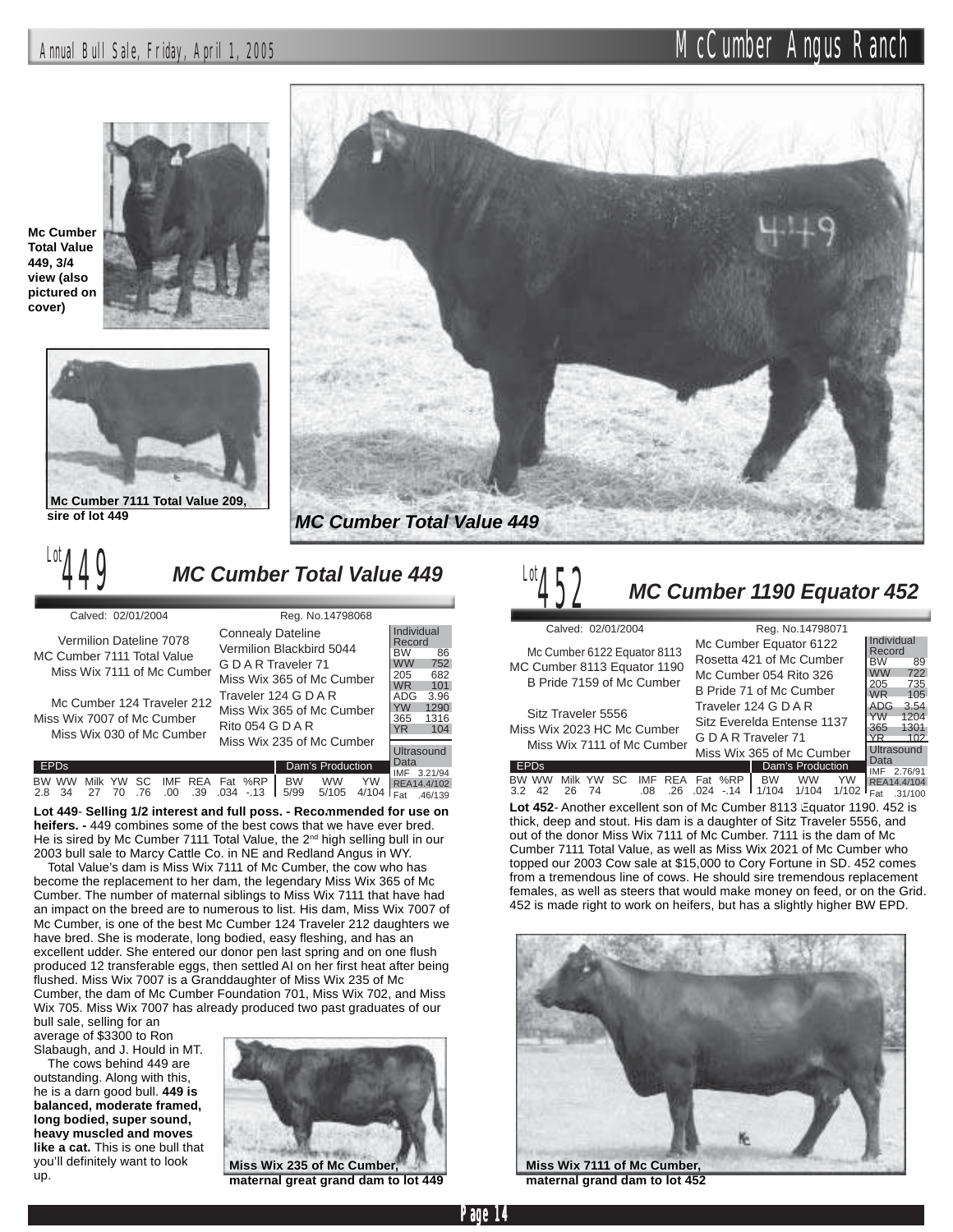

### *MC Cumber 8005 New Day 453*  $-453$

| Calved: 02/01/2004                                                                                                                                                        | Reg. No.14798071                                                                             |                                                                                        |  |  |  |
|---------------------------------------------------------------------------------------------------------------------------------------------------------------------------|----------------------------------------------------------------------------------------------|----------------------------------------------------------------------------------------|--|--|--|
| AAR New Trend<br>Boyd New Day 8005<br>SVF Forever Lady 57D                                                                                                                | VDAR Shoshone 548<br>Donna AAR 74<br>Leachman Right Time<br>SVF Forever Lady 1128            | Individual<br>Record<br>BW<br>92<br>756<br><b>WW</b><br>688<br>205<br>102<br><b>WR</b> |  |  |  |
| <b>Rito 054 G D A R</b><br>054 P J M 1438<br>P J M Montana Power 196<br>Gale 5127 of Mc Cumber<br>Traveler 1148 G D A R<br>Gale 607 of Mc Cumber<br>Gale 413 of Mc Cumber |                                                                                              | ADG<br>4.44<br>1360<br>YW<br>365<br>1398<br><b>YR</b><br>111<br>Ultrasound             |  |  |  |
| <b>EPDs</b>                                                                                                                                                               | Dam's Production                                                                             | Data<br>IMF 3.42/100                                                                   |  |  |  |
| SC.<br><b>RFA</b><br><b>WW</b><br>Milk YW<br>IMF<br>78<br>34<br>.08<br>26<br>.32<br>14                                                                                    | <b>BW</b><br><b>YW</b><br><b>WW</b><br>%RP<br>Fat<br>8/97<br>8/103<br>8/102<br>012<br>$-.03$ | <b>RFA</b><br>13 9/99<br>Fat<br>.35/106                                                |  |  |  |

**Lot 453**- **Selling 2/3 interest and full poss. Recommended for use on heifers. -** 453 is a bull that combines calving ease, performance, and muscle as well as any bull in the sale. 453 will catch your eye. He is extremely long bodied, very nice fronted, and excellent on his feet and legs. He also combines a lot of muscle, and plenty of rib into a very stylish, eye catching package.

His dam is a tremendous female that sold through our 2003 cow sale to Best Angus in ND. She has entered their embryo program and will continue to have a large influence in our herd as well. Gale 5127 of Mc Cumber comes from a very prominent, well proven cow family. She is a maternal sister to the calving ease bull Mc Cumber 953 Rito 420, Mc Cumber Next Step 9012, and Gale 041 of Mc Cumber who sold as a feature of our 1997 cow sale to Dalton's on the Sycamore in VA. Gale 5127 of Mc Cumber is also the Grand Dam to the outstanding VRD bull 490 selling in this sale, as well as the Great Grand Dam to lot 421. This line of Gale cows has been very productive and excels at injecting IMF into their progeny, as well as lowering the birth weight. **Dam - BW 8/97; WW 8/102; YW 8/103**

#### **G Dam - BW 9/94; WW 9/103; YW 9/100**

Not only is 453 a calving ease bull, but he is also the  $4<sup>th</sup>$  high gaining bull in the pen at 4.44 lbs./day. He has some of the most complete EPD's in the sale. Not only will he sire light birth weight calves, but calves that will perform and grow. **We call him a herd bull!**





#### *MC Cumber 8005 New Day 455*  $\frac{10t}{455}$

| Calved: 02/02/2004                                                                                                          | Reg. No.14798073                                                                                                                                                        |                                                                                                                                                               |  |  |  |
|-----------------------------------------------------------------------------------------------------------------------------|-------------------------------------------------------------------------------------------------------------------------------------------------------------------------|---------------------------------------------------------------------------------------------------------------------------------------------------------------|--|--|--|
| A A R New Trend<br>Boyd New Day 8005<br>S V F Forever Lady 57D<br>Sitz S L S Rainmaker 7596<br>Enchantress 086 of Mc Cumber | VDAR Shoshone 548<br>Donna A A R 74<br>Leachman Right Time<br>S V F Forever Lady 1128<br>G D A R Rainmaker 340<br>SLS Barbara Perfection 2571<br>Mc Cumber 953 Rito 420 | Individual<br>Record<br>BW<br>87<br>718<br><b>WW</b><br>671<br>205<br>100<br><b>WR</b><br><b>ADG</b><br>4.02<br>1265<br>YW<br>365<br>1314<br>104<br><b>YR</b> |  |  |  |
| Enchantress 816 Mc Cumber<br><b>EPDs</b>                                                                                    | Enchantress 687 Mc Cumber<br>Dam's Production                                                                                                                           | <b>Ultrasound</b><br>Data                                                                                                                                     |  |  |  |
| SC<br><b>RFA</b><br>BW<br>IMF<br>Milk<br>22<br>83<br>.13<br>21<br>38<br>50                                                  | <b>BW</b><br><b>WW</b><br><b>YW</b><br>%RP<br>Fat<br>3/98<br>3/100<br>3/105<br>25<br>005                                                                                | IMF 4.77/140<br>REA 15.8/112<br>Fat<br>.35/106                                                                                                                |  |  |  |

**Lot 455** - **Selling 2/3 interest and full poss. - Recommended for use on heifers. -** Moderate framed, heavy muscled, and extremely sound on his feet and legs best describes this 4lb.. gainer by New Day. His dam is a moderate framed, easy fleshing, perfect uddered daughter of Sitz Rainmaker. Not only does she lower the birth weight indicated by her BW ratio of 3/98, but she also increases the IMF. She has had 3 calves scanned with an IMF ratio of 126. 455 put together some of the best ultrasound numbers in the pen with an IMF of 4.77/140, and a 15.8 REA to ratio 112. His REA EPD of +.50 would rank him in the top 10% of the breed for non - parent sires. **CARCASS, MATERNAL, AND PERFROMANCE!!!**



Page 15

Mc Cumber Ferdinand 896 Miss Wix 554 of Mc Cumber<br>
B Pride 134 of Mc Cumber Mc Cumber Mc Cumber 124 Traveler 212<br>
B Pride 690 of Mc Cumber B Pride 245 of Mc Cumber

| Individual |              |
|------------|--------------|
| Record     |              |
| BW         | 97           |
| <b>WW</b>  | 720          |
| 205        | 698          |
| <b>WR</b>  | 104          |
| ADG        | 3.49         |
| <b>YW</b>  | 1194         |
| 365        | 1256         |
| <b>YR</b>  | 100          |
|            |              |
| Ultrasound |              |
| Data       |              |
|            | IMF 3.51/103 |

| EPD <sub>s</sub> |                                                                                                                            |  |  |  | Dam's Production | l Data | IMF 3.51/103 |
|------------------|----------------------------------------------------------------------------------------------------------------------------|--|--|--|------------------|--------|--------------|
|                  | BW WW Milk YW SC IMF REA Fat %RP   BW WW YW  REA16.6/118<br>4.6 42 20 73 .34 .03 .58 -.008 .72 2/107 2/101 2/98 Fat .29/88 |  |  |  |                  |        |              |

Lot 457- Another son of the 5 star tenderness sire Mc Cumber Equator 6122. 457 is heavy muscled, wide based, and has a ton of capacity. 457 scanned the largest actual ribeye in our history with an actual REA of 16.8. He adjusted to 16.6 to ratio 118. To go along with his muscle, he also had an IMF 3.51 to ratio 103.

His dam is a good looking, perfect uddered daughter of Mc Cumber Ferdinand 896. She is currently nursing one of the best heifer calves on the ranch sired by Mc Cumber 7078 VRD 3116. 3116 was the second high selling bull in last year's sale to Sweiger Brothers in MO. Watch for his stout made, heavy muscled son's in next year's sale.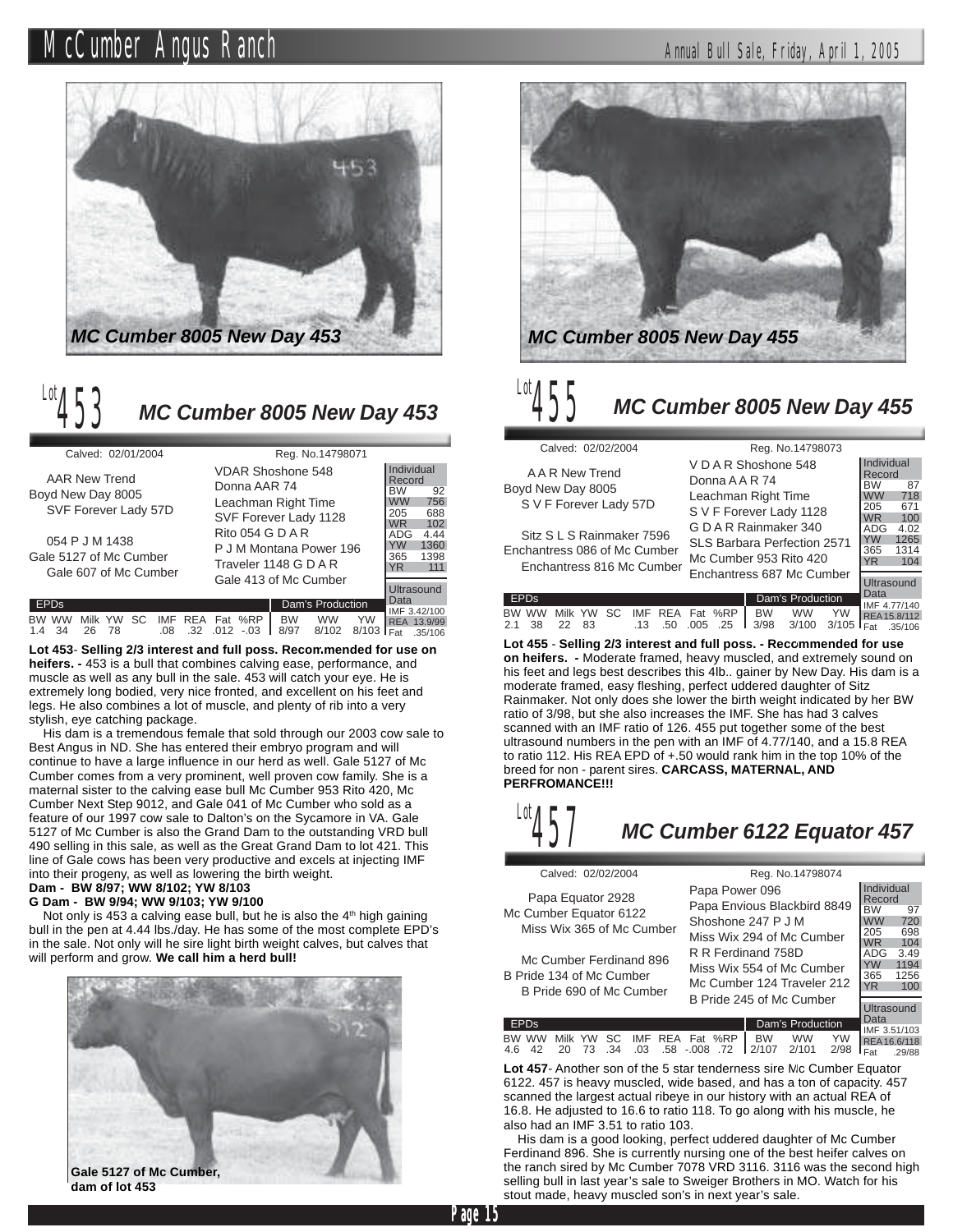# $Lot459$

#### *MC Cumber 214 Bando 459*

| Calved: 02/03/2004                                                                                   | Reg. No.14798075                                                                                  |                                                                                 |                   |                                                                    |                                   |
|------------------------------------------------------------------------------------------------------|---------------------------------------------------------------------------------------------------|---------------------------------------------------------------------------------|-------------------|--------------------------------------------------------------------|-----------------------------------|
| Tehama Bando 155<br>MC Cumber 155 Bando 214<br>Miss Wix 365 of Mc Cumber                             | Band 234 of Ideal 3163<br>Tehama Blackcap G373<br>Shoshone 247 P J M<br>Miss Wix 294 of Mc Cumber |                                                                                 |                   | Individual<br>Record<br><b>BW</b><br><b>WW</b><br>205<br><b>WR</b> | 82<br>652<br>674<br>96            |
| BT New Trend 172K<br>Lady Barbola 2200 Mc Cumber<br>Lady Barbola 684 Mc Cumber                       | A A R New Trend                                                                                   | BT Everelda Entense 57D<br>G D A R Gold Nugget 766<br>G D A R Lady Barbola 4186 |                   | ADG<br>YW<br>365<br><b>YR</b>                                      | 3.32<br>1104<br>1205<br>95        |
| <b>EPDs</b>                                                                                          |                                                                                                   | Dam's Production                                                                |                   | Data                                                               | <b>Ultrasound</b><br>IMF 3.06/101 |
| SC.<br>Milk YW<br><b>REA</b><br><b>WW</b><br>IMF<br><b>RW</b><br>51<br>28<br>25<br>.02<br>-.09<br>10 | %RP<br>Fat<br>$-.005$<br>04                                                                       | <b>WW</b><br><b>BW</b><br>1/96<br>1/96                                          | <b>YW</b><br>1/95 | <b>RFA</b><br>Fat                                                  | 13.0/94<br>.25/81                 |

**Lot 459**- **Recommended for use on heifers. -** A well made, smooth fronted, thick topped son of Mc Cumber 155 Bando 214. 214 is the flush brother to Mc Cumber Classic 202 that sold to Baily Patterson in TX, as a feature of our 2003 bull sale. His dam is a beautiful daughter of the #1 scrotal EPD bull of the breed, BT New Trend 172K.



| Leachman Right Time            | N Bar Emulation EXT                               | Individual<br>Record |         |
|--------------------------------|---------------------------------------------------|----------------------|---------|
| Pine Creek Right Time 1147     | Leachman Erica 0025                               | <b>BW</b>            | 105     |
| Sitz Everelda Entense 1137     | G D A R Rainmaker 340                             | <b>WW</b>            | 800     |
|                                | Sitz Everelda Entense 2335                        | 205                  | 748     |
|                                | Mc Cumber 124 Traveler 212                        | <b>WR</b>            | 111     |
| Mc Cumber Foundation 701       |                                                   | <b>ADG</b>           | 4.19    |
|                                | Miss Wix 235 of Mc Cumber                         | YW                   | 1370    |
| B Pride 0103 of Mc Cumber      | V D A R Rito 953                                  | 365                  | 1418    |
| B Pride 786 of Mc Cumber       |                                                   | <b>YR</b>            | 112     |
|                                | B Pride 274 of Mc Cumber                          | Ultrasound           |         |
| <b>EPDs</b>                    | Dam's Production                                  | Data<br>IMF 3.61/106 |         |
| <b>RFA</b><br>BW<br>SC<br>IMF  | <b>YW</b><br><b>BW</b><br><b>WW</b><br>%RP<br>Fat | RFA14 1/100          |         |
| .89<br>- 08<br>.16<br>24<br>51 | 3/106<br>- 63<br>-042                             | Fat                  | .48/145 |

**Lot 460**- **Selling 2/3 interest and full poss.** - He is thick butted, big topped, and really pushes the scale down. 460 had an actual WW of 800 lbs. to ratio 111. He gained over 4 lbs./day, and weighed off test at 1370 lbs. with a 365 day weight of 1418 lbs. to ratio 112. He takes his place as one of the top performing calves in the sale.

His dam is a super uddered, good milking, daughter of Mc Cumber Foundation 701, and already has a real standout baby bull calf by Leachman Right Time. The 1147 x Foundation mating really worked extremely well, and there are several more of these matings that sell in the sale. His dam reached pathfinder status in her first year of eligibility with a WW ratio 3/110, and YW ratio 3/106. She has settled AI for 4 consecutive years. Don't let the extra birth weight worry you, he'll be fine on cows.

**Fertility, early growth, and performance wrapped up in one, big, stout, beef bull**!





### *MC Cumber 1147 RT Time 462*

alved: 02/03/2004 Reg. No. 14798077

| GAIVEU, UZIUJZUP                        |                | <b>NGY. INO. 147 JOULL</b>          |                       |
|-----------------------------------------|----------------|-------------------------------------|-----------------------|
| Leachman Right Time                     |                | N Bar Emulation EXT                 | Individual<br>Record  |
| Pine Creek Right Time 1147              |                | Leachman Erica 0025                 | <b>BW</b><br>90       |
|                                         |                | G D A R Rainmaker 340               | <b>WW</b><br>698      |
| Sitz Everelda Entense 1137              |                | Sitz Everelda Entense 2335          | 205<br>716            |
|                                         |                |                                     | <b>WR</b><br>102      |
| MC Cumber 1148 Traveler 0002            |                | Traveler 1148 G D A R               | <b>ADG</b><br>3.62    |
|                                         |                | Miss Wix 5007 of Mc Cumber          | 1190<br><b>YW</b>     |
| B Pride 2191 of Mc Cumber               |                | Mc Cumber 6122 Equator 8113         | 365<br>1295           |
| B Pride 0147 of Mc Cumber               |                |                                     | <b>YR</b><br>102      |
|                                         |                | B Pride 613 of Mc Cumber            | <b>Ultrasound</b>     |
|                                         |                |                                     | Data                  |
| EPDs                                    |                | <b>Dam's Production</b>             | 2.69/88<br><b>IMF</b> |
| BW WW<br>SC.<br>IMF<br><b>RFA</b><br>YW | Fat %RP        | <b>WW</b><br><b>YW</b><br><b>BW</b> | REA14.3/104           |
| 78<br>3.4<br>23<br>41<br>$-.14$<br>.28  | .016<br>$-.01$ | 1/102<br>1/105<br>1/102             | · Fat<br>.32/103      |

**Lot 462**- Another heavy muscled, deep bodied, stout made bull by Pine Creek Right Time 1147. He weaned off his dam with a 205 day weight of 716 lbs. for a ratio of 102 and had nearly a 1300 lb. 365 day weight to ratio 102. These Pine Creeks as well as many others in this sale offering are the type of bulls that can cover a lot of cows in a large pasture without falling apart.



*sire of lots 460 and 462*

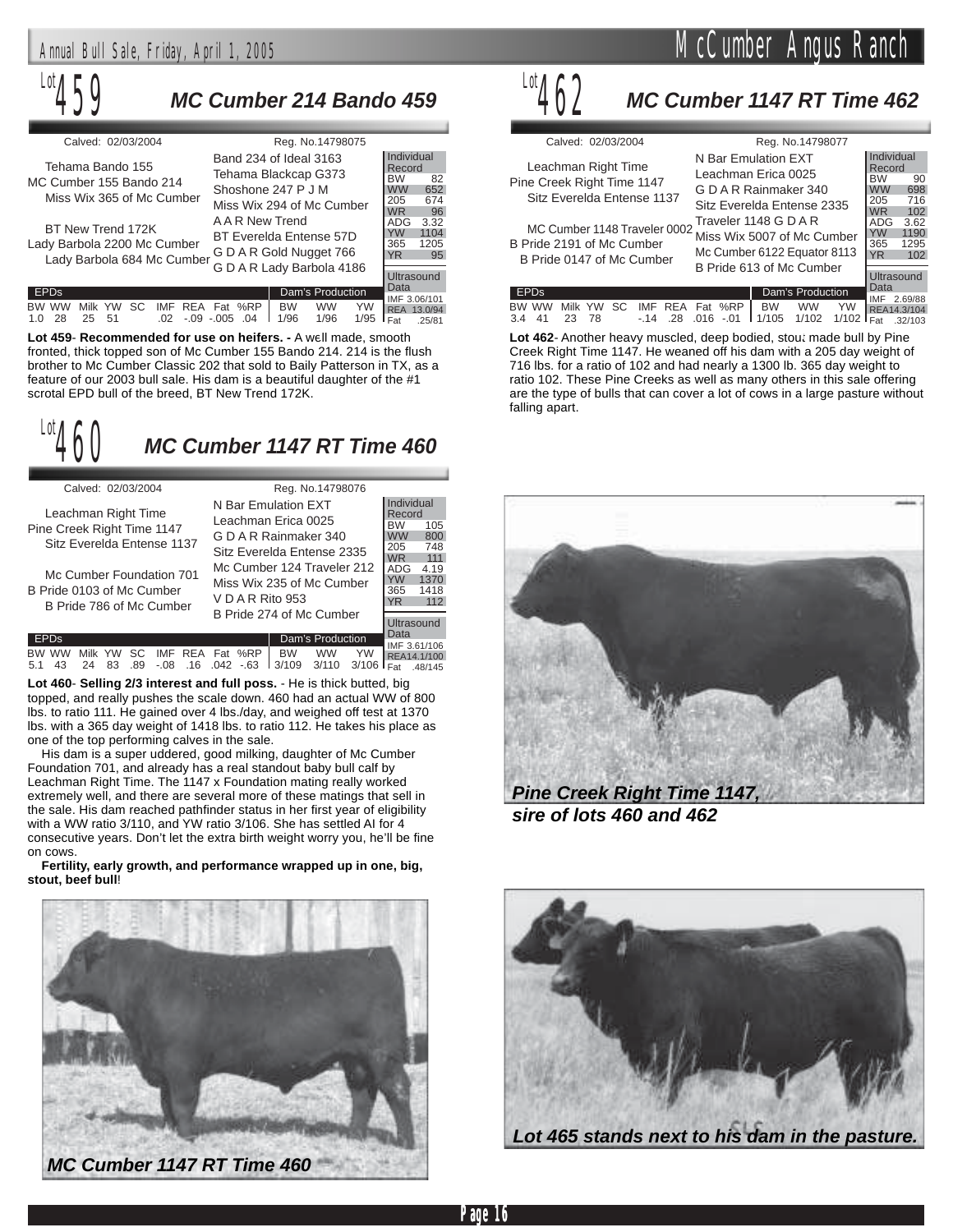



**Miss Wix 365 of Mc Cumber, maternal great grand dam of lot 465**



**Miss Wix 352 of Mc Cumber, maternal grand dam of lot 465**





**Lot 465** - **Selling 1/2 interest and full poss. - This stylish, big topped, thick butted, stout made calf has all the makings of a tremendous herd sire prospect**. He would be with out a doubt one of the top performing calves in the pen if he hadn't gotten slightly injured shortly after we weaned. He is fully guaranteed to be sound and has recovered quite nicely from the injury, this is indicated by the fact that the last 60 days on test he gained over 4 lbs./day, and was never pulled out of the pen. So he didn't have any extra feed and competed right along side the sixty other bulls in the pen.

465 was a favorite of the visitors that saw him this summer. He weaned off his dam at a whopping 808 lbs. for a 205 day weight of 817 lbs. to ratio 116, as his dam's first calf. He did this without pasture creep, and no supplementation for the cows. To go along with his tremendous performance, 465 had an adjusted IMF score of 4.66 to ratio 153 (the highest of the group), and had a 14.8 REA to ratio 107.

His dam is moderate framed, extremely well made, easy fleshing, and good uddered. She is already nursing a standout this year after settling AI on the first service last spring while raising 465. Miss Wix 2027 of Mc



Cumber stems from a long line of Pathfinders, and top producers. **There are 5 consecutive generations of pathfinder cows behind her, and they include the legendary Miss Wix 365 of Mc Cumber.** 2027's dam Miss Wix 352 of Mc Cumber sold to Harrison O'Connor of Saddle Butte Ranch in MT as a \$9750 feature of our 2000 female sale, and has progeny sales of \$23,000. Her Grand Dam topped our 1997 cow sale at \$22,000 to Ray Creek Ranch in MT and has progeny sales for us of \$25,000. Her Great Grand Dam is none other than Miss Wix 365 of Mc Cumber, with progeny receipts pushing the \$500,000 mark. The production of these cows is nearly incomparable.

**Dam - WW 1/116; YW 1/102**(Miss Wix 2027 of Mc Cumber) pathfinder??? **G Dam - WW 7/108; YW 5/104** (Miss Wix 352 of Mc Cumber) pathfinder **GG Dam - WW 6/106; YW 6/106**(Miss Wix 098 of Mc Cumber) pathfinder **GGG Dam - WW 10/106; YW 7/108** (Miss Wix 365 of Mc Cumber) pathfinder **GGGG Dam - WW 12/113; YW 12/109** (Miss Wix 294 of Mc Cumber) pathfinder

**GGGGG Dam - WW 10/112; YW 10/111** (Miss Wix 682 of Mc Cumber) pathfinder

### *YEARS OF SELECTING FOR FEMALES WITH PRODUCTION, FERTILITY, LONGEVITY, AND THE ABILITY TO PASS IT ON HAS RESULTED IN A TREMENDOUS HERD BULL PROSPECT!!!!*

#### Page 17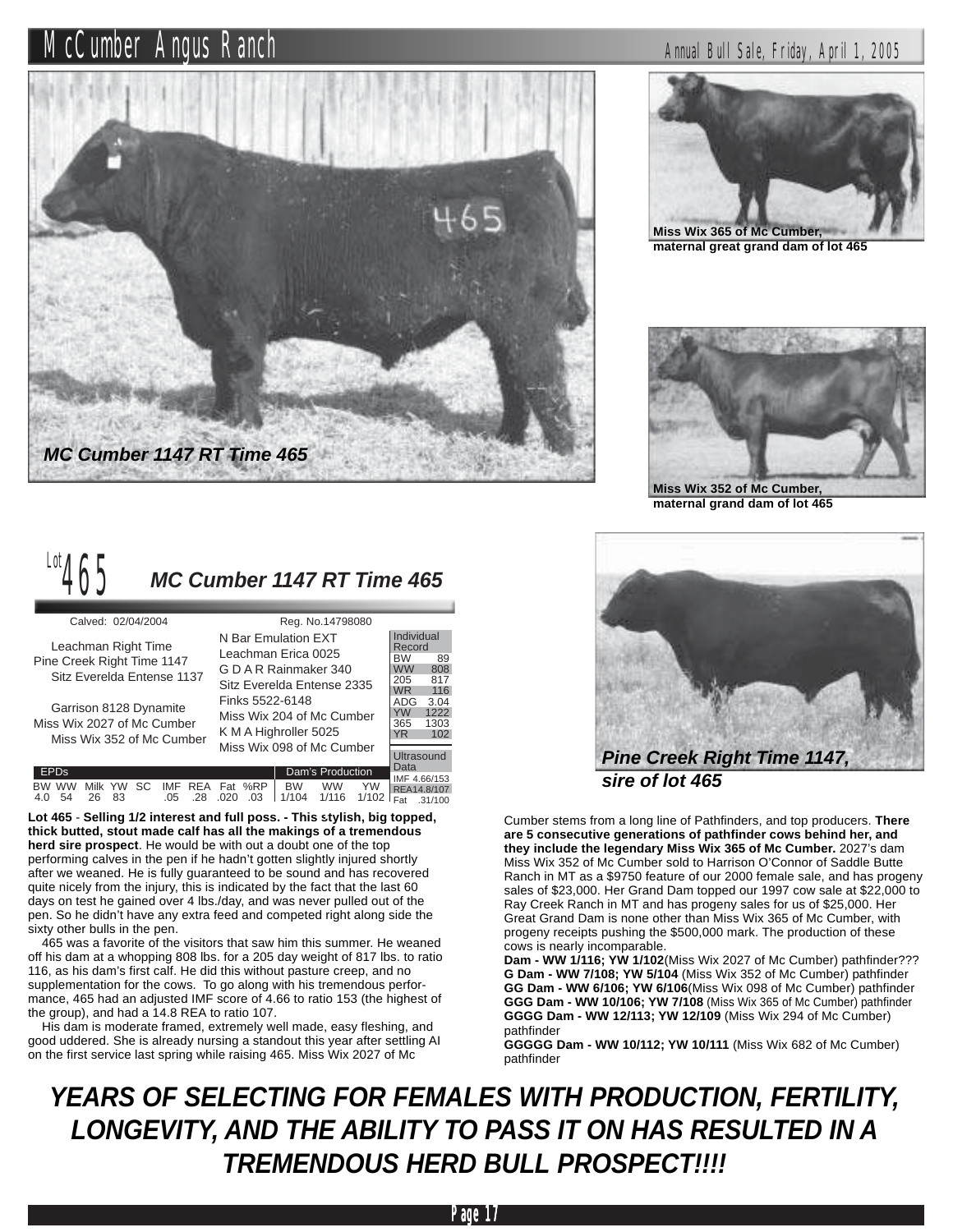

### *MC Cumber 1190 Equator 468*

| Calved: 02/04/2004                                                                           |                                         | Reg. No.14798082                                                                                        |                                                                                               |
|----------------------------------------------------------------------------------------------|-----------------------------------------|---------------------------------------------------------------------------------------------------------|-----------------------------------------------------------------------------------------------|
| Mc Cumber 6122 Equator 8113<br>MC Cumber 8113 Equator 1190<br>B Pride 7159 of Mc Cumber      |                                         | Mc Cumber Equator 6122<br>Rosetta 421 of Mc Cumber<br>Mc Cumber 054 Rito 326<br>B Pride 71 of Mc Cumber | Individual<br>Record<br><b>BW</b><br>96<br>746<br><b>WW</b><br>725<br>205<br><b>WR</b><br>108 |
| Circle Oak Lucys Boy 625<br>Rosetta 1029 of Mc Cumber<br>Rosetta 405 of Mc Cumber            | V D A R Lucys Boy<br>Shoshone 247 P J M | Homestretch Miss Wix 299                                                                                | ADG<br>3.5<br><b>YW</b><br>1222<br>365<br>1285<br><b>YR</b><br>102                            |
| <b>EPDs</b>                                                                                  |                                         | Rosetta 148 of Mc Cumber<br>Dam's Production                                                            | <b>Ultrasound</b><br>Data<br>IMF 4.56/134                                                     |
| SC<br><b>REA</b><br>ww<br>Milk YW<br>IMF<br><b>BW</b><br>60<br>35<br>23<br>.20<br>-24<br>3.3 | %RP<br>Fat<br>.015<br>.10               | <b>WW</b><br><b>YW</b><br><b>BW</b><br>2/104<br>2/109                                                   | <b>REA</b><br>13.5/96<br>Fat<br>.39/118                                                       |

**Lot 468** -A good performing son of Mc Cumber 8113 Equator 1190. 468 is a long bodied smooth made bull, with plenty of muscle. His dam is a daughter of Circle Oak Lucy Boy 625, the bull we chose out of Midland Bull Test.

Rosetta 1029 is a direct daughter of Rosetta 405 of Mc Cumber the dam of Mc Cumber Stretch, and the grand dam of Mc Cumber Powertrain 1025. She has also been very productive, WW 2/109; YW 2/104; IMF 2/ 125; and REA 2/103. Her top calving ease prospect from last year sold to Bar V Ranch for \$2750.



| Calved: 02/04/2004                                                               | Reg. No.14904444                                                                               |                                                                                        |
|----------------------------------------------------------------------------------|------------------------------------------------------------------------------------------------|----------------------------------------------------------------------------------------|
| Sitz Traveler 8180<br>SAV 8180 Traveler 004<br>Boyd Forever Lady 8003            | G D A R Traveler 71<br>Sitz Everelda Entense 1137<br>A A R New Trend<br>S V F Forever Lady 57D | Individual<br>Record<br><b>BW</b><br>85<br>ww<br>704<br>205<br>723<br><b>WR</b><br>107 |
| Mc Cumber 054 Rito 326<br>B Pride 2006 of Mc Cumber<br>B Pride 5122 of Mc Cumber | Rito 054 G D A R<br>Miss Wix 365 of Mc Cumber<br>Mc Cumber 124 Traveler 212                    | ADG<br>3.34<br><b>YW</b><br>1158<br>365<br>1257<br>YR.<br>100                          |
| <b>EPDs</b>                                                                      | B Pride 274 of Mc Cumber<br>Dam's Production                                                   | <b>Ultrasound</b><br>Data<br>IMF 4.31/122                                              |
| Milk YW<br>SC<br>IMF REA<br><b>WW</b><br>RW.<br>-14                              | <b>YW</b><br><b>WW</b><br><b>BW</b><br>%RP<br>Fat<br>1/100<br>1/107<br>$-.12$<br>.020          | <b>REA</b><br>12.9/93<br>Fat<br>.42/135                                                |

**Lot 470**- **Recommended for use on heifers. -** This 004 weaned off his dam at 704 lbs. and had a 205 day weight of 723 lbs. to ratio 107 as his dam's first calf. 470 is a soggy, big butted calf that is made extremely well. To go along with this he has an IMF of 4.31 to ratio 142.

His dam is a beautiful daughter of Mc Cumber 054 Rito 326, the Rito 054 son out of Miss Wix 365 of Mc Cumber. She is moderate framed, deep bodied, and has a wonderful udder.

**Calving ease, maternal, and early growth.**







*MC Cumber 6122 Equator 473*  $\frac{L_{\text{ot}}}{473}$ 

Calved: 02/05/2004 Reg. No.14805828

Papa Equator 2928 Papa Power 096<br>Mc Cumber Equator 6122 Papa Envious Blackbird 8849<br>Miss Wix 365 of Mc Cumber Miss Wix 294 of Mc Cumber Tehama Bando 155 Band 234 of Ideal 3163<br>
Rosetta 5002 of Mc Cumber K M A Highroller 5025<br>
Rosetta 214 of Mc Cumber Rosetta 048 of Mc Cumber

|   | Individual |       |
|---|------------|-------|
|   | Record     |       |
| J | BW         | 98    |
|   | <b>WW</b>  | 698   |
|   | 205        | 641   |
|   | <b>WR</b>  | 95    |
|   | ADG        | 3.46  |
|   | YW         | 1168  |
|   | 365        | 1195  |
|   | <b>YR</b>  | 95    |
|   |            |       |
|   | Ultrasound |       |
|   | Data       |       |
|   | IMF<br>2   | 73/80 |

BW WW Milk YW SC IMF REA Fat %RP BW WW YW 3.6 34 20 64 .34 -.12 .20 -.014 .40 8/98 8/97 7/102 EPDs **Dam's Production Community** Dam's Production IMF 2.73/80 REA 13.0/92 7/102 Fat .21/64

**Lot 473**-A moderate framed, deep bodied son of Mc Cumber Equator 6122. His dam comes from the Rosetta cow family. Rosetta 5002 of Mc Cumber sold in our 2003 cow sale to Best Angus, and entered their embryo program. 5002 is the type of cow that can thrive in any environment. She is deep bodied, extremely easy fleshing, and has an absolutely perfect udder.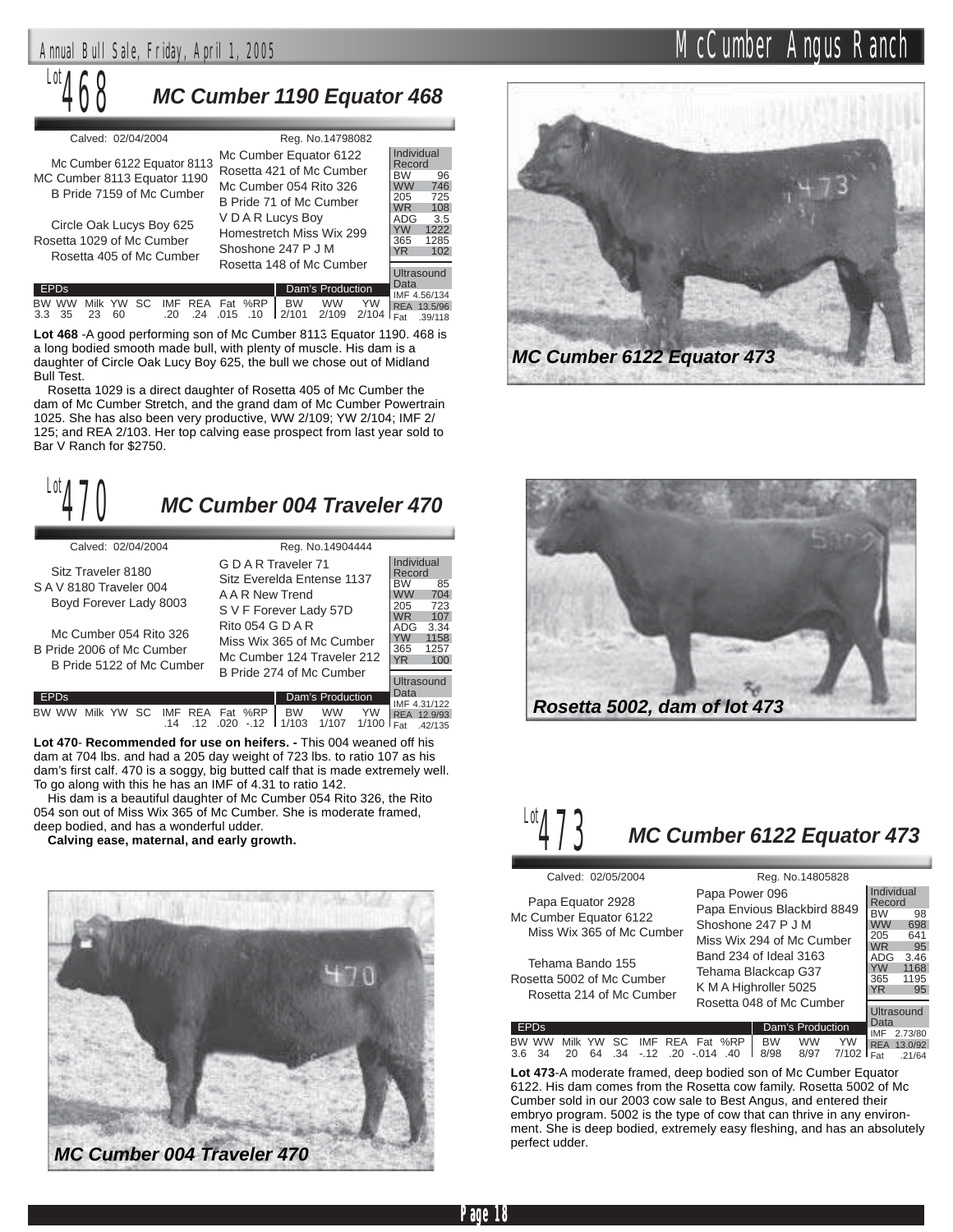#### *MC Cumber 1190 Equator 474*  $\frac{Lot}{474}$

| Calved: 02/05/2004                                                                                                                      | Reg. No.14798086                                                 |              |
|-----------------------------------------------------------------------------------------------------------------------------------------|------------------------------------------------------------------|--------------|
| Mc Cumber 6122 Equator 811 Mc Cumber Equator 6122<br>No Cumber 6122 Equator 811 Rosetta 421 of Mc Cumber<br>MC Cumber 8113 Equator 1190 | Individual<br>Record<br><b>BW</b>                                | 97           |
| B Pride 7159 of Mc Cumber                                                                                                               | Mc Cumber 054 Rito 326<br><b>WW</b>                              | 816          |
|                                                                                                                                         | 205<br>B Pride 71 of Mc Cumber<br><b>WR</b>                      | 766<br>114   |
| Hilltop Rito H218                                                                                                                       | Mc Cumber 054 Rito 5009<br><b>ADG</b>                            | 3.82         |
| Lassie 0139 of Mc Cumber                                                                                                                | <b>YW</b><br>G P Blackbird 1901<br>365                           | 1335<br>1377 |
| Lassie 708 of Mc Cumber                                                                                                                 | Mr Wix of Mc Cumber 204<br>YR.                                   | 109          |
|                                                                                                                                         | Lassie 5128 of Mc Cumber<br><b>Ultrasound</b>                    |              |
| <b>EPDs</b>                                                                                                                             | Data<br>Dam's Production<br>IMF                                  | 2.62/77      |
| SC.<br><b>WW</b><br>Milk YW<br><b>RFA</b><br>IMF<br><b>BW</b>                                                                           | <b>YW</b><br><b>BW</b><br><b>WW</b><br>%RP<br>Fat<br>RFA14 2/101 |              |
| 81<br>$-.02$<br>23<br>4.3<br>.23<br>47                                                                                                  | 3/109<br>3/111<br>$-36$<br>3/110<br>023<br>Fat                   | .41/124      |

**Lot 474**- **Selling 2/3 interest and full poss**. - One of the top sons of Mc Cumber 8113 Equator 1190. 474 has the look of a herd bull. He is long, deep and has as much natural thickness as any bull in the sale. No wonder he weighs so much. He had an actual WW of 816 lbs., a 205 day weight of 766 lbs. to ratio 114, and pushed the scale down at 1335 lbs. off test for a 365 day weight of 1377 lbs. to ratio 109. His pathfinder dam brings a good one in every year.

#### **Dam - WW 3/111; YW 3/109; IMF 2/117; REA 2/104** (pathfinder) **G Dam - WW 5/105; YW3/104; IMF 4/102; REA 4/102** (pathfinder)

Lassie 0139 of Mc Cumber settles AI every year, and is raising another herd bull prospect this year by Leachman Right Time 2700. This is a REAL BEEF BULL!!! Don't miss him.



**Lot 475**- **Recommended for use on heifers.** - Check out the spread on this calf's numbers. He has a BW EPD of 1.7, and a YW EPD of 91. 475 started off at 80 lbs., had an actual WW of 764 lbs., and a 205 day weight of 741 to ratio 110. He gained 3.79 lbs./day to weigh off at 1280 lbs. for a 365 day weight of 1347 to ratio 107. 475 is a bigger framed calving ease  $.013 - .26$ REA 13.7/97 Fat .31/94

bull that has excellent muscle. His dam is a super thick, deep bodied, perfect uddered daughter of Mc Cumber 6122 Equator 8113 that is tremendously easy fleshing.



**maternal grand dam of lot 476**



**maternal grand dam of lot 478**





#### *MC Cumber 1147 RT Time 476*  $\frac{L_{\text{ot}}}{476}$

BW WW Milk YW SC IMF REA Fat %RP BW WW YW 3.4 43 24 76 -.12 .09 .016 -.04 1/100 1/103 1/97 **EPDs Dam's Production** Individual Record BW 85 WW 704<br>205 726 205 726<br>WR 103 103<br>3.19 ADG 3.19 YW 1138 365 1236<br>YR 97 YR. **Ultrasound** Data<br>IMF<sub>2</sub>  $2.50/82$ REA 12.6/91<br>Fat .30/97 .30/97 Calved: 2/6/2004 Reg. No.14798088 Leachman Right Time N Bar Emulation EXT<br>Pine Creek Right Time 1147 Leachman Erica 0025<br>Sitz Everelda Entense 1137 Sitz Everelda Entense 2335 Mc Cumber 124 Traveler 212 Traveler 124 G D A R<br>Miss Wix 2041 of Mc Cumber<br>Miss Wix 2041 of Mc Cumber Rito 054 G D A R<br>Miss Wix 5168 of Mc Cumber Miss Wix 756 of Mc Cumber

**Lot 476**- This well made, thick butted calf just falls outside our parameters for a heifer bull. However, on heifers with supervision he would likely be just fine. 476 is moderate framed, wide based, and very eye appealing from every angle.

His dam is a beautiful uddered daughter of Mc Cumber 124 Traveler 212.

### *MC Cumber 1147 Right Time 478*  $\frac{\text{Lot}}{478}$

Calved: 2/6/2004 Reg. No.14798091 Leachman Right Time N Bar Emulation EXT<br>Pine Creek Right Time 1147 Leachman Erica 0025<br>Sitz Everelda Entense 1137 Sitz Everelda Entense 2335 Papa Optima 9818 Scotch Cap<br>Blackcap 988 of HC Mc Cumber Blackbird D H D 2816<br>Papa Blackcap 9854 Papa Blackcap 7813

| Individual |      |
|------------|------|
| Record     |      |
| BW         | 95   |
| <b>WW</b>  | 714  |
| 205        | 657  |
| <b>WR</b>  | 98   |
| ADG        | 3.66 |
| YW         | 1212 |
| 365        | 1243 |
| YR         | 99   |
|            |      |
| Ultrasound |      |

BW WW Milk YW SC IMF REA Fat %RP BW WW YW  $.00$   $.02$   $.020$   $-.18$   $4/98$ **EPDs Dam's Production Data** IMF 3.42/100 REA 12.2/87 Fat .39/118

> Lot 478-Another Pine Creek Right Time 1147 that has the look of a beef bull. 478 is moderate framed, deep bodied, and extremely sound on his feet and legs.

His dam is an extremely easy fleshing cow. She is deep, sound, and has a perfect udder that is well attached with small teats. She has also produced 2 bulls that have sold through previous sales to Keith Rekow, SD, and Don Artz of Antler.

Page 19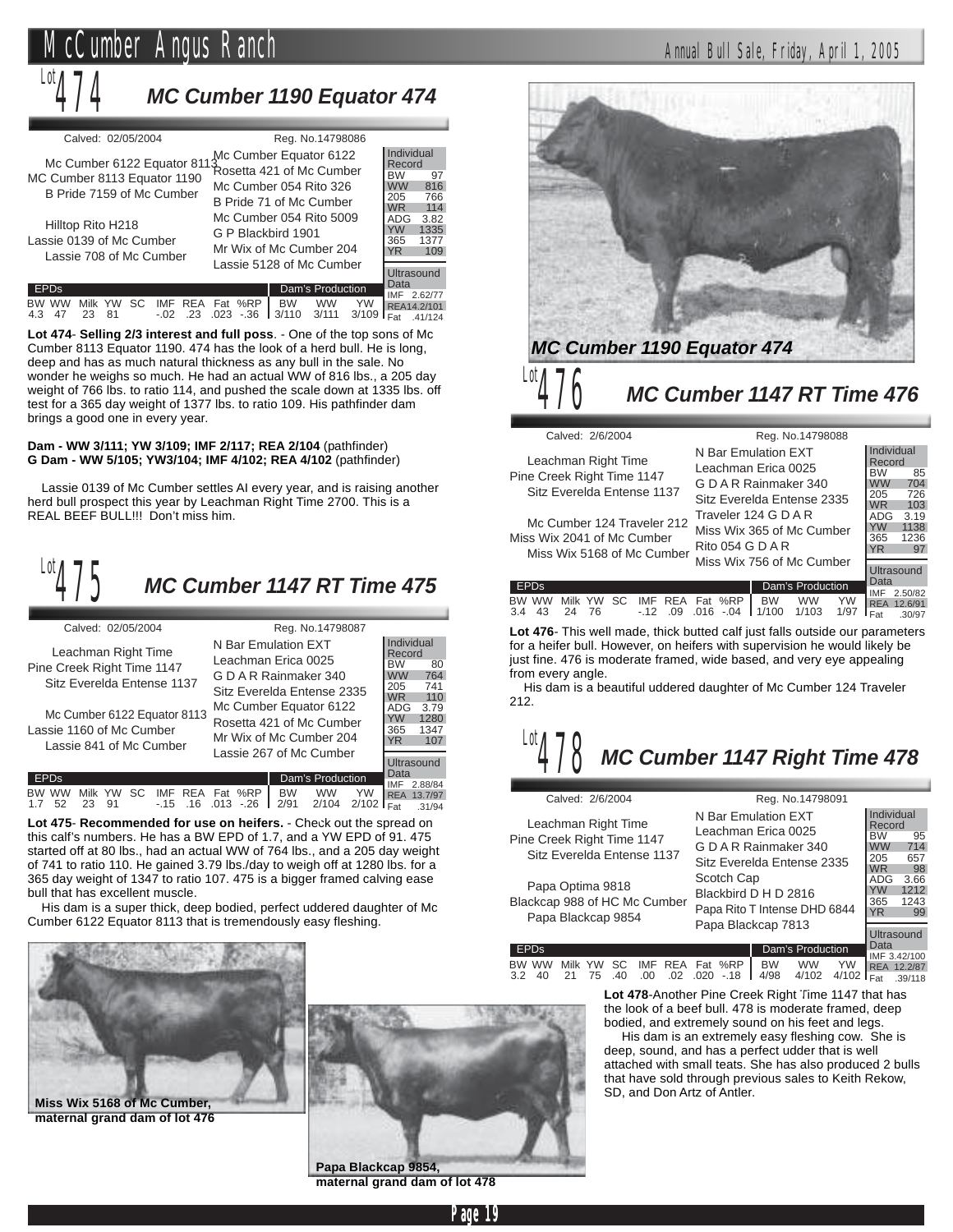# Annual Bull Sale, Friday, April 1, 2005 McCumber Angus Ranch



**flush sister to maternal grand dam of lot 480**



**maternal great grand dam of lot 480**







#### *MC Cumber Total Value 479*

| Calved: 2/6/2004                                                                    | Reg. No.14798091                                                                                         |                                                                                               |
|-------------------------------------------------------------------------------------|----------------------------------------------------------------------------------------------------------|-----------------------------------------------------------------------------------------------|
| Vermilion Dateline 7078<br>MC Cumber 7111 Total Value<br>Miss Wix 7111 of Mc Cumber | <b>Connealy Dateline</b><br>Vermilion Blackbird 5044<br>G D A R Traveler 71<br>Miss Wix 365 of Mc Cumber | Individual<br>Record<br><b>BW</b><br>89<br><b>WW</b><br>742<br>205<br>682<br>101<br><b>WR</b> |
| Mc Cumber 953 Rito 420<br>Blackcap 918 of Mc Cumber<br>Blackcap 738 of Mc Cumber    | V D A R Rito 953<br>Gale 607 of Mc Cumber<br>Mc Cumber 054 Rito 5009                                     | ADG<br>3.24<br>1182<br>YW<br>365<br>1200<br><b>YR</b><br>95                                   |
| <b>EPDs</b>                                                                         | Blackcap 339 of Mc Cumber<br>Dam's Production                                                            | <b>Ultrasound</b><br>Data                                                                     |
| SC<br>ВW<br>IMF<br>RFA<br>23<br>37<br>64<br>.07<br>$-.02$<br>.57<br>1.1             | <b>WW</b><br><b>YW</b><br><b>BW</b><br>%RP<br>Fat<br>4/100<br>4/101<br>.02<br>4/100<br>.004              | IMF 4.41/129<br>12.7/90<br>REA<br>Fat<br>.29/88                                               |

**Lot 479**- **Recommended for use on heifers.** - This smooth made, long bodied son of Mc Cumber 7111 Total Value should be a sure bet on heifers. His dam is a super uddered daughter of the calving ease sire Mc Cumber 953 Rito 420. Not only is 479 calving ease, but should inject some IMF into a cowherd with his ratio of 129.

His dam has also been excellent for IMF with a ratio of 125 on 4 calves. For calves that are born easily and could work in a grid marketing situation check out lot 479.

|                                                                       | <b>MC Cumber 004 Traveler 480</b>                                                              |                                                                    |                            |
|-----------------------------------------------------------------------|------------------------------------------------------------------------------------------------|--------------------------------------------------------------------|----------------------------|
| Calved: 2/6/2004                                                      | Reg. No.14798092                                                                               |                                                                    |                            |
| Sitz Traveler 8180<br>SAV 8180 Traveler 004<br>Boyd Forever Lady 8003 | G D A R Traveler 71<br>Sitz Everelda Entense 1137<br>A A R New Trend<br>S V F Forever Lady 57D | Individual<br>Record<br><b>BW</b><br><b>WW</b><br>205<br><b>WR</b> | $\frac{8}{74}$<br>75<br>10 |
| Mc Cumber Powertrain HC 1025                                          | Papa Equator 2928                                                                              | ADG<br>V <sub>1</sub>                                              | 3.7<br>イウに                 |

| Miss Wix 235 of Mc Cumber<br>Ultrasound<br>Data<br>Dam's Production<br><b>EPD<sub>s</sub></b> | Mc Cumber Powertrain HC 1025<br>Miss Wix 293 of Mc Cumber<br>Miss Wix 9026 of Mc Cumber | Papa Equator 2928 | Rosetta 048 of Mc Cumber<br>Mc Cumber 124 Traveler 212 | l YW<br>365<br><b>YR</b> | ADG 3.75<br>1250<br>1358<br>107 |
|-----------------------------------------------------------------------------------------------|-----------------------------------------------------------------------------------------|-------------------|--------------------------------------------------------|--------------------------|---------------------------------|
|                                                                                               |                                                                                         |                   |                                                        |                          |                                 |

BW WW Milk YW SC IMF REA Fat %RP BW WW YW 2.9 53 26 93 -.02 .61 .034 .15 1/100 1/108 1/107 EPDs<br>BW WW Milk YW SC IMF REA Fat %RP BW WW YW REA15.6/113<br>2.9 53 26 93 -02 .61 .034 .15 1/100 1/108 1/107 Fat .42/135

Individual Record BW 85 WW 740 205 758<br>WR 108 WR 108 ADG 3.75

**Lot 480**- **Selling 2/3 interest and full poss. - Recommended for use on heifers. -** Don't miss this big topped, wide tracking, well made son of 004. We feel he may be the most complete son of 004 in the sale.

He had a 205 day weight of 758 lbs. to ratio 108; gained 3.75 lbs./day, and had a 365 day weight of 1358 lbs. to ratio 107 as his dam's first calf. His weaning EPD of +53 ranks him in the top 2% of the breed. His yearling EPD of +93 ranks him in the top 4% of the breed and his REA EPD of +.61 ranks in the top 3% of the breed. To go along with his outstanding performance, he scanned a 15.6 in. REA to ratio 113, and comes from a tremendous line of cows.

His dam is a terrific daughter of Mc Cumber Powertrain 1025, out of Miss Wix 9026 of Mc Cumber who is a full sister to Mc Cumber Foundation 701, Miss Wix 705 of Mc Cumber and Miss Wix 702 of Mc Cumber. She is deep bodied, super sound and has a perfect udder. The cow production behind

him is impeccable:

Lot  $A \cap \bigcap$ 

- **Dam WW 1/108; YW 1/107**
- **G Dam WW 4/101; YW 3/98**
- **G G Dam WW 10/104; YW 9/104**
- **G G G Dam WW 10/119; YW 9/111**

480 really puts it all together as well as any bull in the sale. He has COW POWER, PERFORMANCE, and BALANCE!!!

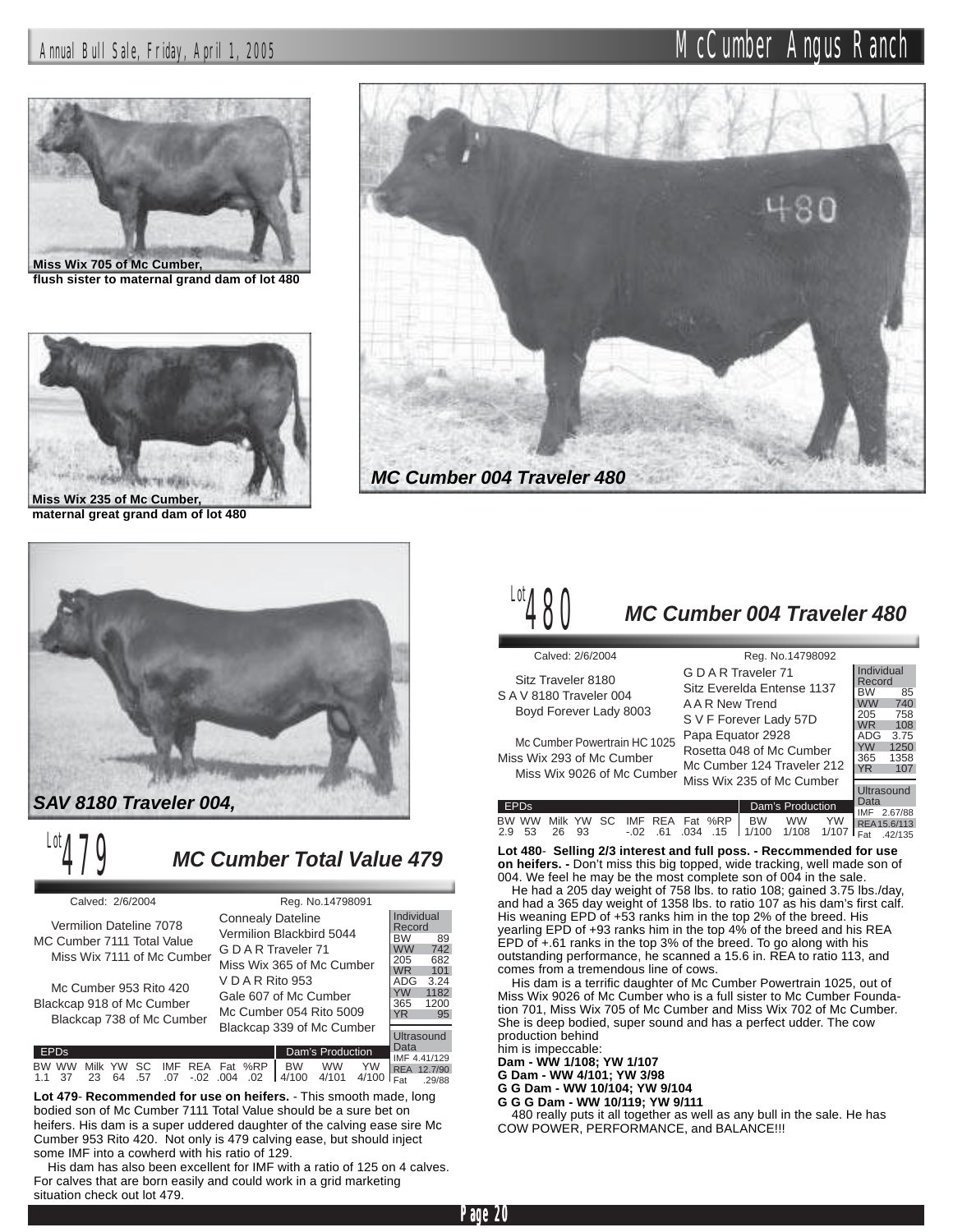

**Gale 5127 of Mc Cumber,**

**dam of lot 490**

**maternal grand dam of lot 484**

## *MC Cumber 9023 Dakota 484*

|                                                                                                | MC Cumber 9023 Dakota 484                                                                                               |                                                                                               |
|------------------------------------------------------------------------------------------------|-------------------------------------------------------------------------------------------------------------------------|-----------------------------------------------------------------------------------------------|
| Calved: 2/7/2004                                                                               | Reg. No.14798095                                                                                                        |                                                                                               |
| R R Ferdinand 758D<br>Mc Cumber Dakota 9023<br>Miss Wix 365 of Mc Cumber                       | R R 9440 Scotch Cap 1483<br>Blackcap of R R 5367<br>Shoshone 247 P J M<br>Miss Wix 294 of Mc Cumber<br>Rito 054 G D A R | Individual<br>Record<br>ВW<br>98<br>ww<br>718<br>205<br>662<br><b>WR</b><br>98<br>ADG<br>3.76 |
| Mc Cumber 054 Rito 5009<br>Gale 8004 of Mc Cumber<br>Gale 045 of Mc Cumber                     | Miss Wix 365 of Mc Cumber<br>A A R New Trend<br>Gale 783 of Mc Cumber                                                   | YW<br>1230<br>365<br>1264<br><b>YR</b><br>100<br>Ultrasound                                   |
| <b>EPDs</b><br>SC<br>RFA<br>WW.<br>IMF<br>YW<br>65<br>-12<br>36<br>15<br>3.8<br>1 24<br>$-.04$ | Dam's Production<br><b>BW</b><br><b>WW</b><br><b>YW</b><br>%RP<br>Fat<br>.10<br>4/99<br>.00<br>5/94<br>5/99             | Data<br>3.00/88<br>IMF<br>13.0/92<br><b>REA</b><br>Fat<br>.30/91                              |

**Lot 484** - This Mc Cumber Dakota comes from a long line of super producers. His dam has 5 consecutive generations of pathfinders behind her. Gale 8004 of Mc Cumber is a long bodied, good uddered daughter of Mc Cumber 054 Rito 5009, and her dam is Gale 045 of Mc Cumber who sold for \$11,000 to Daltons on the Sycamore in VA as a feature of our 1997 cow sale. His dam is also a full sister to Mc Cumber 5009 Rito 8007 who originally sold to Krauth Angus Farm in IA, but he has since sold an interest and poss. to Gurr Lake Angus, Steve and Jo Gilje of Rolette.

Keep all the daughters 484 sires. They should make excellent cows.



| Calved: 2/8/2004                                                                                         | Reg. No.14798099                                                                                            |                                                                                               |
|----------------------------------------------------------------------------------------------------------|-------------------------------------------------------------------------------------------------------------|-----------------------------------------------------------------------------------------------|
| A A R New Trend<br>Boyd New Day 8005<br>S V F Forever Lady 57D                                           | VDAR Shoshone 548<br>Donna A A R 74<br>Leachman Right Time<br>S V F Forever Lady 1128                       | Individual<br>Record<br><b>BW</b><br>95<br><b>WW</b><br>836<br>205<br>771<br>115<br><b>WR</b> |
| Sitz Traveler 9929<br>B Pride 952 of Mc Cumber<br>B Pride 5114 of Mc Cumber                              | D H D Traveler 6807<br>Sitz Everelda Entense 1137<br>Mc Cumber 124 Traveler 212<br>B Pride 252 of Mc Cumber | ADG<br>4.33<br>1425<br>YW<br>1464<br>365<br>116<br>YR.<br><b>Ultrasound</b>                   |
| <b>EPDs</b>                                                                                              | Dam's Production                                                                                            | Data<br>IMF 4.46/131                                                                          |
| <b>IMF</b><br>SC.<br>ВW<br><b>RFA</b><br>YW<br><b>WW</b><br>Milk<br>92<br>.65<br>24<br>.17<br>-35<br>4.1 | <b>YW</b><br><b>BW</b><br><b>WW</b><br>% $RP$<br>Fat<br>3/104<br>3/101<br>3/103<br>- 003                    | REA14.5/103<br>Fat<br>.32/97                                                                  |

**Lot 488** - **Selling 2/3 interest and full poss. -** This big, stout, scale crusher is definitely herd bull material. He had an actual WW of 835 lbs. with a 205 day weight of 771 to ratio 115. He gained 4.33 which was the 5<sup>th</sup> highest in the pen to weigh off test at 1425 lbs., with a 365 day weight of 1464 lbs. to ratio 116. He places among the top 5 performing calves in the group.

His dam is a high volume, sound footed, perfect uddered daughter of Sitz Traveler 9929. 488 combines two of the most popular cow families in the breed, the Everelda Entense and the Forever Ladies.

Not only did 488 have some of the best performance in the pen, he also scanned like a champ. IMF 4.46/131; REA 14.5/103 and BF .32/ 97. His EPD's are about as balanced and complete as you can make them, not only for production, but carcass ultrasound too**.**

**EPD BALANCE, REAL WORLD PERFORMANCE, and OUTSTAND-ING PHENOTYPE!!!**



**Vermilion Dateline 7078 "VRD" sire of lot 490**

#### *MC Cumber 7078 VRD 490*

 $\frac{Lot}{490}$ 

| Calved: 2/9/2004                                                                       | Reg. No.14798101                                                                               |                                                                                               |
|----------------------------------------------------------------------------------------|------------------------------------------------------------------------------------------------|-----------------------------------------------------------------------------------------------|
| <b>Connealy Dateline</b><br><b>Vermilion Dateline 7078</b><br>Vermilion Blackbird 5044 | D H D Traveler 6807<br>Eila Eila of Conanga<br>Leachman Right Time<br>Vermilion Blackbird 3525 | Individual<br>Record<br><b>BW</b><br>92<br><b>WW</b><br>862<br>797<br>205<br><b>WR</b><br>118 |
| R R Ferdinand 758D<br>Gale 839 of Mc Cumber<br>Gale 5127 of Mc Cumber                  | R R 9440 Scotch Cap 1483<br>Blackcap of R R 5367<br>Mc Cumber 124 Traveler 212                 | ADG<br>3.96<br>YW<br>1400<br>365<br>1431<br><b>YR</b><br>113                                  |
| EPDs                                                                                   | Gale 607 of Mc Cumber<br>Dam's Production                                                      | <b>Ultrasound</b><br>Data<br>3.6/106<br>IMF                                                   |
| ВW<br>SC<br><b>REA</b><br>IMF<br>.26<br>.45<br>3.2<br>.07<br>93<br>51                  | <b>YW</b><br><b>WW</b><br><b>BW</b><br>%RP<br>Fat<br>5/97<br>4/104<br>5/102<br>.06<br>005      | REA 15.7/111<br>Fat<br>.38/115                                                                |

**Lot 490**- **Selling 2/3 interest and full poss. -** Well VRD did it again! 490 is a long bodied, wide based bull that is heavy muscled and has a ton of capacity. He is the high actual WW bull at 862 lbs. 490 had a 205 day weight of 797 lbs. to ratio 118, gained nearly 4 lbs./day and weighed off test at 1400 lbs., with a 365 day weight of 1431 lbs. to ratio 113. His ultrasound did not disappoint. He scanned an IMF 3.60/106, had an actual REA of 15.9 and adjusted to 15.7/111. Along with this, he has only a 3.2 BW EPD, which would rank him in the lower percentiles as far as VRD's go.

In our opinion, his dam is a model Angus cow. She is moderate framed, easy fleshing, excellent on her feet and legs, and has an absolutely perfect udder. She has already produced two graduates of our bull sale one selling to Dean Moncur SD, in 2003, and one selling last year to Larry Kraft of Rugby. She is also a member of the light birth weight, very productive Gale line of cows.

#### **Dam - BW 5/97; WW 5/102; YW 4/104; IMF 3/110** (grand dam to lot 421)

**G Dam - BW 8/97; WW 8/102; YW 8/102; IMF 6/108** (dam of lot 453)

#### **GG Dam - BW 9/94; WW 9/103; YW 9/100; IMF 6/100** (pathfinder, and dam of 420)

**GGG Dam - BW 10/105; WW 10/104; YW 10/103** (pathfinder)

The longevity, fertility, udder qualities, and production of this line of cows, combined with the growth and power of VRD, makes 490 a top of the line

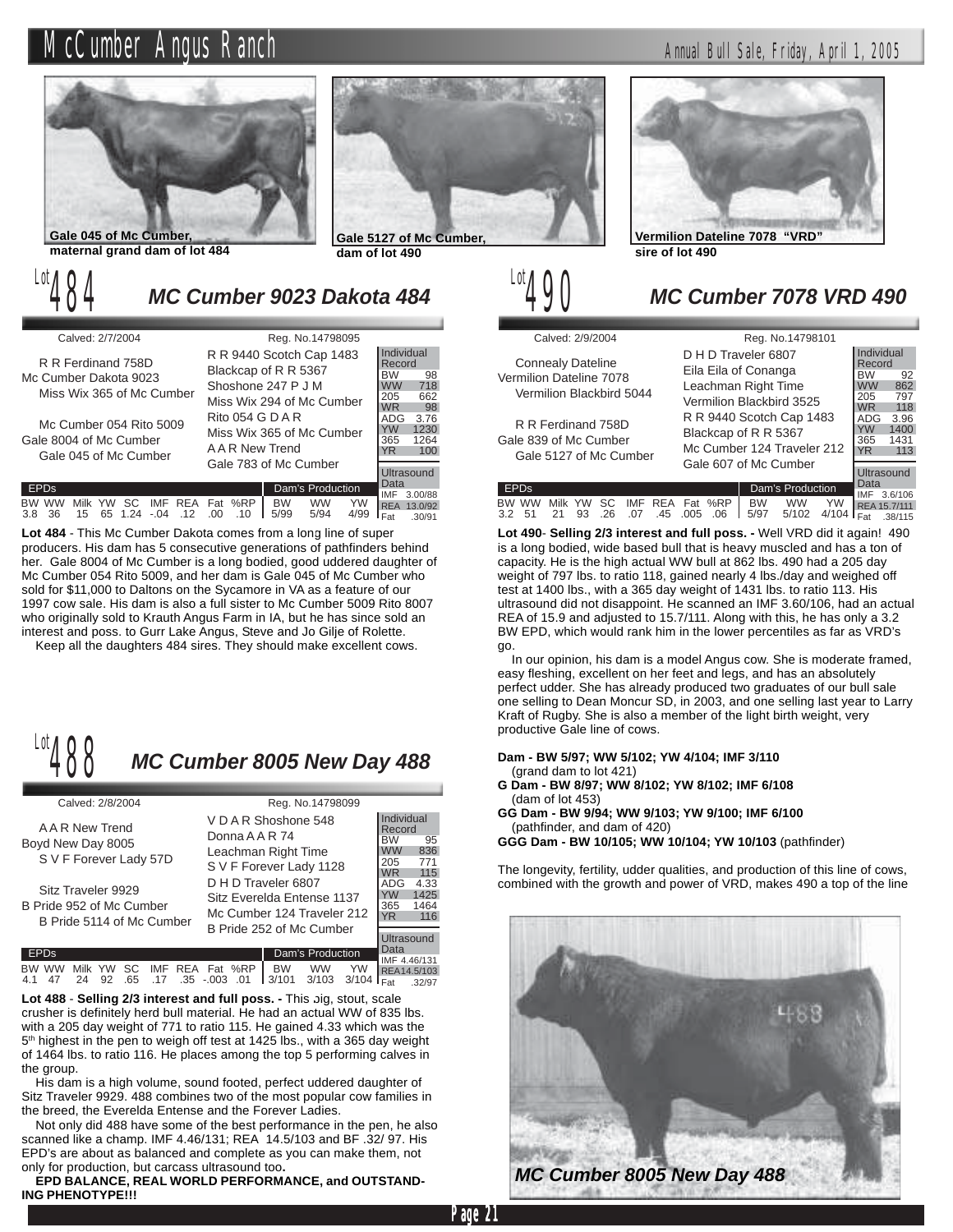# $Lot495$

#### *MC Cumber 214 Bando 495*

| Calved: 2/10/2004                                                                  | Reg. No.14798103                                                                                  |                                                                                       |
|------------------------------------------------------------------------------------|---------------------------------------------------------------------------------------------------|---------------------------------------------------------------------------------------|
| Tehama Bando 155<br>MC Cumber 155 Bando 214<br>Miss Wix 365 of Mc Cumber           | Band 234 of Ideal 3163<br>Tehama Blackcap G373<br>Shoshone 247 P J M<br>Miss Wix 294 of Mc Cumber | Individual<br>Record<br><b>BW</b><br>89<br>716<br>ww<br>205<br>665                    |
| Matthew of Mc Cumber HC 6365<br>Lassie 960 of Mc Cumber<br>Lassie 628 of Mc Cumber | Rito 054 G D A R<br>Miss Wix 365 of Mc Cumber<br>G D A R Gold Nugget 766                          | <b>WR</b><br>99<br><b>ADG</b><br>3.66<br>YW<br>1214<br>365<br>1251<br><b>YR</b><br>99 |
| <b>EPDs</b>                                                                        | Lassie 462 of Mc Cumber<br>Dam's Production                                                       | Ultrasound<br>Data<br>3.04/89<br>IMF                                                  |
| SC.<br>IMF<br><b>RFA</b><br>YW<br>WW.<br>Milk<br>48<br>25<br>25<br>.01<br>13       | <b>WW</b><br><b>YW</b><br><b>BW</b><br>%RP<br>Fat<br>2/100<br>2/99<br>22<br>2/97<br>.001          | <b>RFA</b><br>חחוי<br>Fat<br>.31/94                                                   |

**Lot 495**- **Recommended for use on heifers. -** This thick made, moderate framed, calving ease bull is really sound on his feet and legs. His dam is a member of the Lassie cow family that has done such a good job for us. He should sire moderate framed, easy fleshing replacements - the kind of cows that are problem free and designed to work in any environment.



*MC Cumber 1190 Equator 497*

| Calved: 2/10/2004                                                                       | Reg. No.14798104                                                                                                                                                                      |
|-----------------------------------------------------------------------------------------|---------------------------------------------------------------------------------------------------------------------------------------------------------------------------------------|
| Mc Cumber 6122 Equator 8113<br>MC Cumber 8113 Equator 1190<br>B Pride 7159 of Mc Cumber | Individual<br>Mc Cumber Equator 6122<br>Record<br>Rosetta 421 of Mc Cumber<br><b>BW</b><br>101<br>Mc Cumber 054 Rito 326<br>766<br><b>WW</b><br>712<br>205<br>B Pride 71 of Mc Cumber |
| Mc Cumber Foundation 701<br>Lassie 913 of Mc Cumber<br>Lassie 587 of Mc Cumber          | 106<br><b>WR</b><br>Mc Cumber 124 Traveler 212<br>ADG<br>3.89<br>1295<br>YW<br>Miss Wix 235 of Mc Cumber<br>365<br>1334<br>Papa Equator 2928<br><b>YR</b><br>106                      |
| <b>EPDs</b>                                                                             | Lassie 648 of Mc Cumber<br><b>Ultrasound</b><br>Data<br>Dam's Production<br>IMF<br>2.96/87                                                                                            |
| SC.<br>IMF<br>BW WW<br><b>RFA</b><br>Milk<br>YW<br>$-.09$<br>21<br>74<br>4.7<br>-29     | <b>BW</b><br><b>YW</b><br><b>WW</b><br>%RP<br>Fat<br>RFA14 3/101<br>4/104<br>1/104<br>011<br>- 01<br>Fat<br>.33/100                                                                   |

**Lot 497**- **Selling 2/3 interest and full poss. -** One of the best sons of Mc Cumber 8113 Equator 1190 in the sale. He weaned off at 766 lbs., with a 205 day weight of 712 lbs. to ratio 106. He gained 3.89 lbs./day to weigh off test at nearly 1300 lbs., with a 365 day weight of 1334 to ratio 106. 497 is deep bodied, thick butted, and wide tracking.

His dam is one of the top producing Foundation 701 daughters we have. Her first calf sold to Rick Slabaugh as a calving ease bull. Her 2<sup>nd</sup> calf sold through our 2003 cow sale to Beartooth Ranch in MT for \$4500. Her bull calf last year sold as a feature to Donnie Clark in GA, for \$7000. She has never missed and is already nursing an outstanding bull calf by VRD.

Lassie 913's dam is the Equator daughter who sold as a very popular feature of our 2003 female sale. He comes from a tremendous line of cows and is bull that you should check out.



#### *MC Cumber 9023 Dakota 499*

Calved: 2/10/2004 Reg. No.14798106

| R R Ferdinand 758D<br>Mc Cumber Dakota 9023<br>Miss Wix 365 of Mc Cumber<br>Mc Cumber 054 Rito 5009<br>Lassie 771 of Mc Cumber<br>Lassie 272 of Mc Cumber | R R 9440 Scotch Cap 1483<br>Blackcap of R R 5367<br>Shoshone 247 P J M<br>Miss Wix 294 of Mc Cumber<br>Rito 054 G D A R<br>Miss Wix 365 of Mc Cumber<br>A A R New Trend | Individual<br>Record<br><b>BW</b><br>100<br><b>WW</b><br>758<br>704<br>205<br><b>WR</b><br>105<br>ADG<br>3.35<br><b>YW</b><br>1214<br>365<br>1240<br><b>YR</b><br>99 |
|-----------------------------------------------------------------------------------------------------------------------------------------------------------|-------------------------------------------------------------------------------------------------------------------------------------------------------------------------|----------------------------------------------------------------------------------------------------------------------------------------------------------------------|
|                                                                                                                                                           | Lassie 252 of Mc Cumber                                                                                                                                                 | Ultrasound<br>Data                                                                                                                                                   |
| EPDs                                                                                                                                                      | Dam's Production                                                                                                                                                        | 3.34/98<br><b>IMF</b>                                                                                                                                                |
| BW<br><b>REA</b><br>SC<br><b>WW</b><br>IMF<br>YW<br>62<br>.92<br>3.7<br>37<br>$-.07$<br>-14                                                               | <b>WW</b><br><b>YW</b><br><b>BW</b><br>%RP<br>Fat<br>5/99<br>6/106<br>6/102<br>-15<br>004                                                                               | 14.0/99<br><b>REA</b><br>Fat<br>.35/106                                                                                                                              |

**Lot 499** - Another thick topped son of Mc Cumber Dakota 9023. His dam is a maternal sister to the dam of Lot 4115 and Mc Cumber 7078 VRD 3108, last year's high selling bull. Lassie 771 of Mc Cumber has already produced nearly \$10,000 in progeny sales, and has several daughters in our herd who are doing an excellent job.



*Lassie 587 of Mc Cumber, maternal grand dam of lot 497*





Page 22

Annual Bull Sale, Friday, April 1, 2005 Metal Annual Bull Sale, Friday, April 1, 2005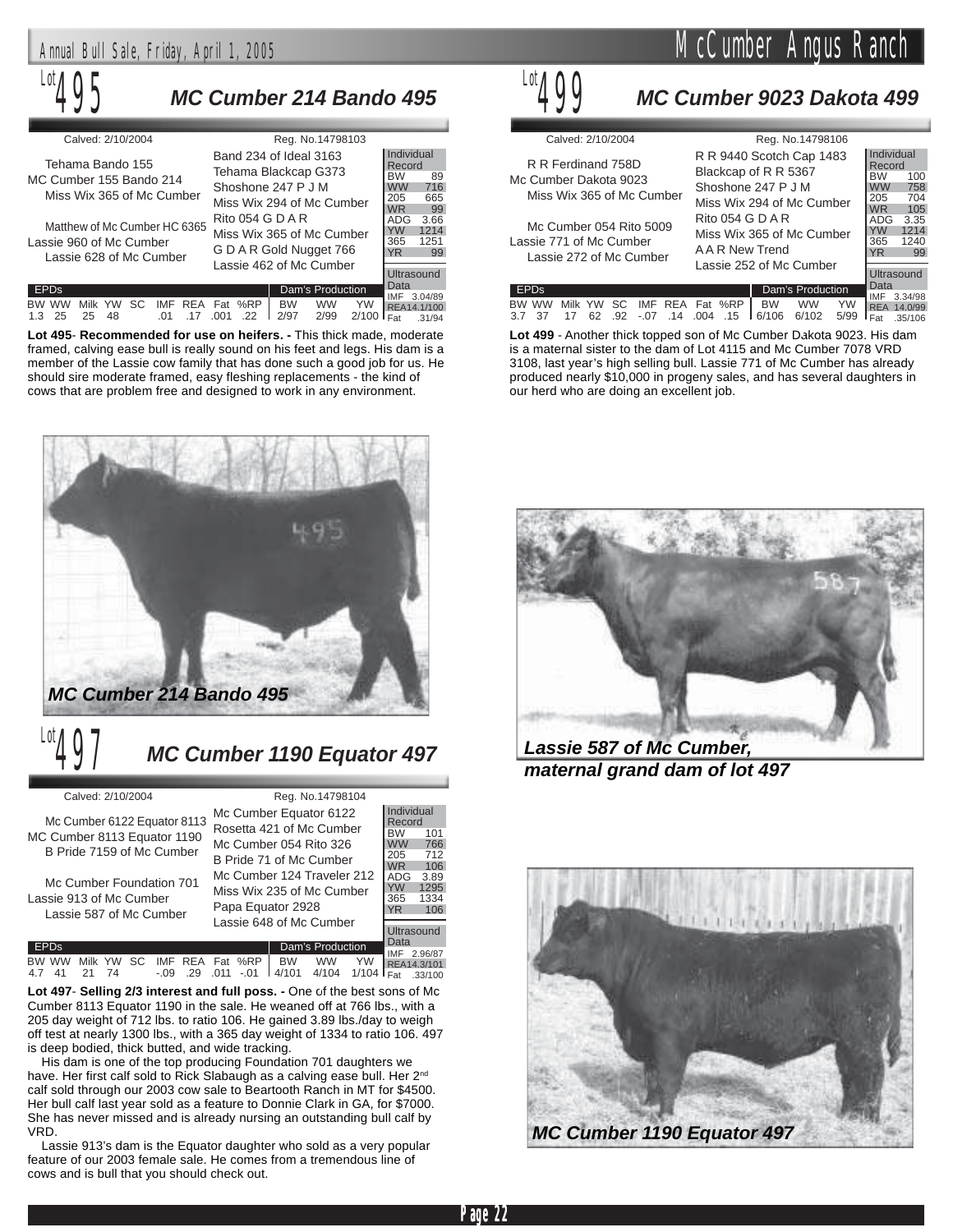

*MC Cumber 2700 R Time 4003*

#### *MC Cumber 2700 R Time 4003* Lot<sub>4003</sub>

| Calved: 2/26/2004                                                                                             | Reg. No.14893916                                                                                   |                                                                                               |
|---------------------------------------------------------------------------------------------------------------|----------------------------------------------------------------------------------------------------|-----------------------------------------------------------------------------------------------|
| N Bar Emulation EXT<br>Leachman Right Time<br>Leachman Erica 0025                                             | Emulation N Bar 5522<br>N Bar Primrose 2424<br>Tehama Bando 155<br>Leachman Erica 8058             | Individual<br>Record<br><b>BW</b><br>85<br>750<br><b>WW</b><br>205<br>729<br><b>WR</b><br>100 |
| Mc Cumber 124 Traveler 212<br>Miss Wix 498 of Mc Cumber<br>Miss Wix 063 of Mc Cumber                          | Traveler 124 G D A R<br>Miss Wix 365 of Mc Cumber<br>Rito 054 G D A R<br>Miss Wix 543 of Mc Cumber | ADG<br>3.19<br>1184<br>YW<br>365<br>1239<br><b>YR</b><br>100                                  |
| <b>EPDs</b>                                                                                                   | Dam's Production                                                                                   | Ultrasound<br>Data<br>IMF 3.75/118                                                            |
| SC.<br><b>RFA</b><br><b>WW</b><br>YW<br>IMF<br>Milk<br><b>BW</b><br>65<br>.33<br>.19<br>34<br>.17<br>21<br>32 | <b>YW</b><br><b>BW</b><br><b>WW</b><br>%RP<br>Fat<br>5/99<br>4/100<br>5/103<br>- 51<br>043         | REA14.5/107<br>Fat<br>.43/165                                                                 |

**Lot 4003**- **Selling 2/3 interest and full poss. -** An outstanding Leachman Right Time son from a tremendous cow family. 4003 is long, thick and put together as well as any. With a modest birth weight of 85 lbs., he could possibly work on heifers. This is further enforced by the fact that his dam ratios 4/99 for BW. 4003 had excellent ultrasound data as well. He ratioed 118 for IMF and had an adjusted REA of 14.5 to ratio 107.

For outstanding carcass and the kind of females that will keep you in business, be sure to look up this herd bull prospect.



**Miss Wix 498 of Mc Cumber, dam of lot 4003**



**dam of lot 4007**



*MC Cumber 1720 Ranger 4004* Lot**4004** 

| Calved: 2/26/2004                                                                    | Reg. No.14797914                                                                            |                                                              |
|--------------------------------------------------------------------------------------|---------------------------------------------------------------------------------------------|--------------------------------------------------------------|
| GAR Precision 1680<br>Ranger G 1720                                                  | Tehama Bando 155<br>9J9 G A R 856<br>G D A R Rainmaker 340                                  | Individual<br>Record<br><b>BW</b><br>89<br><b>WW</b><br>634  |
| Sitz Everelda Entense 1137                                                           | Sitz Everelda Entense 2335                                                                  | 616<br>205<br><b>WR</b><br>100                               |
| Mc Cumber 124 Traveler 212<br>Miss Wix 702 of Mc Cumber<br>Miss Wix 235 of Mc Cumber | Traveler 124 G D A R<br>Miss Wix 365 of Mc Cumber<br>Shoshone Viking GD60                   | ADG<br>2.75<br>YW<br>1008<br>365<br>1056<br><b>YR</b><br>100 |
| EPDs                                                                                 | Miss Wix 117 of Mc Cumber<br>Dam's Production                                               | <b>Ultrasound</b><br>Data                                    |
| BW<br>SC<br><b>RFA</b><br>WW<br>IMF<br>.21<br>.12<br>24<br>35<br>26<br>68<br>3.5     | <b>YW</b><br><b>WW</b><br><b>BW</b><br>%RP<br>Fat<br>2/109<br>.36<br>4/104<br>4/109<br>.004 | IMF 3.41/108<br>13.5/99<br>REA<br>Fat<br>.27/104             |

**Lot 4004 and Lot 4005** - A pair of flush brothers sired by Ranger G 1720 that also include lot 4138, and the natural calf by Miss Wix 702 of Mc Cumber, lot 4170. These two bulls offer both carcass, and maternal genetics. Their dam is a flush sister to Mc Cumber Foundation 701, and Miss Wix 705 of Mc Cumber. She is an excellent uddered, easy fleshing, mainstay in our donor pen.

|                                                                                                                                                             | MC Cumber 1720 Ranger 4005                                                                                                                                                                         |                                                                                                                                                                        |
|-------------------------------------------------------------------------------------------------------------------------------------------------------------|----------------------------------------------------------------------------------------------------------------------------------------------------------------------------------------------------|------------------------------------------------------------------------------------------------------------------------------------------------------------------------|
| Calved: 2/27/2004                                                                                                                                           | Reg. No.14797915                                                                                                                                                                                   |                                                                                                                                                                        |
| G A R Precision 1680<br>Ranger G 1720<br>Sitz Everelda Entense 1137<br>Mc Cumber 124 Traveler 212<br>Miss Wix 702 of Mc Cumber<br>Miss Wix 235 of Mc Cumber | Tehama Bando 155<br>9J9 G A R 856<br>G D A R Rainmaker 340<br>Sitz Everelda Entense 2335<br>Traveler 124 G D A R<br>Miss Wix 365 of Mc Cumber<br>Shoshone Viking GD60<br>Miss Wix 117 of Mc Cumber | Individual<br>Record<br><b>BW</b><br>90<br>626<br>WW.<br>611<br>205<br><b>WR</b><br>100<br>ADG<br>2.78<br>YW<br>1004<br>365<br>1056<br>YR.<br>100<br><b>Ultrasound</b> |
| <b>EPDs</b>                                                                                                                                                 | Dam's Production                                                                                                                                                                                   | Data<br>IMF<br>3.05/96                                                                                                                                                 |
| SC<br>IMF<br><b>RFA</b><br>YW<br>-12<br>68<br>35<br>26<br>-17<br>-21<br>35                                                                                  | <b>BW</b><br><b>WW</b><br>YW<br>Fat<br>%RP<br>2/109<br>004<br>4/109<br>-41<br>4/104                                                                                                                | <b>REA</b><br>13 3/98<br>Fat<br>27/104                                                                                                                                 |



Calved: 3/5/2004

Mc Cumber Equator 6122<br>Mc Cumber 6122 Equator 8113<br>Rosetta 421 of Mc Cumber

Mc Cumber 124 Traveler 212<br>Blackcap 631 of Mc Cumber<br>Blackcap 231 of Mc Cumber

| Reg. No.14797917          |
|---------------------------|
| Papa Equator 2928         |
| Miss Wix 365 of Mc Cumber |
| Tehama Bando 155          |
| Rosetta 297 of Mc Cumber  |
| Traveler 124 G D A R      |
| Miss Wix 365 of Mc Cumber |
| A A R New Trend           |
| Blackcap 013 of Mc Cumber |
|                           |

| Individual |       |
|------------|-------|
| Record     |       |
| <b>BW</b>  | 94    |
| <b>WW</b>  | 664   |
| 205        | 662   |
| <b>WR</b>  | 100   |
| ADG        | 3 72  |
| YW         | 1170  |
| 365        | 1257  |
| <b>YR</b>  | 100   |
|            |       |
| Ultrasound |       |
| Data       |       |
| IMF        | 59/82 |

BW WW Milk YW SC IMF REA Fat %RP BW WW 3.4 36 25 66 89 - 09 72 - 008 74 6/106 6/104  $-0.09$  .72  $-0.08$  .74 6/106 6/104 EPDs **Dam's Production** IMF 2.59/82 REA16.3/120 5/102 Fat .29/112

**Lot 4007**- **Selling 2/3 interest and full poss. -** This one and only son of Mc Cumber 6122 Equator 8113 is full of red meat. He is wide based, deep bodied and has a big, expressive hind quarter. Considering all the muscle this bull has, he is still very sound and moves free and easy.

He scanned an actual REA of 15.9, nearly a month before his 1<sup>st</sup> birthday, which adjusted to a 16.3/120. His REA EPD of +.72, and %RP EPD of +.74 rank him in the top 1.5% of non-parent bulls for these traits.

His dam was an outstanding donor for us and sold to Dr. Curtis Long in MO through our 2003 cow sale. She is a tremendously powerful pathfinder daughter of Mc Cumber 124 Traveler 212. Blackcap 631 of Mc Cumber also has excellent ultrasound EPD's with a REA EPD of +.39 to rank in the top 4% of current dams and a %RP EPD of +.68 to rank in the top 1%.

**4007 offers red meat yield and outstanding maternal genetics!**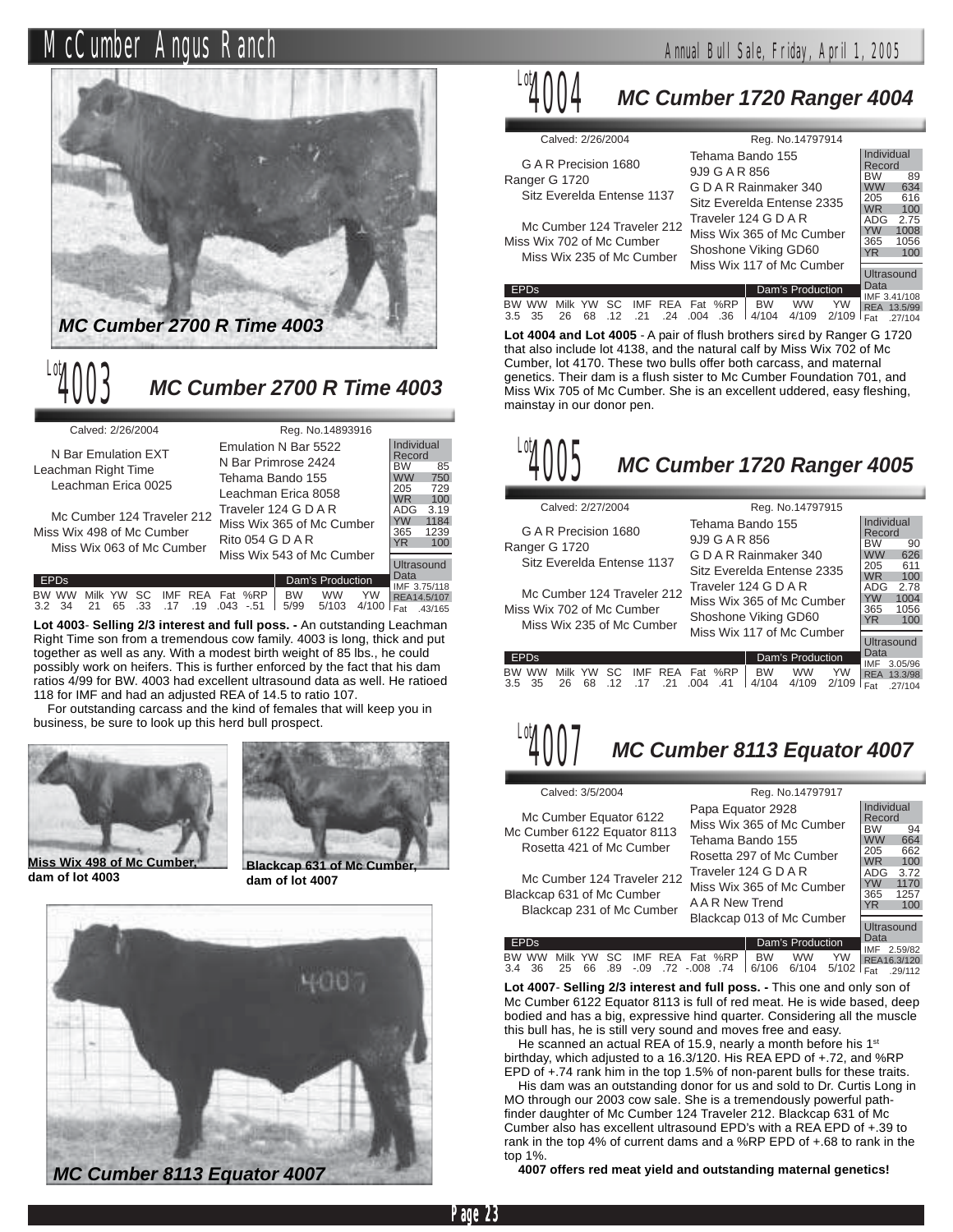#### *MC Cumber 2700 R Time 4009* Lot**4009** Calved: 3/11/2004 Reg. No. 14797919

| N Bar Emulation EXT<br>Leachman Right Time<br>Leachman Erica 0025<br>Mc Cumber 124 Traveler 212<br>Miss Wix 702 of Mc Cumber<br>Miss Wix 235 of Mc Cumber | Tehama Bando 155 | Emulation N Bar 5522<br>N Bar Primrose 2424<br>Leachman Erica 8058<br>Traveler 124 G D A R<br>Miss Wix 365 of Mc Cumber<br>Shoshone Viking GD60 | Individual<br>Record<br><b>BW</b><br><b>WW</b><br>205<br><b>WR</b><br><b>ADG</b><br><b>YW</b><br>365<br><b>YR</b> | 96<br>662<br>674<br>100<br>3.53<br>1142<br>1239<br>100 |
|-----------------------------------------------------------------------------------------------------------------------------------------------------------|------------------|-------------------------------------------------------------------------------------------------------------------------------------------------|-------------------------------------------------------------------------------------------------------------------|--------------------------------------------------------|
|                                                                                                                                                           |                  | Miss Wix 117 of Mc Cumber                                                                                                                       | <b>Ultrasound</b>                                                                                                 |                                                        |
| <b>EPDs</b>                                                                                                                                               |                  | Dam's Production                                                                                                                                | Data<br>IME 3 23/102                                                                                              |                                                        |

Lot 4009- An ET son of Miss Wix 702 of Mc Cumber sired by Leachman Right Time 2700. 4009 has really come on as of late. His dam is the BW WW Milk YW SC IMF REA Fat %RP BW WW YW 2.9 35 24 66 .51 .07 .06 .014 -.40 4/104 4/109 2/109 IMF 3.23/102 REA 13.5/99 2/109 Fat .19/73

outstanding flush sister to Mc Cumber Foundation 701 and Miss Wix 705 of Mc Cumber. For elite maternal genetics and the type of cows that will keep you in business, check out 4009.



| IVIISS VVIX JOJ UI IVIU UUITIDEI                                               | Miss Wix 294 of Mc Cumber                                                               | 205<br>730<br><b>WR</b><br>108                                      |
|--------------------------------------------------------------------------------|-----------------------------------------------------------------------------------------|---------------------------------------------------------------------|
| Hilltop Rito H218<br>Miss Wix 9131 of Mc Cumber<br>Miss Wix 5168 of Mc Cumber  | Mc Cumber 054 Rito 5009<br>GP Blackbird 1901<br><b>Rito 054 G D A R</b>                 | <b>ADG</b><br>4.01<br>YW<br>1330<br>1372<br>365<br><b>YR</b><br>108 |
| EPDs                                                                           | Miss Wix 756 of Mc Cumber<br>Dam's Production                                           | <b>Ultrasound</b><br>Data                                           |
| BW WW<br>SC.<br>IMF REA<br><b>YW</b><br>Milk<br>4.6<br>76<br>43<br>$-18$<br>15 | <b>YW</b><br><b>BW</b><br><b>WW</b><br>Fat %RP<br>4/95<br>4/101<br>4/97<br>009<br>$-22$ | 2.67/78<br><b>IMF</b><br>REA14.5/103<br>42/127                      |

**Lot 4102**- **Selling 2/3 interest and full poss. -** A super son of Mc Cumber Dakota 9023. 4102 is long bodied, stout made and has a big, expressive butt end.

His dam is a super uddered daughter of Hilltop Rito H218, and her dam is Miss Wix 5168 of Mc Cumber. 5168 is the maternal sister to Miss Wix 918 of Mc Cumber who had a huge impact on the Shady Brook program in TN.

4102 is one of the top performing bulls in the pen with a WW of 784 lbs., and an off test weight of 1330 lbs. 4102 should sire heavy weaning, good gaining steers, without sacrificing the females.





### *MC Cumber 9023 Dakota 4103*

Calved: 3/11/2004 Reg. No.14797928

| R R Ferdinand 758D<br>Mc Cumber Dakota 9023<br>Miss Wix 365 of Mc Cumber<br>Mr Wix of Mc Cumber 204<br>Blackcap 088 of Mc Cumber<br>Blackcap 5126 of Mc Cumber | Tehama Bando 155 | R R 9440 Scotch Cap 1483<br>Blackcap of R R 5367<br>Shoshone 247 P J M<br>Miss Wix 294 of Mc Cumber<br>Miss Wix 204 of Mc Cumber<br>Mc Cumber 054 Rito 326 | Individual<br>Record<br><b>BW</b><br>84<br><b>WW</b><br>744<br>710<br>205<br><b>WR</b><br>105<br>ADG<br>3.35<br><b>YW</b><br>1200<br>365<br>1246<br><b>YR</b><br>99 |
|----------------------------------------------------------------------------------------------------------------------------------------------------------------|------------------|------------------------------------------------------------------------------------------------------------------------------------------------------------|---------------------------------------------------------------------------------------------------------------------------------------------------------------------|
|                                                                                                                                                                |                  | Blackcap 231 of Mc Cumber                                                                                                                                  | <b>Ultrasound</b><br>Data                                                                                                                                           |
| EPDs                                                                                                                                                           |                  | Dam's Production                                                                                                                                           | IMF 3.67/108                                                                                                                                                        |
| <b>BW</b><br><b>RFA</b><br><b>WW</b><br>SC<br>IMF                                                                                                              | %RP<br>Fat       | <b>BW</b><br><b>WW</b><br><b>YW</b>                                                                                                                        | REA 12.9/91                                                                                                                                                         |
| 0.7<br>34<br>59<br>.00<br>-.09<br>1.10                                                                                                                         | - 09<br>.008     | 3/101<br>3/94<br>3/103                                                                                                                                     | Fat<br>.38/115                                                                                                                                                      |

**Lot 4103**- **Recommended for use on heifers.** - An excellent calving ease son of Mc Cumber Dakota 9023. He is long bodied, smooth fronted, and has good thickness.

His dam is a beautiful uddered, well made daughter of Mr. Wix of Mc Cumber. **She has consistently produced light birth weight calves with a BW ratio of 3/94 and an average BW of 81 lbs. on three calves.**



**Miss Wix 5168 of Mc Cumber, maternal grand dam of lot 4102**



**maternal grand dam of lot 4103**

Page 24

#### *MC Cumber 1720 Ranger 4105*  $\frac{104105}{2}$

| Calved: 2/11/2004                                                                      | Reg. No.14797930                                                          |                                                                                                  |                               |                                    |  |
|----------------------------------------------------------------------------------------|---------------------------------------------------------------------------|--------------------------------------------------------------------------------------------------|-------------------------------|------------------------------------|--|
| G A R Precision 1680<br>Ranger G 1720<br>Sitz Everelda Entense 1137                    | Tehama Bando 155<br>9J9 G A R 856<br>G D A R Rainmaker 340                | Individual<br>Record<br><b>BW</b><br><b>WW</b><br>205<br>Sitz Everelda Entense 2335<br><b>WR</b> |                               |                                    |  |
| G D A R Band 477<br>Rosetta 849 of Mc Cumber<br>Rosetta 541 of Mc Cumber               | Tehama Band 207<br>G D A R Blackcap Lad 927<br>Mc Cumber 124 Traveler 212 |                                                                                                  | ADG<br>YW<br>365<br><b>YR</b> | 117<br>3.76<br>1355<br>1387<br>110 |  |
| <b>EPDs</b>                                                                            | Rosetta 812 of Mc Cumber<br>Dam's Production                              |                                                                                                  | <b>Ultrasound</b><br>Data     |                                    |  |
| IMF<br><b>BW</b><br>SC<br>RFA<br><b>WW</b><br>81<br>$-.23$<br>25<br>-.03<br>.50<br>5.0 | <b>BW</b><br><b>WW</b><br>Fat<br>%RP<br>05<br>4/109<br>$-.003$            | <b>YW</b><br>4/105                                                                               | <b>IMF</b><br>Fat             | 2.67/78<br>REA15.0/106<br>.32/97   |  |

**Lot 4105**- **This big, stout rascal will definitely be noticed on sale day**. He weaned off at 844 lbs. with a 205 day weight of 785 lbs. to ratio 117 and places as the #2 weaning bull of his contemporary group. He weighed off test at 1355 lbs. with a 365 day weight of 1387 lbs. to ratio 110. He also scanned an excellent REA at 15 sq. inches to ratio 106, which resulted in a REA EPD of +.50 to rank in the top 10% of non-parent bulls.

His dam is easy fleshing and a member of the Rosetta cow family. She has also been very productive with a WW ratio of 4/109 and YW ratio 4/ 105. His pathfinder grand dam was one of our top 212 daughters that sold in our 2003 female sale with outstanding ratios as well: WW 6/106 and YW 5/105.



# Annual Bull Sale, Friday, April 1, 2005 Metal Annual Bull Sale, Friday, April 1, 2005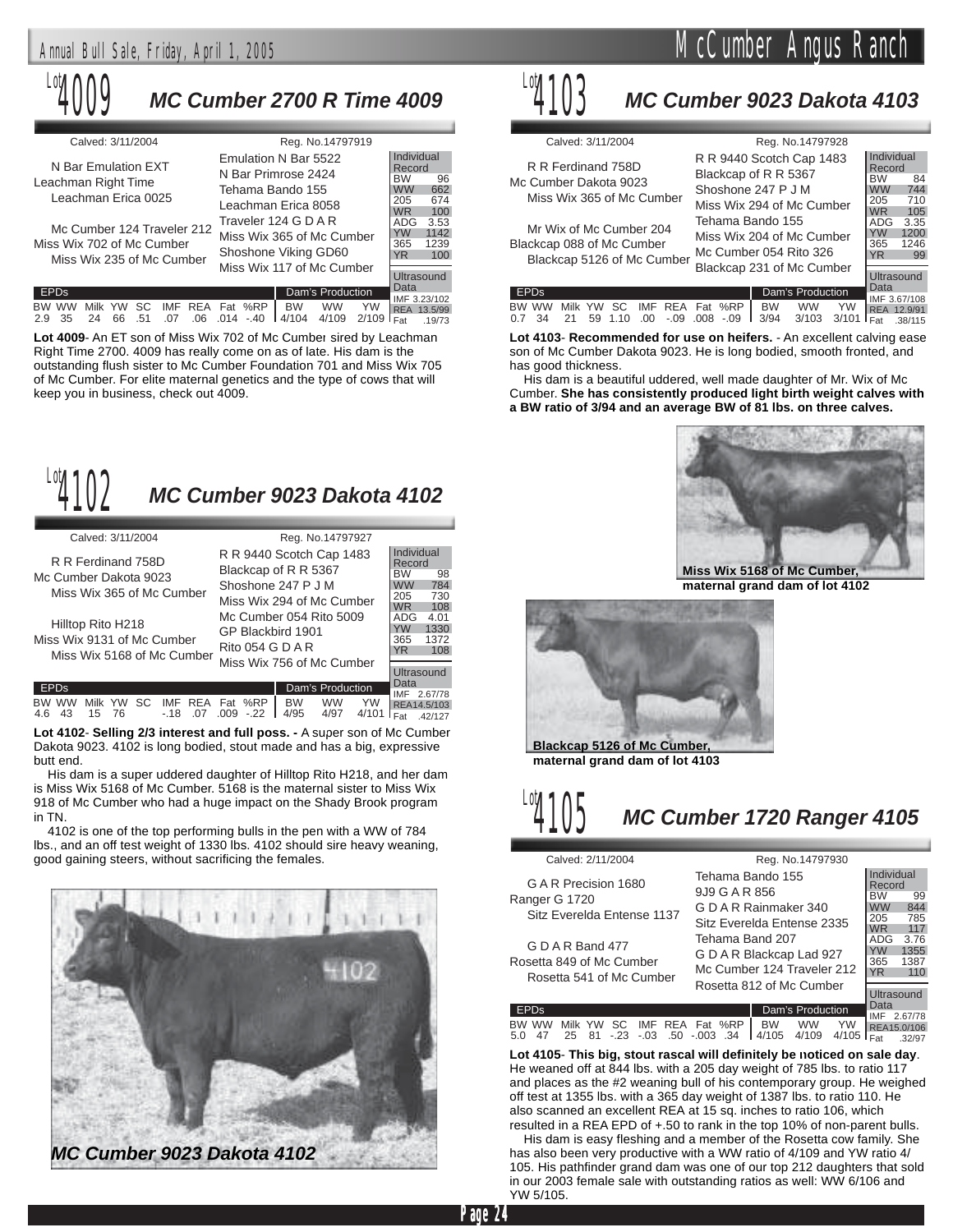# $Lot 4106$

#### *MC Cumber 7078 VRD 4106*

| Calved: 2/11/2004                                                                                         | Reg. No.14797931                                                                               |                                                                                               |
|-----------------------------------------------------------------------------------------------------------|------------------------------------------------------------------------------------------------|-----------------------------------------------------------------------------------------------|
| <b>Connealy Dateline</b><br>Vermilion Dateline 7078<br>Vermilion Blackbird 5044                           | D H D Traveler 6807<br>Eila Eila of Conanga<br>Leachman Right Time<br>Vermilion Blackbird 3525 | Individual<br>Record<br><b>BW</b><br>98<br><b>WW</b><br>704<br>674<br>205<br><b>WR</b><br>100 |
| Circle Oak Lucys Boy 625<br>Lassie 096 of Mc Cumber<br>Lassie 801 of Mc Cumber                            | V D A R Lucys Boy<br>Homestretch Miss Wix 299<br>California Traveler                           | ADG<br>4.60<br>YW<br>1330<br>365<br>1410<br><b>YR</b><br>112                                  |
| <b>EPDs</b>                                                                                               | Lassie 686 of Mc Cumber<br>Dam's Production                                                    | <b>Ultrasound</b><br>Data<br>IMF 3.83/112                                                     |
| SC<br><b>IMF</b><br><b>REA</b><br>Milk YW<br><b>WW</b><br><b>BW</b><br>.05<br>22<br>87<br>.03<br>32<br>40 | <b>WW</b><br><b>YW</b><br><b>BW</b><br>Fat %RP<br>3/106<br>3/98<br>3/100<br>012<br>- 40        | <b>REA</b><br>12.4/88<br>· Fat<br>.40/121                                                     |

**Lot 4106**- The high gaining bull on test at 4.6 lbs./day. This long bodied, big butted son of VRD will surely have a lot of friends. He weaned off at 700 lbs., but gained over 600 lbs. in 136 days on test to weigh off at 1330 lbs. with a 365 day weight of 1410 lbs. to ratio 112.

For those fast gaining steers that are profitable to feed, check out 4106.



**4110 and 4111 who sold last year for \$11,000.00**





**maternal grand dam of lot 4105**



#### *MC Cumber 209 T Value 4110*  $^{Lot}$ 4110

| Calved: 2/12/2004                                                                   |                                                                                                          | Reg. No.14797936                                                   |                                      |                             |
|-------------------------------------------------------------------------------------|----------------------------------------------------------------------------------------------------------|--------------------------------------------------------------------|--------------------------------------|-----------------------------|
| Vermilion Dateline 7078<br>MC Cumber 7111 Total Value<br>Miss Wix 7111 of Mc Cumber | <b>Connealy Dateline</b><br>Vermilion Blackbird 5044<br>G D A R Traveler 71<br>Miss Wix 365 of Mc Cumber | Individual<br>Record<br><b>BW</b><br><b>WW</b><br>205<br><b>WR</b> | 80<br>628<br>665<br>104              |                             |
| Circle Oak Lucys Boy 625<br>Gale 836 of Mc Cumber<br>Gale 6129 of Mc Cumber         | V D A R Lucys Boy                                                                                        | Homestretch Miss Wix 299<br>Mc Cumber 054 Rito 326                 | <b>ADG</b><br>YW<br>365<br><b>YR</b> | 3.13<br>1054<br>1166<br>101 |
| <b>EPDs</b>                                                                         |                                                                                                          | Gale 413 of Mc Cumber<br>Dam's Production                          | <b>Ultrasound</b><br>Data            | IMF 5.46/122                |
| .<br>$\cdots$<br>~~                                                                 |                                                                                                          | 1.7.11<br>$\cdots$<br>----                                         |                                      |                             |

BW WW Milk YW SC IMF REA Fat %RP BW WW YW 2.4 33 27 63 1.01 .19 .24 .007 .05 4/103 4/103 4/101 IMF 5.46/122 REA 12.4/98 Fat .27/87

**Lot 4110**- Twin with lot 4111 - These twin brothers were both raised by their mother. She is the dam of Mc Cumber 7078 VRD 3116, the 2<sup>nd</sup> high selling bull in last year's bull sale. We have a tremendous set of calves by 3116, so don't over look these two bulls. They will surely out produce themselves.

*MC Cumber 209 T Value 4111*  $Lot$ <sup>1</sup>

| Calved: 2/12/2004                                                                                                                        | Reg. No.14797937                                                                                                                                          |                                                                                                                     |  |
|------------------------------------------------------------------------------------------------------------------------------------------|-----------------------------------------------------------------------------------------------------------------------------------------------------------|---------------------------------------------------------------------------------------------------------------------|--|
| Vermilion Dateline 7078<br>MC Cumber 7111 Total Value<br>Miss Wix 7111 of Mc Cumber<br>Circle Oak Lucys Boy 625<br>Gale 836 of Mc Cumber | <b>Connealy Dateline</b><br>Vermilion Blackbird 5044<br>G D A R Traveler 71<br>Miss Wix 365 of Mc Cumber<br>V D A R Lucys Boy<br>Homestretch Miss Wix 299 | Individual<br>Record<br>BW<br>80<br>568<br>ww<br>205<br>610<br>WR<br>96<br>ADG<br>3.24<br>YW<br>1008<br>365<br>1128 |  |
| Gale 6129 of Mc Cumber                                                                                                                   | Mc Cumber 054 Rito 326<br>Gale 413 of Mc Cumber                                                                                                           | YR<br>98<br>Ultrasound                                                                                              |  |
| <b>EPD<sub>s</sub></b>                                                                                                                   | Dam's Production                                                                                                                                          | Data<br><b>IMF</b><br>3.51/78                                                                                       |  |
| RFA<br>SC<br>IMF<br>YW<br>WW.<br>29<br>27<br>1.01<br>- 02<br>- 27<br>ഹ<br>24                                                             | <b>WW</b><br>YW<br><b>BW</b><br>Fat<br>%RP<br>4/101<br>017<br>4/103<br>4/103<br>-18                                                                       | RFA127/101<br>Fat<br>.35/113                                                                                        |  |
| <b>Lot 4111</b> Twin with lot 4110.                                                                                                      |                                                                                                                                                           |                                                                                                                     |  |

# Affordability

**Mc Cumber bulls are affordable**. Here is a breakdown of the last three bull sales:

47% have sold for less than \$2000. 69% have sold for less than \$2500.

83% have sold for less than \$3000.

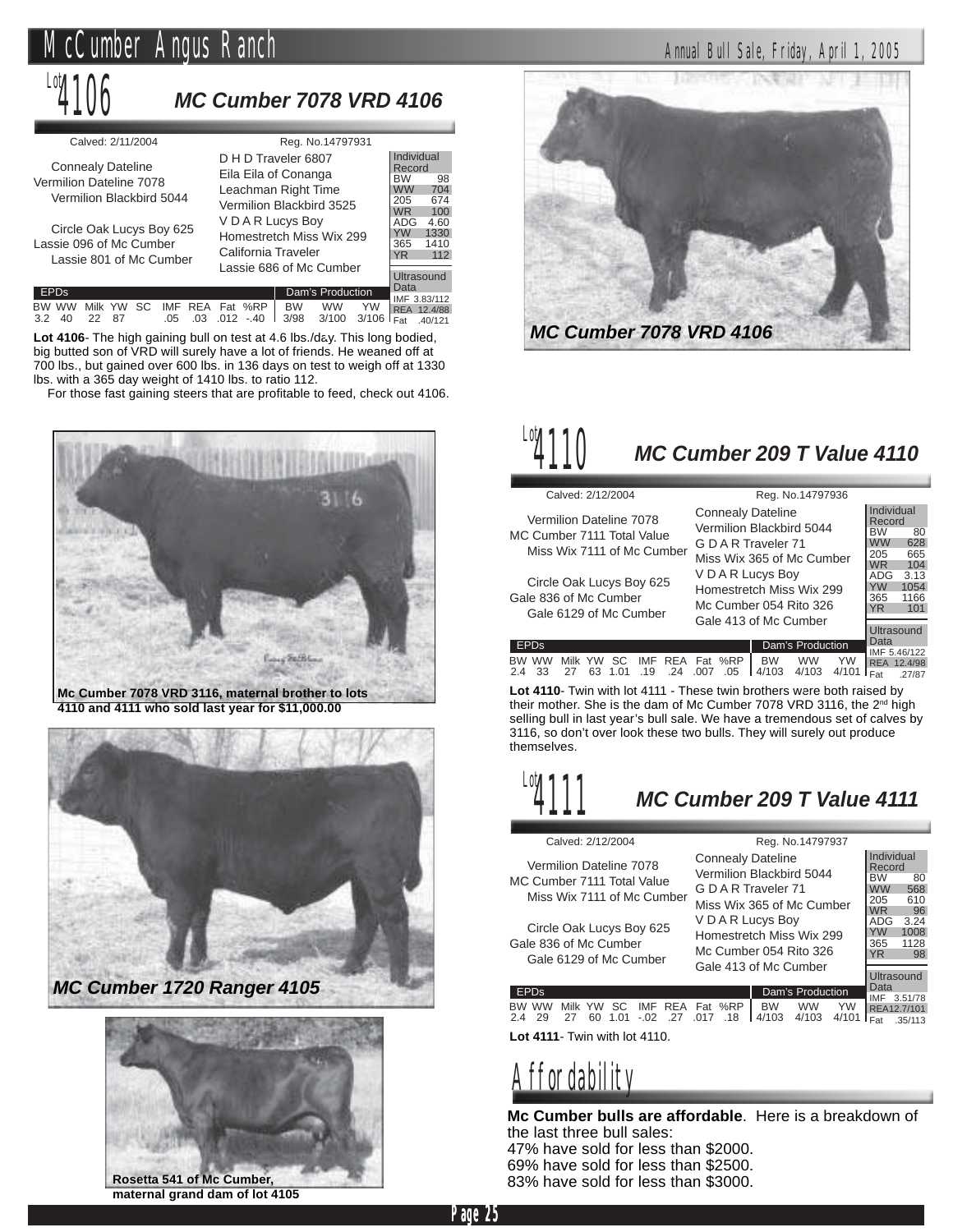

### *MC Cumber 6122 Equator 4112*  $\frac{Lot}{4112}$

| Calved: 2/13/2004                                                | Reg. No.14797938           |                             |                      |                         |                   |
|------------------------------------------------------------------|----------------------------|-----------------------------|----------------------|-------------------------|-------------------|
| Papa Equator 2928                                                | Papa Power 096             |                             | Individual<br>Record |                         |                   |
| Mc Cumber Equator 6122                                           |                            | Papa Envious Blackbird 8849 |                      | <b>BW</b>               | 98                |
|                                                                  |                            | Shoshone 247 P J M          |                      | <b>WW</b>               | 734               |
| Miss Wix 365 of Mc Cumber                                        |                            | Miss Wix 294 of Mc Cumber   |                      | 205                     | 729               |
|                                                                  |                            |                             |                      | <b>WR</b><br><b>ADG</b> | 108               |
| Mc Cumber Foundation 701                                         | Mc Cumber 124 Traveler 212 |                             |                      |                         | 4.09              |
|                                                                  | Miss Wix 235 of Mc Cumber  |                             |                      |                         | 1290              |
| B Pride VJR 1130 Mc Cumber                                       | 054 P J M 1438             |                             |                      |                         | 1383              |
| B Pride 287 of Mc Cumber                                         |                            |                             |                      | YR.                     | 109               |
|                                                                  |                            | B Pride 4103 of Mc Cumber   |                      |                         |                   |
|                                                                  |                            |                             |                      |                         | <b>Ultrasound</b> |
| <b>EPDs</b>                                                      |                            | Dam's Production            |                      | Data                    |                   |
| SC.<br><b>RFA</b><br><b>BW</b><br><b>WW</b><br>IMF<br>Milk<br>YW | %RP<br>Fat                 | <b>WW</b><br><b>BW</b>      | <b>YW</b>            |                         | IMF 3.56/104      |
| 68<br>36<br>23<br>.00<br>.10<br>4.3                              | $-35$<br>023               |                             | 1/109                | <b>RFA</b>              | 13.0/92           |
|                                                                  |                            |                             |                      | Fat                     | .40/121           |

**Lot 4112**- A long bodied, well made son of Mc Cumber Equator 6122, with top of the line performance. 4112 has weaning and yearling ratios of WW 108, and YW of 109, with an ADG of 4.09 lbs./day. This would put him in the very top of the contemporary group for performance.

His dam is another excellent daughter of Mc Cumber Foundation 701 that is deep bodied, well made, has an excellent udder, and is a low maintenance, problem free type of cow. 4112's grand dam was an excellent donor cow for us and sold through our 2000 cow sale to John and Violet Runkel of PA. B Pride 287 of Mc Cumber earned pathfinder status with ratios of 9/106 for weaning and 7/102 for yearling.



*MC Cumber 4113*

| Calved: 2/13/2004                                                 |                   | Reg. No.                                                                        |    |                                                                                        |                         |
|-------------------------------------------------------------------|-------------------|---------------------------------------------------------------------------------|----|----------------------------------------------------------------------------------------|-------------------------|
| Sitz Traveler 9929<br>BT Traveler 228K<br>BT Everelda entense 57D | DHD Traveler 6807 | Sitz Everelda Entense 1137<br>Leachman Right Time<br>Sitz Everelda Entense 1905 |    | Individual<br>Record<br><b>BW</b><br><b>WW</b><br>205<br><b>WR</b><br>ADG<br>YW<br>365 | 80<br>630<br>90<br>1201 |
| 2421 - Commercial Cow<br>Rosetta 421 of Mc Cumber                 | Tehama BAndo 155  | Rosetta 297 of Mc Cumber                                                        |    | YR.<br><b>Ultrasound</b><br>Data                                                       | 94                      |
| <b>EPDs</b>                                                       |                   | Dam's Production                                                                |    | IMF<br><b>REA</b>                                                                      |                         |
| IMF<br>SC.<br>YW.                                                 | REA Fat %RP       | <b>BW</b><br><b>WW</b>                                                          | YW | Fat                                                                                    |                         |

**Lot 4115**- **Recommended for use on heifers. Sells as a commercial bull without papers. -** His dam is a commercial daughter of Rosetta 421 of Mc Cumber. 4113 should be a sure-fire heifer bull with only an 80 lb. birth weight.



**dam of lot 4115**

### *MC Cumber 1147 RT Time 4115*  $\frac{104115}{2}$

EPDs **Dam's Production** Calved: 2/13/2004 Reg. No.14797940 N Bar Emulation EXT Leachman Right Time Leachman Erica 0025 Pine Creek Right Time 1147 G D A R Rainmaker 340 Sitz Everelda Entense 1137 Sitz Everelda Entense 2335 Mc Cumber Foundation 701 Mc Cumber 124 Traveler 212<br>
Lassie 974 of Mc Cumber<br>
Lassie 272 of Mc Cumber<br>
Lassie 252 of Mc Cumber<br>
Lassie 252 of Mc Cumber

Individual Record BW 99 WW 726 205 680<br>WR 101 WR 101<br>ADG 4.07  $4.07$ <br>1280 YW<br>365<br>YR 365 1331 YR 105 Ultrasound **Data** IMF 2.77/81

 $\frac{611}{91}$ 

1188

 $30/91$ 

BW WW Milk YW SC IMF REA Fat %RP | BW WW YW | REA15.8/112<br>4.3 41 22 81 .49 -.17 .40 .034 -.14 | 4/101 4/104 3/109 | Fat .39/118

**Lot 4115**- **Selling 2/3 interest and full poss. -** This super stylish, deep bodied, heavy muscled son of Pine Creek Right Time 1147 really puts it all together. 4115 is a maternal brother to last year's high selling bull, Mc Cumber 7078 VRD 3108.

His dam is a tremendous daughter of Mc Cumber Foundation 701. Lassie 974 of Mc Cumber has an impeccable udder, is easy fleshing, deep bodied, and about as picture perfect as you can make them. She has consistently settled AI on the first service and seems to have a knack for producing herd sires. Her dam, Lassie 272 of Mc Cumber sold as a feature of our 2000 cow sale to Claybrook Farms, and Bob Harris in TN. The productivity and longevity of this cow family has been excellent:

#### **Dam - WW 4/104; YW 3/109; REA 2/116 G Dam - WW 8/104; YW 8/104 GG Dam - WW 10/103; YW 10/102**

We think 4115 absolutely has herd bull potential!!!

### *MC Cumber 8005 New Day 4121*  $\frac{104121}{2}$

BW WW Milk YW SC IMF REA Fat %RP BW WW YW 3.1 32 23 69 74 .00 .40 .002 .46 5/98 5/97 3/98  $30.002$  .40 **EPDs Dam's Production** Individual Record BW 92 WW 650<br>205 611 WR<br>ADG ADG 3.96<br>YW 1188 365 1245 YR 99 **Ultrasound** Data IMF 2.92/86 REA15.1/107 Calved: 2/14/2004 Reg. No.14797946 A A R New Trend V D A R Shoshone 548<br>
Boyd New Day 8005 Donna A A R 74<br>
S V F Forever Lady 57D S V F Forever Lady 1128 Mc Cumber 124 Traveler 212 Traveler 124 G D A R<br>Blackcap 772 of Mc Cumber Rito 054 G D A R<br>Blackcap 024 of Mc Cumber Blackcap 013 of Mc Cumber

**Lot 4121**- This New Day was very sick as a calf, thus the lighter WW. However, he has really turned it on. He gained nearly 4 lbs./day and is a long bodied, well made calf.

His dam is an excellent daughter of the pathfinder sire Mc Cumber 124 Traveler 212.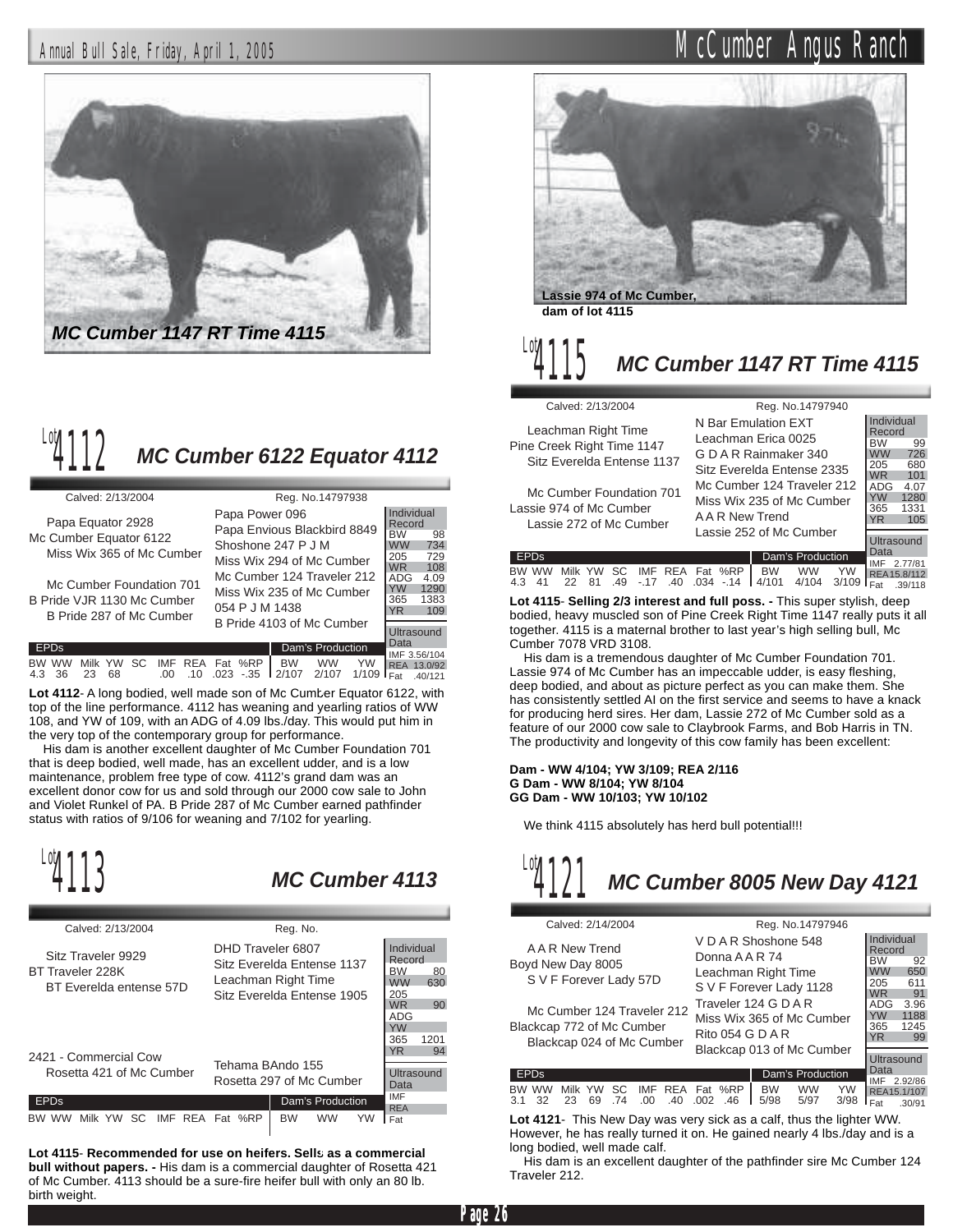



*dam of lot 4122*

#### *MC Cumber 1147 R Time 4122*  $\frac{104122}{2}$

| Calved: 2/15/2004                                                               |                                                                                                   |                                                                            |                                               |
|---------------------------------------------------------------------------------|---------------------------------------------------------------------------------------------------|----------------------------------------------------------------------------|-----------------------------------------------|
| Leachman Right Time<br>Pine Creek Right Time 1147<br>Sitz Everelda Entense 1137 | N Bar Emulation EXT<br>Leachman Erica 0025<br>G D A R Rainmaker 340<br>Sitz Everelda Entense 2335 | Individual<br>Record<br>BW<br>97<br>722<br><b>WW</b><br>205<br>680         |                                               |
| Mc Cumber Foundation 701<br>Gale 9120 of Mc Cumber<br>Gale 6169 of Mc Cumber    | Mc Cumber 124 Traveler 212<br>Miss Wix 235 of Mc Cumber<br>Mc Cumber 054 Rito 326                 | <b>WR</b><br>101<br>ADG<br>4.10<br>1280<br>YW<br>365<br>1336<br>106<br>YR. |                                               |
|                                                                                 | Gale 607 of Mc Cumber                                                                             | Ultrasound                                                                 |                                               |
| <b>EPDs</b><br>BW WW<br>SC.<br>Milk YW<br>IMF<br><b>RFA</b>                     | Fat %RP                                                                                           | Dam's Production<br><b>BW</b><br><b>WW</b><br>YW                           | Data<br>3.10/91<br>IMF<br><b>DEA</b><br>12002 |

**Lot 4122**- **Selling 2/3 interest and full poss. -** This stout made, beef bull is powerful from every angle. He gained over 4 lbs./day to post a 365 day BW WW Milk YW SC IMF REA Fat %RP | BW WW YW | REA 13.0/92<br>3.5 38 21 73 .42 -.11 -.02 .045 -.57 | 4/102 4/100 4/101 | <sub>Fat .50/152</sub>

weight of 1336 lbs. His Mc Cumber Foundation 701 dam has been proclaimed by some to be their favorite cow in our herd because she is the epitome of a tremendous beef cow. Gale 9120 of Mc Cumber is extremely easy fleshing, has a ton of volume and capacity, is moderate framed and has a flawless udder. Her dam is a moderate framed, excellent uddered daughter of Mc Cumber 054 Rito 326. 326 left us with a tremendous set of daughters. 4122's dam

is nursing another tremendous herd bull prospect this spring by VRD. **4122 has the genetics and phenotype to be the type of bull to cover big country with out falling apart, along with this, he should sire tremendous low maintenance females, and male counterparts that are thick, and stout with the ability to convert feed to gain EFFICIENTLY.**

#### *MC Cumber 8005 New Day 4123*  $\frac{104}{123}$

#### Calved: 2/15/2004 Reg. No. 14707048

|                                                                | Valvou, <i>Li</i> IVILVUT |            |          |                                     |                                                | 1154.110.17131370          |            |                                         |                   |                            |                    |                      |              |
|----------------------------------------------------------------|---------------------------|------------|----------|-------------------------------------|------------------------------------------------|----------------------------|------------|-----------------------------------------|-------------------|----------------------------|--------------------|----------------------|--------------|
| A A R New Trend<br>Boyd New Day 8005<br>S V F Forever Lady 57D |                           |            |          | VDAR Shoshone 548<br>Donna A A R 74 |                                                |                            |            | Individual<br>Record<br><b>BW</b><br>82 |                   |                            |                    |                      |              |
|                                                                |                           |            |          |                                     | Leachman Right Time<br>S V F Forever Lady 1128 |                            |            |                                         | <b>WW</b><br>205  | 688<br>647                 |                    |                      |              |
|                                                                |                           |            |          |                                     |                                                |                            |            |                                         |                   |                            |                    | <b>WR</b>            | 96           |
|                                                                | Mc Cumber 953 Rito 420    |            |          |                                     |                                                |                            |            |                                         | VDAR Rito 953     |                            |                    | <b>ADG</b>           | 4.01         |
|                                                                | Miss Wix 802 of Mc Cumber |            |          |                                     |                                                |                            |            |                                         |                   | Gale 607 of Mc Cumber      |                    | <b>YW</b><br>365     | 1234<br>1289 |
|                                                                |                           |            |          |                                     |                                                |                            |            |                                         |                   | Mc Cumber 054 Rito 326     |                    | <b>YR</b>            | 102          |
|                                                                |                           |            |          |                                     |                                                | Miss Wix 6108 of Mc Cumber |            |                                         |                   | Miss Wix 305 of Best Angus |                    |                      |              |
|                                                                |                           |            |          |                                     |                                                |                            |            |                                         |                   |                            |                    | <b>Ultrasound</b>    |              |
| EPD <sub>s</sub>                                               |                           |            |          |                                     |                                                |                            |            |                                         |                   | <b>Dam's Production</b>    |                    | Data<br>IMF 3.62/106 |              |
| -0.1                                                           | <b>BW WW</b><br>34        | Milk<br>24 | YW<br>72 | SC<br>.53                           | <b>IMF</b><br>- 06                             | <b>REA</b><br>44           | Fat<br>009 | %RP<br>.30                              | <b>BW</b><br>5/96 | <b>WW</b><br>5/98          | <b>YW</b><br>4/103 | REA14.9/106<br>Fat   | .32/97       |
|                                                                |                           |            |          |                                     |                                                |                            |            |                                         |                   |                            |                    |                      |              |

**Lot 4123**- **Recommended for use on heifers. -** This moderate-framed, heavy muscled, deep bodied son of Boyd New Day 8005 really puts a lot of things together. He had only an 82 lb. BW, which resulted in the second lowest BW EPD in the sale at -.01, he gained over 4 lbs./day on test and had tremendous ultrasound data as well. He scanned IMF 3.62 for a ratio of 106, had a REA of 14.9 to ratio 106 and has a REA EPD of +.44 to rank in the top 15% of non-parent sires in the breed.

**For calving ease, feedlot performance, and carcass, 4123 stands alone.**



#### Calved: 2/16/2004 Reg. No.14797949

| Sitz Traveler 9929<br>BT Traveler 228K<br>BT Everelda Entense 57D<br>Mc Cumber Dakota 9023<br>Miss Wix 2133 of Mc Cumber<br>Miss Wix 758 of Mc Cumber | D H D Traveler 6807<br>Sitz Everelda Entense 1137<br>Leachman Right Time<br>Sitz Everelda Entense 1905<br>R R Ferdinand 758D<br>Miss Wix 365 of Mc Cumber<br>Mr Wix of Mc Cumber 204<br>Miss Wix 286 of Mc Cumber |
|-------------------------------------------------------------------------------------------------------------------------------------------------------|-------------------------------------------------------------------------------------------------------------------------------------------------------------------------------------------------------------------|
|                                                                                                                                                       | Dam's Production                                                                                                                                                                                                  |



**Lot 4124**- **Recommended for use on heifers. -** The lightest actual BW and BW EPD in the sale. 4124 is moderate, thick, and deep. His dam is an excellent uddered daughter of Mc Cumber Dakota 9023. **Sure-fire heifer bull!!!** BW WW Milk YW SC IMF REA Fat %RP BW WW YW -1.5 28 25 48 -.04 .05 -.014 .59 1/78 1/91 1/90 1/90 Fat 0.22/71



*sire of lot 4124*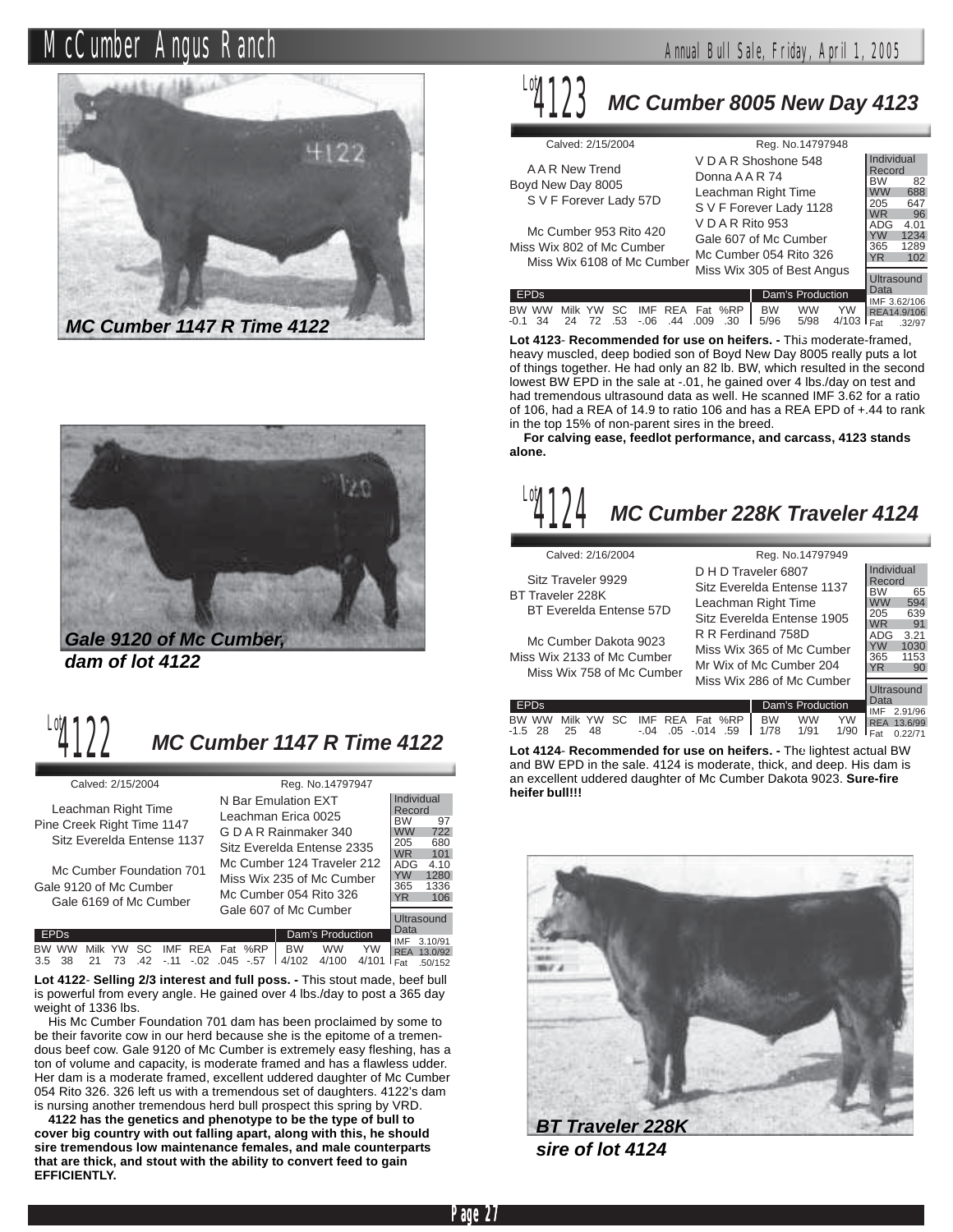#### *MC Cumber 9023 Dakota 4125*  $^{104}$ 125

| Calved: 2/16/2004                                                                                  | Reg. No.14797950                                                                                    |                                                                                                |
|----------------------------------------------------------------------------------------------------|-----------------------------------------------------------------------------------------------------|------------------------------------------------------------------------------------------------|
| R R Ferdinand 758D<br>Mc Cumber Dakota 9023<br>Miss Wix 365 of Mc Cumber                           | R R 9440 Scotch Cap 1483<br>Blackcap of R R 5367<br>Shoshone 247 P J M<br>Miss Wix 294 of Mc Cumber | Individual<br>Record<br><b>BW</b><br>101<br><b>WW</b><br>774<br>205<br>731<br><b>WR</b><br>109 |
| Mc Cumber 953 Rito 420<br>Miss Wix 843 of Mc Cumber<br>Miss Wix 6101 of Mc Cumber                  | VDAR Rito 953<br>Gale 607 of Mc Cumber<br>Mc Cumber 124 Traveler 212                                | ADG<br>3.98<br>YW<br>1315<br>365<br>1368<br><b>YR</b><br>109                                   |
| <b>EPDs</b>                                                                                        | Miss Wix 0105 of Mc Cumber<br><b>Dam's Production</b>                                               | Ultrasound<br>Data                                                                             |
| SC.<br><b>RFA</b><br>WW<br>IMF<br><b>BW</b><br>Milk<br>YW<br>69<br>$-.09$<br>.18<br>37<br>23<br>26 | <b>YW</b><br><b>WW</b><br><b>BW</b><br>%RP<br>Fat<br>3/105<br>5/104<br>5/103<br>.015<br>- 14        | <b>IMF</b><br>3.03/89<br>RFA150/106<br>Fat<br>.37/112                                          |

**Lot 4125**- **Selling 2/3 interest and full poss. -** This super stout, long bodied, thick made calf will get your attention. He weaned off at 774 lbs. to ratio 109, gained nearly 4 lbs./day, weighed off test at 1315 lbs., with a 365 day weight of 1368 lbs. to ratio 109. Along with all his performance, he also scanned an excellent REA of 15 to ratio 106.

His dam is a moderate framed, power house that comes from a tremendous line of Miss Wix cows that have gotten the job done for generations. **Tracing his pedigree back, his dam has 4 consecutive generations of pathfinder cows.**

His grand dam, Miss Wix 6101 of Mc Cumber, sold through our 2003 cow sale to Marv and Judy Bell of Majic Valley Angus in WA. She currently has a Boyd New Day son on test at the Treasure Bull Test in Montana that is doing very well. This line of cows has been very productive. **Dam - WW 5/103; YW 3/105**

**G Dam - WW 6/113; YW 5/110** (pathfinder) **GG Dam - WW 8/108; YW 7/109** (pathfinder) **GGG Dam - WW 12/109; YW 11/107** (pathfinder) **GGGG Dam - WW 14/102; YW 14/103** (pathfinder) **Maternal sister to Dam - WW 2/113; YW 1/108**

The fertility, longevity and production of this cow family alone make 4125 worth a look, but he has the performance and phenotype of a herd bull too.



# *MC Cumber 9023 Dakota 4125*<br>4127 Mc Cumber 1720 Ranger 4127  $^{104}$ 127

| Calved: 2/16/04                                                | Reg. No.14797952                  |                            |           |                  |              |
|----------------------------------------------------------------|-----------------------------------|----------------------------|-----------|------------------|--------------|
| G A R Precision 1680                                           | Tehama Bando 155<br>9J9 G A R 856 | Individual<br>Record       |           |                  |              |
| Ranger G 1720                                                  |                                   |                            |           | <b>BW</b>        | 82           |
|                                                                |                                   | G D A R Rainmaker 340      |           | <b>WW</b>        | 654          |
| Sitz Everelda Entense 1137                                     |                                   | Sitz Everelda Entense 2335 |           | 205<br><b>WR</b> | 659<br>98    |
|                                                                |                                   |                            |           |                  |              |
| BT Dolan 74D                                                   |                                   | Leachman Right Time        |           | ADG<br><b>YW</b> | 3.31         |
|                                                                | Sitz Everelda Entense 1905        |                            |           |                  | 1104         |
| FV Holly 1428                                                  |                                   | 365<br><b>YR</b>           | 1189      |                  |              |
| Fairview Holly 6120                                            | R A High Trend                    |                            |           |                  | 94           |
|                                                                |                                   | Holly of Fairview 1149     |           |                  |              |
|                                                                |                                   |                            |           |                  | Ultrasound   |
| <b>EPDs</b>                                                    |                                   | Dam's Production           |           | Data             |              |
|                                                                |                                   |                            |           |                  | IMF 3.63/106 |
| <b>IMF</b><br><b>RFA</b><br><b>BW</b><br>SC<br><b>WW</b><br>YW | %RP<br>Fat                        | <b>BW</b><br><b>WW</b>     | <b>YW</b> |                  | REA 13.5/96  |
| 65<br>.08<br>.07<br>.50<br>23<br>37<br>20                      | .39<br>.002                       | 2/102<br>2/93              | 2/99      | Fat              | .33/100      |

**Lot 4127**- **Recommended for use on heifers. -** This moderate framed, thick butted bull is not only a calving ease prospect, but has tremendous carcass potential as well. His dam is an easy fleshing, excellent uddered daughter of BT Dolan 74D, the maternal brother to the cow maker BT Right Time 24 J.

# $^{Lot}$ 4128

### *MC Cumber 1190 Equator 4128*

#### Calved: 2/17/2004 Reg. No.14797953

| Mc Cumber 6122 Equator 8113                                                  | Mc Cumber Equator 6122                                                                     | Individual<br>Record                                                  |
|------------------------------------------------------------------------------|--------------------------------------------------------------------------------------------|-----------------------------------------------------------------------|
| MC Cumber 8113 Equator 1190<br>B Pride 7159 of Mc Cumber                     | Rosetta 421 of Mc Cumber<br>Mc Cumber 054 Rito 326<br>B Pride 71 of Mc Cumber              | <b>BW</b><br>97<br>732<br><b>WW</b><br>205<br>693<br><b>WR</b><br>103 |
| California Traveler<br>Rosetta 850 of Mc Cumber<br>Rosetta 6003 of Mc Cumber | R R Traveler 5204<br>Tehama Eisa Erica Y699<br>C H 054 Rito 0100                           | ADG<br>3.41<br>YW<br>1196<br>365<br>1239<br><b>YR</b><br>98           |
| <b>EPDs</b>                                                                  | Rosetta 405 of Mc Cumber<br>Dam's Production                                               | Ultrasound<br>Data<br>IMF 3.46/101                                    |
| SC.<br><b>REA</b><br>YW<br>IMF<br>Milk<br>12<br>22<br>64<br>- 08<br>37<br>32 | <b>YW</b><br><b>WW</b><br><b>BW</b><br>%RP<br>Fat<br>3/100<br>5/99<br>5/102<br>- 30<br>016 | <b>RFA</b><br>12.0/85<br>Fat<br>11 27                                 |

**Lot 407**- A moderate birth weight son of Mc Cumber 8113 Equator 1190. His dam stems from the Rosetta cow family and has produced two sons that have sold through our sale to Joe Fritel of Barton, and Bert and Jeff Kuntz in Towner.



| $\cup$ (i) v $\cup$ (i) $\bot$ i i i $\bot$  |                                                |                                       |                   |              |
|----------------------------------------------|------------------------------------------------|---------------------------------------|-------------------|--------------|
| Tehama Bando 155                             | Band 234 of Ideal 3163<br>Tehama Blackcap G373 | Individual<br>Record                  |                   |              |
| MC Cumber 155 Bando 214                      |                                                |                                       | BW                | 94           |
|                                              |                                                | Shoshone 247 P J M                    | <b>WW</b>         | 740          |
| Miss Wix 365 of Mc Cumber                    |                                                | Miss Wix 294 of Mc Cumber             | 205               | 700          |
|                                              |                                                |                                       | <b>WR</b>         | 104          |
| Sitz Traveler 9929                           | D H D Traveler 6807                            | ADG                                   | 3.69              |              |
|                                              | Sitz Everelda Entense 1137                     | <b>YW</b>                             | 1242              |              |
| B Pride 9124 of Mc Cumber                    |                                                | 365                                   | 1290              |              |
| B Pride 839 of Mc Cumber                     | P J M Power 291                                | YR.                                   | 102               |              |
|                                              | B Pride 134 of Mc Cumber                       |                                       |                   |              |
|                                              |                                                |                                       | <b>Ultrasound</b> |              |
| <b>EPDs</b>                                  |                                                | Dam's Production                      | Data              |              |
|                                              |                                                |                                       | IMF 4.25/125      |              |
| RW WW<br>Milk YW<br>SC.<br><b>IME</b><br>RFA | Fat %RP                                        | <b>RW</b><br><b>M/M/</b><br><b>YW</b> |                   | DEA 45 0/400 |

**Lot 4129**- **Selling 2/3 interest and full poss. -** A top-notch Mc Cumber 155 Bando 214 son. 4129 is deep, thick and made extremely well. He had BW WW Milk YW SC IMF REA Fat %RP | BW WW YW | REA15.2/108<br>2.9 27 23 51 -.04 .15 .17 -.004 .14 | 4/101 4/107 3/104 | Fat .30/91

a 205 day weight of 700 lbs. to ratio 104, and a 365 day weight of 1290 lbs. to ratio 102. He also put together some of the best ultrasound data in his contemporary group, with an IMF of 4.25/125, and a REA of 15.2/108. His dam is an excellent pathfinder daughter of Sitz Traveler 9929 that is

long bodied, deep ribbed, and has a super udder with small, well placed teats. 4129 combines two of the most legendary cows of the breed, Miss Wix 365 of Mc Cumber and Sitz Everelda Entense 1137.

**For top of the line maternal genetics, 4129 is a sure bet.**

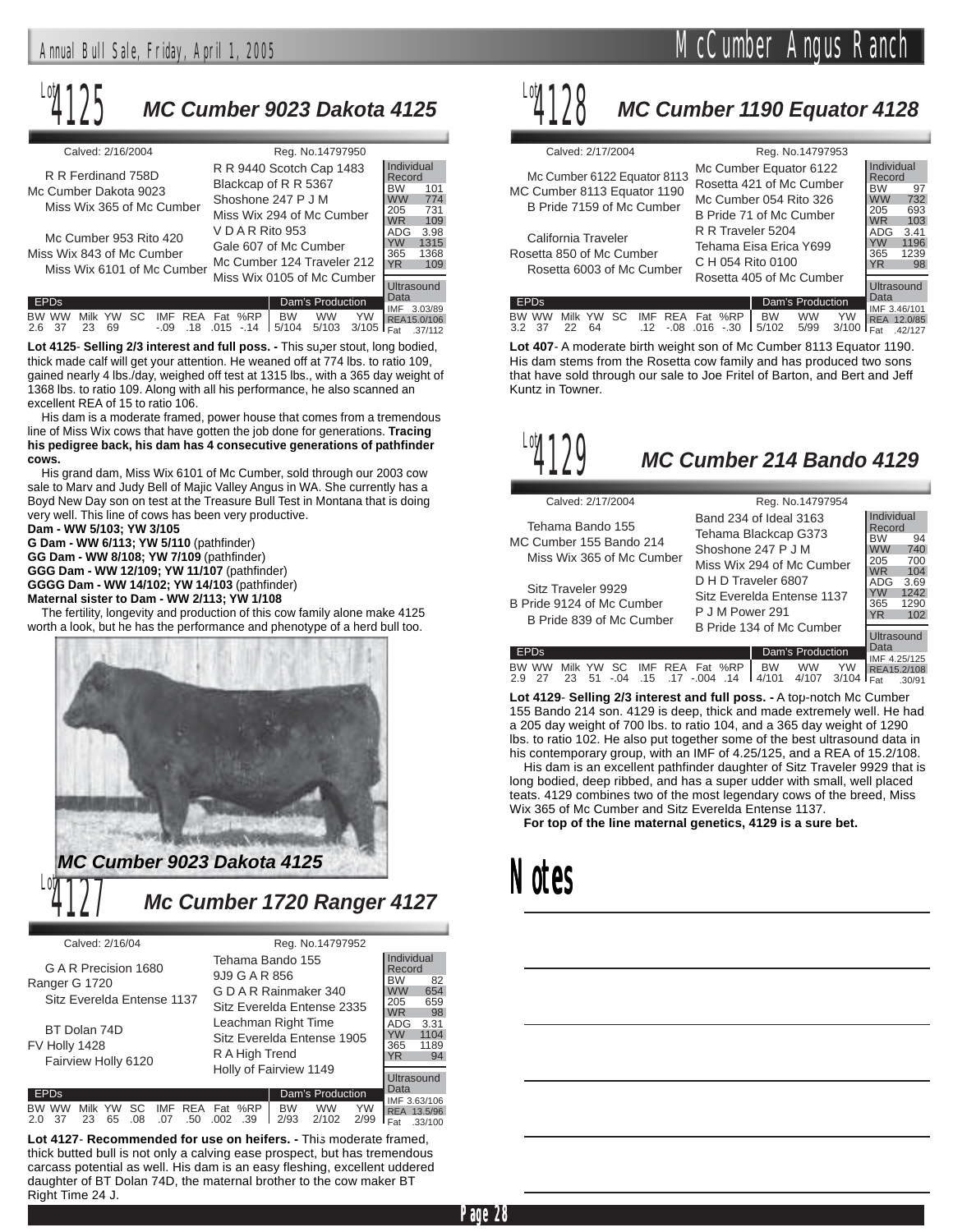#### *MC Cumber 172K N Trend 4136*  $\frac{104136}{ }$

| Calved: 2/21/2004                                                              |                                                                                                           | Reg. No.14797962                                    |                                                                    |                                      |                             |
|--------------------------------------------------------------------------------|-----------------------------------------------------------------------------------------------------------|-----------------------------------------------------|--------------------------------------------------------------------|--------------------------------------|-----------------------------|
| AAR New Trend<br>BT New Trend 172K<br>BT Everelda Entense 57D                  | VDAR Shoshone 548<br>Donna A A R 74<br>Leachman Right Time<br>Sitz Everelda Entense 1905                  |                                                     | Individual<br>Record<br><b>BW</b><br><b>WW</b><br>205<br><b>WR</b> | 90<br>672<br>686<br>102              |                             |
| Q A S Traveler 23-4<br>Miss Wix 1001 of Mc Cumber<br>Miss Wix 352 of Mc Cumber | Band 234 of Ideal 3163<br>Q A S Blackbird Eve 601 1<br>K M A Highroller 5025<br>Miss Wix 098 of Mc Cumber |                                                     |                                                                    | ADG<br><b>YW</b><br>365<br><b>YR</b> | 3.38<br>1132<br>1227<br>97  |
| <b>EPDs</b><br><b>RW WW</b><br>Milk YW<br>SC.<br>IME REA                       | Fat %RP                                                                                                   | <b>Dam's Production</b><br><b>RW</b><br><b>M/M/</b> | <b>YW</b>                                                          | <b>Ultrasound</b><br>Data            | IMF 3.58/105<br>DEA AF OMAA |

BW WW Milk YW SC IMF REA Fat %RP BW WW YW REA15.6/111<br>2.8 35 31 55 1.3 .10 .29 -018 .65 2/99 2/101 2/96 Fat .22/67  $.22/67$ 

**Lot 4136**- An excellent son of BT New Trend 172K. 4136 is long, well made and excellent and his feet and legs.

His dam is a daughter of old QAS Traveler 23-4 himself, and quite good. Miss Wix 1001 of Mc Cumber is moderate, easy fleshing and good uddered. She descends from the Miss Wix family and is a maternal sister to the dam of the herd bull selling as lot 465. She stems from 5 consecutive generations of pathfinder cows that include Miss Wix 365 of Mc Cumber.

4136 posted some of the best ultrasound data in the group with an IMF of 3.58/105, REA 15.6/111, and BF .22/67**.**

**Maternal power and carcass excellence wrapped up in this bull!!**



**Miss Wix 352 of Mc Cumber, maternal grand dam of lot 4136**



**maternal grand dam of lot 4137**

#### *MC Cumber 228K Traveler 4137*  $\frac{104}{137}$

| Calved: 2/21/2004                                                                     | Reg. No.14797963                                                                                       |                                                                                               |
|---------------------------------------------------------------------------------------|--------------------------------------------------------------------------------------------------------|-----------------------------------------------------------------------------------------------|
| Sitz Traveler 9929<br>BT Traveler 228K<br>BT Everelda Entense 57D                     | D H D Traveler 6807<br>Sitz Everelda Entense 1137<br>Leachman Right Time<br>Sitz Everelda Entense 1905 | Individual<br>Record<br><b>BW</b><br>84<br>660<br><b>WW</b><br>711<br>205<br>101<br><b>WR</b> |
| <b>Connealy Frontline</b><br>Miss Wix 2035 of Mc Cumber<br>Miss Wix 5007 of Mc Cumber | <b>Connealy Dateline</b><br>Pleasant Pill of Conanga<br>Rito 054 G D A R<br>Miss Wix 365 of Mc Cumber  | ADG<br>3.5<br>1136<br>YW<br>365<br>1271<br><b>YR</b><br>100                                   |
| <b>EPDs</b>                                                                           | Dam's Production                                                                                       | <b>Ultrasound</b><br>Data<br>IMF 3.16/104                                                     |
| SC.<br>RFA<br>WW.<br>IMF<br>Milk<br>YW<br><b>BW</b><br>57<br>33<br>29<br>.03<br>- 06  | <b>BW</b><br><b>YW</b><br><b>WW</b><br>%RP<br>Fat<br>1/99<br>1/100<br>1/101<br>09<br>nn4               | <b>RFA</b><br>11.8/86<br>· Fat<br>.31/100                                                     |

**Lot 4137**- **Recommended for use on heifers. -** This long bodied, deep sided bull is sired by BT Traveler 228K, and out of a Connealy Frontline daughter of Miss Wix 5007 of Mc Cumber.

Page 29

# $Lot 138$

## *MC Cumber 1720 Ranger 4138*

| Calved: 2/23/2004                                   | Reg. No.14797964                    |                       |
|-----------------------------------------------------|-------------------------------------|-----------------------|
| G A R Precision 1680                                | Tehama Bando 155<br>9J9 G A R 856   | Individual<br>Record  |
| Ranger G 1720                                       |                                     | <b>BW</b><br>87       |
|                                                     | G D A R Rainmaker 340               | <b>WW</b><br>622      |
| Sitz Everelda Entense 1137                          | Sitz Everelda Entense 2335          | 205<br>599            |
|                                                     |                                     | <b>WR</b><br>100      |
| Mc Cumber 124 Traveler 212                          | Traveler 124 G D A R                | ADG<br>3.26           |
|                                                     | Miss Wix 365 of Mc Cumber           | YW<br>1066            |
| Miss Wix 702 of Mc Cumber                           |                                     | 365<br>1121           |
| Miss Wix 235 of Mc Cumber                           | Shoshone Viking GD60                | YR.<br>100            |
|                                                     | Miss Wix 117 of Mc Cumber           |                       |
|                                                     |                                     | Ultrasound            |
| <b>EPDs</b>                                         | Dam's Production                    | Data                  |
| <b>RFA</b><br><b>BW</b><br><b>WW</b><br>IMF<br>Milk | <b>YW</b><br><b>BW</b><br><b>WW</b> | IMF 3.19/101          |
| SC                                                  | %RP<br>Fat                          | 13 1/96<br><b>RFA</b> |
| 12<br>68<br>.18<br>.19<br>35<br>26<br>3.5           | .28<br>2/109<br>-001                | Fat<br>.25/96         |

**Lot 4138**- Flush brother to the bulls selling as Lots 4004, and 4005. His dam's natural calf is Lot 4170.



**EPDs** Dam's Production **Dam's Production**  $WW$ WR 98<br>ADG 3.79 ADG<br>YW YW 1202 1267 YR 100 **Ultrasound** Data Mc Cumber 054 Rito 326 Miss Wix 365 of Mc Cumber<br>B Pride 7159 of Mc Cumber B Pride 71 of Mc Cumber<br>B Pride 4103 of Mc Cumber B Pride 4103 of Mc Cumber

661<br>98

| BW WW Milk YW SC IMF REA Fat %RP BW WW YW REA14.8/105           |  |  |  |  |  |
|-----------------------------------------------------------------|--|--|--|--|--|
| 1.8 33 24 62 .97 .09 .33 .013 .20   6/99 6/100 4/97 Fat .35/106 |  |  |  |  |  |

**Lot 4141**- **Selling 2/3 interest and full poss. Recommended for use on heifers. -** An excellent calving-ease prospect by Mc Cumber 7111 Total Value. 4141 is a maternal brother to Mc Cumber 8113 Equator 1190, the sire to some of the calves selling in this sale, and the high selling bull of our 2002 bull sale to Spencer Griffin in Montana.

4141 is tremendously well made, and has a lot of shape to his top and rear quarter. He is super sound and moves out free and easy. Along with this, he has some of the most balanced ultrasound EPD's in the sale. He scanned IMF 4.01/118, and had a REA of 14.8/105, and has a 1.20 REA/ CWT.

His dam is a wonderful daughter of Mc Cumber 054 Rito 326. She is moderate framed, long bodied, and has an excellent udder. She posts ultrasound IMF and REA ratios of 4/118 and 4/100 respectively.

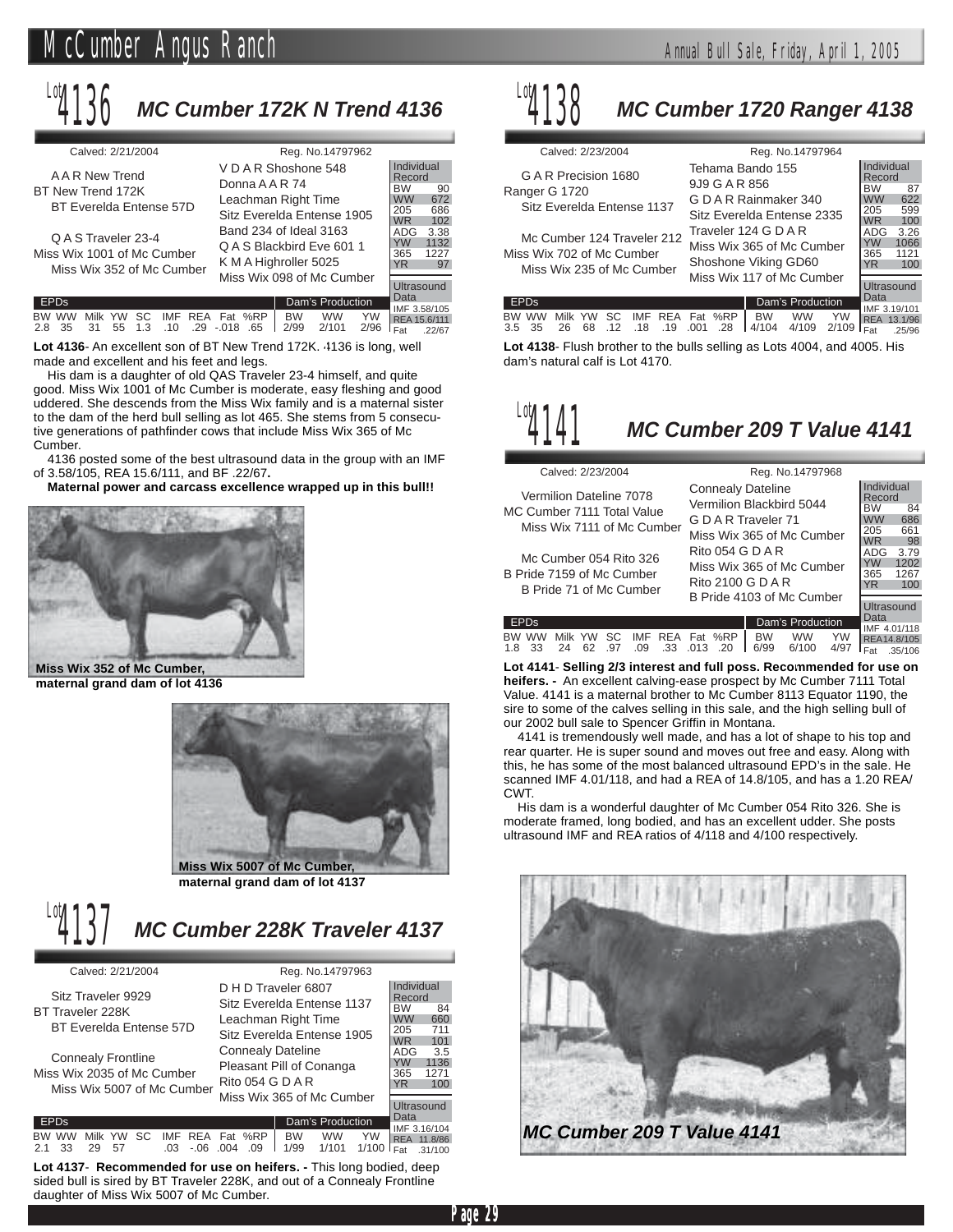|                                                                                                                                                                         | <b>MC Cumber 1190 Equator 4145</b>                                                                                                                                         |                                                                                                                                                      |
|-------------------------------------------------------------------------------------------------------------------------------------------------------------------------|----------------------------------------------------------------------------------------------------------------------------------------------------------------------------|------------------------------------------------------------------------------------------------------------------------------------------------------|
| Calved: 2/24/2004                                                                                                                                                       | Reg. No.14797971                                                                                                                                                           |                                                                                                                                                      |
| Mc Cumber 6122 Equator 8113<br>MC Cumber 8113 Equator 1190<br>B Pride 7159 of Mc Cumber<br>VDAR New Trend 47<br>Miss Wix 1059 of Mc Cumber<br>Miss Wix 098 of Mc Cumber | Mc Cumber Equator 6122<br>Rosetta 421 of Mc Cumber<br>Mc Cumber 054 Rito 326<br>B Pride 71 of Mc Cumber<br>V D A R New Trend 315<br>V D A R Miss Wix 606<br>054 P J M 1438 | Individual<br>Record<br><b>BW</b><br>88<br>634<br>ww<br>205<br>655<br><b>WR</b><br>97<br>ADG<br>3.56<br>YW<br>1118<br>365<br>1225<br><b>YR</b><br>97 |
| <b>EPDs</b><br>SC<br>RFA<br><b>WW</b><br>YW<br>IMF<br>66<br>.11<br>38<br>21<br>3.4<br>.02                                                                               | Miss Wix 365 of Mc Cumber<br>Dam's Production<br><b>YW</b><br>%RP<br><b>BW</b><br><b>WW</b><br>Fat<br>1/97<br>.008<br>.11<br>2/100<br>02                                   | Ultrasound<br>Data<br>3.39/99<br>IMF<br><b>REA</b><br>13.0/92<br>Fat<br>.36/109                                                                      |

**Lot 4145**- A top-notch son of Mc Cumber 8113 Equator 1190. 4145 is long, well made and naturally thick. His dam is a daughter of Miss Wix 098 of Mc Cumber, who was the top selling cow in our 1997 cow sale at \$22,000 to Ray Creek Angus Ranch in MT.

### *MC Cumber 172K N Trend 4146*  $^{Lot}$ 4146

| Calved: 2/24/2004                                                                                | Reg. No.14797972                                                                            |                                                                                       |
|--------------------------------------------------------------------------------------------------|---------------------------------------------------------------------------------------------|---------------------------------------------------------------------------------------|
| A A R New Trend<br>BT New Trend 172K<br>BT Everelda Entense 57D                                  | V D A R Shoshone 548<br>Donna A A R 74<br>Leachman Right Time<br>Sitz Everelda Entense 1905 | Individual<br>Record<br><b>BW</b><br>93<br><b>WW</b><br>686<br>205<br>663<br>WR<br>99 |
| Mr Wix of Mc Cumber 204<br>Rosetta 961 of Mc Cumber<br>Rosetta 4117 of Mc Cumber                 | Tehama Bando 155<br>Miss Wix 204 of Mc Cumber<br>054 P J M 1438                             | ADG<br>3.85<br>YW<br>1210<br>365<br>1279<br>YR.<br>102                                |
| <b>EPDs</b>                                                                                      | Rosetta 818 of Mc Cumber<br>Dam's Production                                                | Ultrasound<br>Data                                                                    |
| IMF<br>RFA<br>SC<br><b>BW</b><br>WW.<br>YW<br>Milk<br>32<br>56<br>1.66<br>-12<br>-21<br>33<br>29 | <b>BW</b><br><b>WW</b><br>%RP<br>Fat<br>4/97<br>4/95<br>-38<br>- 004                        | IMF 3.68/108<br><b>YW</b><br>REA 16.3/116<br>4/95<br>Fat<br>.36/109                   |

**Lot 4146**- A big topped, high gaining son of BT New Trend 172K. 4146 scanned a REA of 16.3 to ratio 116 and is extremely well made and long bodied.

His dam is an easy - fleshing, super uddered daughter of Mr. Wix of Mc Cumber. 4146 combines carcass and maternal in a very complete



**Lot 4152**- **Recommended for use on heifers. -** The only son of the carcass sensation C A Future Direction 5321. 4152 is moderate framed, deep bodied, and heavy muscled.

His dam is Lassie 688 of Mc Cumber, who topped our 2003 cow sale at \$15,000 to a group of progressive breeders in NE.



*maternal grand dam of lot 4145*

### *MC Cumber 1206 N Trend 4153* Lot<sub>4153</sub>

| Calved: 2/27/2004                                                                    | Reg. No.14797980                                                                               |                                                                                        |
|--------------------------------------------------------------------------------------|------------------------------------------------------------------------------------------------|----------------------------------------------------------------------------------------|
| A A R New Trend<br>MC Cumber New Trend 1206<br>Miss Wix 705 of Mc Cumber             | VDAR Shoshone 548<br>Donna A A R 74<br>Mc Cumber 124 Traveler 212<br>Miss Wix 235 of Mc Cumber | Individual<br>Record<br><b>BW</b><br>103<br>680<br><b>WW</b><br>205<br>663<br>99<br>WR |
| Circle Oak Lucys Boy 625<br>Rosetta 804 of Mc Cumber<br>Rosetta 6156 of HC Mc Cumber | V D A R Lucys Boy<br>Homestretch Miss Wix 299<br>Shoshone Prince 6135                          | ADG<br>3.71<br>1184<br>YW<br>365<br>1257<br>100<br><b>YR</b>                           |
| <b>EPDs</b>                                                                          | Rosetta 048 of Mc Cumber<br>Dam's Production                                                   | <b>Ultrasound</b><br>Data                                                              |
| SC.<br>IMF<br><b>RFA</b><br>вw<br>YW<br>Milk<br>24<br>-.01<br>4.5<br>44<br>-30       | <b>BW</b><br><b>WW</b><br>%RP<br>Fat<br>4/101<br>002<br>.39                                    | IMF<br>2.96/87<br><b>YW</b><br>RFA 16 7/118<br>3/102<br>Fat<br>.32/97                  |

**Lot 4153**- The first son to sell by our Herd Sire Mc Cumber New Trend 1206. 1206 is sired by AAR New Trend and his dam is the powerful donor Miss Wix 705 of Mc Cumber, who is the flush sister to Mc Cumber Foundation 701, and Miss Wix 702. The 1206 calves are extremely heavy muscled and the daughters appear to come from the same mold as his dam. They are deep, thick, and look to be extremely easy fleshing.

4153 is typical of the 1206 sons. He is long bodied, deep, and has a tremendous amount of muscle, not only visually, but by ultrasound as well. This end of Feb. calf scanned an actual REA of 16.4, which adjusted to 16.7 for a ratio of 118, to stake his claim as the #2 REA bull in the sale.



*dam of lot 4152*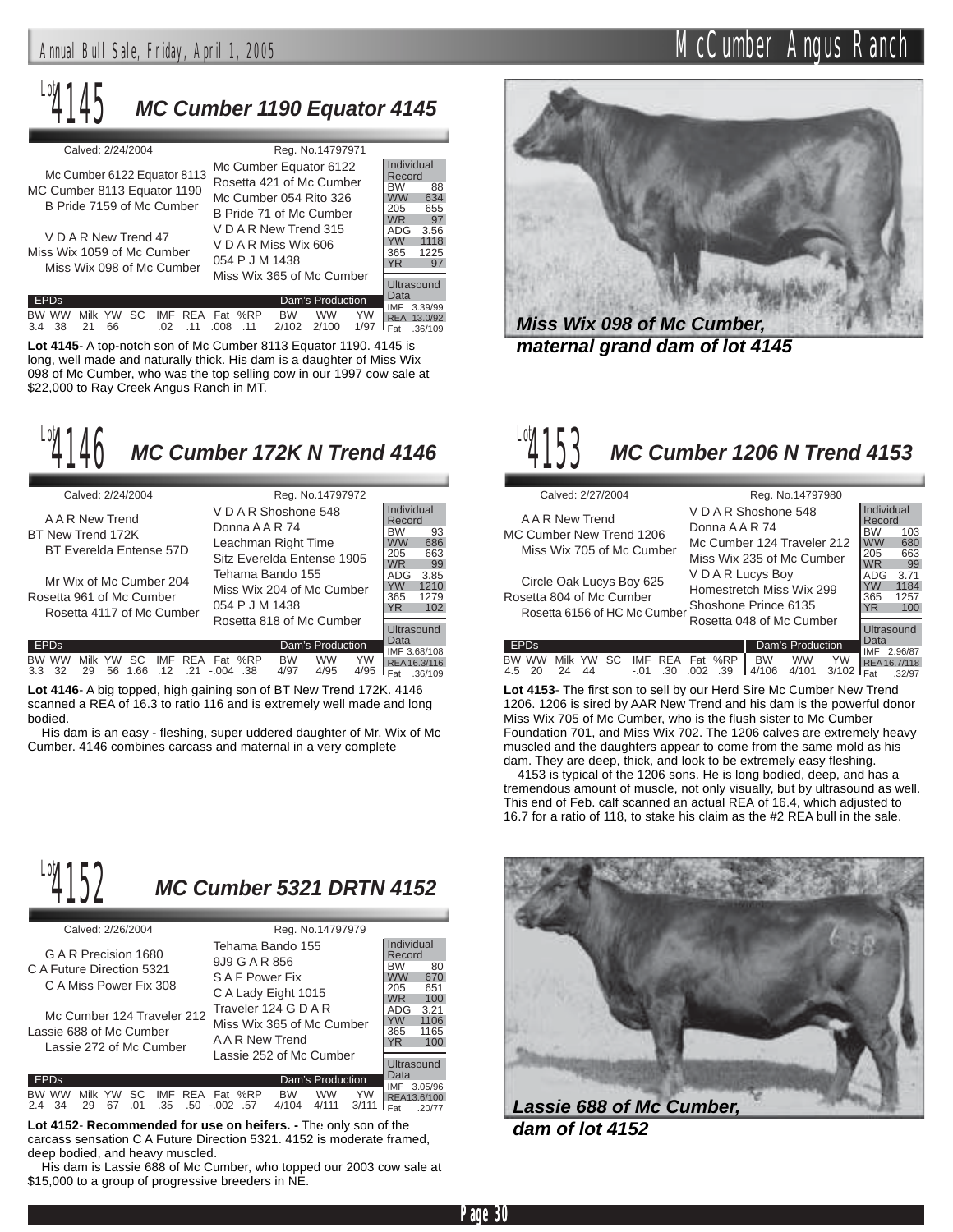#### *MC Cumber 1206 N Trend 4156*  $\frac{104156}{ }$

| Calved: 2/29/2004                                            |                  | Reg. No.14797981                                |            |                                                |             |
|--------------------------------------------------------------|------------------|-------------------------------------------------|------------|------------------------------------------------|-------------|
| A A R New Trend<br>MC Cumber New Trend 1206                  | Donna A A R 74   | VDAR Shoshone 548<br>Mc Cumber 124 Traveler 212 |            | Individual<br>Record<br><b>BW</b><br><b>WW</b> | 97<br>704   |
| Miss Wix 705 of Mc Cumber                                    |                  | Miss Wix 235 of Mc Cumber                       |            | 205                                            | 691         |
|                                                              |                  | Traveler 124 G D A R                            |            | <b>WR</b><br>ADG                               | 103<br>2.91 |
| Mc Cumber 124 Traveler 212                                   |                  | Miss Wix 365 of Mc Cumber                       |            | YW                                             | 1100        |
| Blue Ribbon 870 of Mc Cumber<br>Blue Ribbon 467 of Mc Cumber | V D A R Rito 953 |                                                 | 365<br>YR. | 1157<br>92                                     |             |
|                                                              |                  | East Fork Blue Ribbon 33                        |            |                                                |             |
| <b>EPDs</b>                                                  |                  | Dam's Production                                |            | Data                                           | Ultrasound  |
|                                                              |                  |                                                 |            | IMF                                            | 3.32/97     |
| SC.<br>YW<br><b>RFA</b><br>WW.<br>IME<br>Milk<br><b>BW</b>   | %RP<br>Fat       | <b>WW</b><br><b>BW</b>                          | <b>YW</b>  | <b>REA</b>                                     | 13.4/95     |
| 39<br>23<br>23<br>- 01                                       | .38<br>- 008     | 4/99                                            | 3/98       | Fat                                            | .24/73      |

**Lot 4156**- Another moderate framed, heavy muscled son of Mc Cumber New Trend 1206. His dam is a super uddered daughter of Mc Cumber 124 Traveler 212, making 4156 double bred to 212.

| $10^{10}4161$ | MC Cumber 1206 N Trend 4161 |
|---------------|-----------------------------|
|               |                             |

| Calved: 3/3/2004                                                                                                                                           | Reg. No.14797987                                                                                                                                                                     |                                                                                                                                                        |
|------------------------------------------------------------------------------------------------------------------------------------------------------------|--------------------------------------------------------------------------------------------------------------------------------------------------------------------------------------|--------------------------------------------------------------------------------------------------------------------------------------------------------|
| A A R New Trend<br>MC Cumber New Trend 1206<br>Miss Wix 705 of Mc Cumber<br>Mc Cumber Foundation 701<br>Lassie 180 of Mc Cumber<br>Lassie 657 of Mc Cumber | V D A R Shoshone 548<br>Donna A A R 74<br>Mc Cumber 124 Traveler 212<br>Miss Wix 235 of Mc Cumber<br>Mc Cumber 124 Traveler 212<br>Miss Wix 235 of Mc Cumber<br>V D A R New Trend 47 | Individual<br>Record<br><b>BW</b><br>105<br><b>WW</b><br>650<br>205<br>686<br><b>WR</b><br>102<br>ADG<br>3.51<br>1128<br>YW<br>365<br>1248<br>YR<br>99 |
| <b>EPDs</b>                                                                                                                                                | Lassie 444 of Mc Cumber<br>Dam's Production                                                                                                                                          | Ultrasound<br>Data                                                                                                                                     |
| SC.<br>RFA<br>IMF<br>YW<br>WW.<br>45<br>24<br>23<br>-.07<br>09<br>54                                                                                       | <b>YW</b><br><b>BW</b><br>%RP<br><b>WW</b><br>Fat<br>2/99<br>08<br>2/102<br>008                                                                                                      | 3.25/95<br>IMF<br>REA15.3/109<br>· Fat<br>.25/106                                                                                                      |

**Lot 4161**- **This big topped, thick butted bull should sire steers that really pack on the muscle and daughters that can excel in any environment.**

His dam is one of our favorite Mc Cumber Foundation 701 daughters. She is moderate, super sound, deep bodied, and has a beautiful udder. She is nursing a tremendous baby heifer calf, by Mc Cumber 7111 Total Value, already this spring. Lassie 180 of Mc Cumber has already established some very nice ultrasound ratios, IMF 2/101 and REA 2/106.



**Lot 4163**- An attractive, well made son of the #1 Scrotal EPD bull of the breed, BT New Trend 172K. This bull had some navel infection as a calf and it really set him back. However, he seems to be coming around and his dam has done an excellent job in the past. She produced a \$3300 bred heifer that sold to Gurr Lake Angus in our 2003 Cow sale, and a \$2000 heifer calf to Sterling Land and Cattle in TX.

#### *MC Cumber 172K N Trend 4164*  $^{Lot}$ 4164

| Calved: 3/8/2004                                                                                                | Reg. No.14797990                                                                                                                                       |                                                                                                                                                              |  |  |  |  |
|-----------------------------------------------------------------------------------------------------------------|--------------------------------------------------------------------------------------------------------------------------------------------------------|--------------------------------------------------------------------------------------------------------------------------------------------------------------|--|--|--|--|
| A A R New Trend<br>BT New Trend 172K<br>BT Everelda Entense 57D<br>A A R New Trend<br>Rosetta 1017 of Mc Cumber | VDAR Shoshone 548<br>Donna A A R 74<br>Leachman Right Time<br>Sitz Everelda Entense 1905<br>V D A R Shoshone 548<br>Donna A A R 74<br>Rito 054 G D A R | Individual<br>Record<br><b>BW</b><br>90<br>670<br><b>WW</b><br>717<br>205<br><b>WR</b><br>107<br>ADG<br>3.24<br>YW<br>1110<br>365<br>1235<br><b>YR</b><br>98 |  |  |  |  |
| Rosetta 128 of Mc Cumber                                                                                        | Rosetta 287 of Mc Cumber                                                                                                                               | Ultrasound                                                                                                                                                   |  |  |  |  |
| <b>EPDs</b>                                                                                                     | Dam's Production                                                                                                                                       | Data<br>2.91/85<br>IMF                                                                                                                                       |  |  |  |  |
| SC.<br>IMF<br><b>RFA</b><br><b>BW</b><br><b>WW</b><br>YW<br>Milk<br>35<br>30<br>54<br>.02<br>06<br>4.0          | <b>BW</b><br>YW<br>%RP<br><b>WW</b><br>Fat<br>2/99<br>2/100<br>2/104<br>.002<br>.23                                                                    | 13.7/97<br><b>REA</b><br>Fat<br>.39/118                                                                                                                      |  |  |  |  |
| Lot 4164- A moderate, well made son of BT New Trend 172K. He had a                                              |                                                                                                                                                        |                                                                                                                                                              |  |  |  |  |

205 day weight of 717 lbs. to ratio 107, as his dams 2<sup>nd</sup> calf. Miss Wix 1017 of Mc Cumber is a moderate framed super uddered daughter of AAR New Trend, thus making 4164 double bred.

Keep all the heifers he sires. They should make excellent cows.

### *MC Cumber 172K N Trend 4165*  $\frac{104165}{2}$

| Calved: 3/8/2004                                                                   | Reg. No.14797991                                                                         |                                                                                        |  |  |  |
|------------------------------------------------------------------------------------|------------------------------------------------------------------------------------------|----------------------------------------------------------------------------------------|--|--|--|
| A A R New Trend<br>BT New Trend 172K<br>BT Everelda Entense 57D                    | VDAR Shoshone 548<br>Donna A A R 74<br>Leachman Right Time<br>Sitz Everelda Entense 1905 | Individual<br>Record<br><b>BW</b><br>95<br>632<br>ww<br>205<br>679<br>101<br><b>WR</b> |  |  |  |
| Mc Cumber Ferdinand 896<br>Miss Wix 101 of Mc Cumber<br>Miss Wix 7009 of Mc Cumber | R R Ferdinand 758D<br>Miss Wix 554 of Mc Cumber<br>Mc Cumber 124 Traveler 212            | ADG<br>3.18<br>1064<br>YW<br>1188<br>365<br>YR.<br>95                                  |  |  |  |
| <b>EPDs</b>                                                                        | Miss Wix 030 of Mc Cumber<br>Dam's Production                                            | <b>Ultrasound</b><br>Data                                                              |  |  |  |
| IMF<br>RFA<br>ВW<br>SC<br>.03<br>.18<br>38<br>29<br>4.0<br>ണ<br>1 44               | <b>YW</b><br><b>BW</b><br><b>WW</b><br>%RP<br>Fat<br>2/98<br>$-.019$<br>2/103<br>.56     | IMF 3.58/105<br>RFA144/102<br>Fat<br>.21/64                                            |  |  |  |

**Lot 4165**- Super stylish, and heavy muscled best describes this bull. 4165 is long bodied, well made, and has excellent muscle expression out through his rear quarter.

His dam is a stout, easy fleshing, super uddered daughter of Mc Cumber Ferdinand 896 and has done an excellent job with 2 calves ratioing 103 at weaning. Her first son sold in last year's sale to Mike and Sherri Peterson of Dunseith.



**Lot 4169**- **Recommended for use on heifers. -** This moderate framed, deep bodied grandson of Leachman Right Time 2700 is out of a tremendous daughter of Mc Cumber Foundation 701.

You will hear more about Miss Wix 2129 of Mc Cumber in the future. She is picture perfect. She has a tremendous amount of rib, and has a perfect udder, with small, well placed teats and a tight attachment.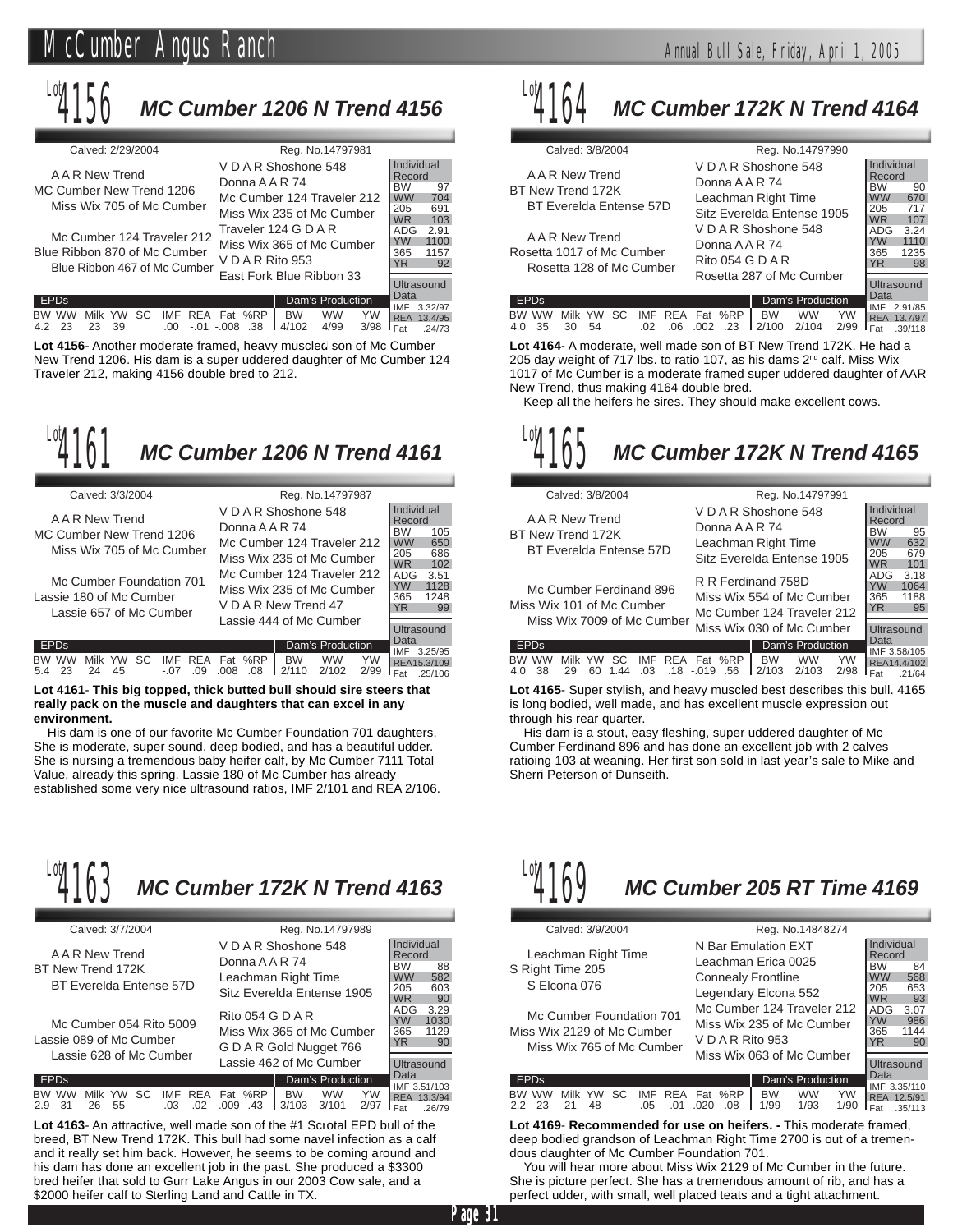### Annual Bull Sale, Friday, April 1, 2005 Metal Annual Bull Sale, Friday, April 1, 2005 McCumber Angus Ranch

Individual **Record** BW 90<br>WW 592

 $634$ <br> $94$ WR 94 ADG<br>YW YW 1020<br>365 1138 365 1138 YR 90 **Ultrasound** 



*MC Cumber 1720 Ranger 4170*

### *MC Cumber 1720 Ranger 4170*  $^{Lot}$ 4170

| Calved: 3/9/2004                                                                                  | Reg. No.14854483                                                                          |                                                             |
|---------------------------------------------------------------------------------------------------|-------------------------------------------------------------------------------------------|-------------------------------------------------------------|
| G A R Precision 1680<br>Ranger G 1720<br>Sitz Everelda Entense 1137                               | Tehama Bando 155<br>9J9 G A R 856<br>G D A R Rainmaker 340                                | Individual<br>Record<br><b>BW</b><br>95<br><b>WW</b><br>672 |
|                                                                                                   | Sitz Everelda Entense 2335                                                                | 205<br>680<br>101<br><b>WR</b>                              |
| Mc Cumber 124 Traveler 212                                                                        | Traveler 124 G D A R                                                                      | ADG<br>1138                                                 |
| Miss Wix 702 of Mc Cumber                                                                         | Miss Wix 365 of Mc Cumber                                                                 | 3.43<br>YW<br>365<br>1229                                   |
| Miss Wix 235 of Mc Cumber                                                                         | Shoshone Viking GD60<br>Miss Wix 117 of Mc Cumber                                         | 97<br>YR.                                                   |
|                                                                                                   | <b>Ultrasound</b><br>Data                                                                 |                                                             |
| <b>EPDs</b>                                                                                       | <b>Dam's Production</b>                                                                   | IMF 3.73/109                                                |
| IMF<br><b>RFA</b><br>SC.<br>WW.<br><b>RW</b><br>Milk<br>-12<br>.32<br>63<br>.19<br>33<br>26<br>34 | <b>YW</b><br><b>BW</b><br><b>WW</b><br>%RP<br>Fat<br>2/109<br>46<br>4/109<br>4/104<br>ററഞ | REA14,8/105<br>Fat<br>.37/112                               |

**Lot 4170**-**Selling 2/3 interest and full poss. -** The natural calf of Miss Wix 702 of Mc Cumber and sired by Ranger G 1720. 4170 is an attractive, heavy muscled, deep sided bull that will catch your eye. He had excellent ultrasound data with an IMF of 3.73/109, and a REA of 14.8/105. This resulted in some of the top ultrasound EPD's in the sale.

Miss Wix 702 of Mc Cumber is a tremendous donor for us and will continue to be a mainstay in our donor pen.

**For carcass with out sacrificing the cow, 4170 will be one of the best!** We call him a herd bull.



| Calved: 3/12/2004                                                                  | Reg. No.14797997                                                                              |                                                                                        |
|------------------------------------------------------------------------------------|-----------------------------------------------------------------------------------------------|----------------------------------------------------------------------------------------|
| A A R New Trend<br>BT New Trend 172K<br>BT Everelda Entense 57D                    | VDAR Shoshone 548<br>Donna A A R 74<br>Leachman Right Time<br>Sitz Everelda Entense 1905      | Individual<br>Record<br>BW<br>95<br>688<br><b>WW</b><br>703<br>205<br>104<br><b>WR</b> |
| Mc Cumber 953 Rito 420<br>Blue Ribbon 7144 Mc Cumber<br>Blue Ribbon 7144 Mc Cumber | V D A R Rito 953<br>Gale 607 of Mc Cumber<br>Mc Cumber 054 Rito 326                           | ADG<br>3.96<br>1226<br><b>YW</b><br>365<br>1337<br><b>YR</b><br>106                    |
| <b>EPDs</b>                                                                        | Mc Cumber Blue Ribbon 606<br>Dam's Production                                                 | Ultrasound<br>Data<br>IMF 3.56/104                                                     |
| SC.<br>RFA<br>IMF<br><b>BW</b><br>1.62<br>33<br>32<br>56<br>.02<br>09<br>22        | <b>BW</b><br><b>WW</b><br><b>YW</b><br>%RP<br>Fat<br>4/99<br>4/101<br>.15<br>$-.005$<br>4/103 | REA14.7/104<br>Fat<br>.28/85                                                           |

**Lot 4177**- **Selling 2/3 interest and full poss. -** With out a doubt the top son of BT New Trend 172K in the sale. 4177 is moderate framed, free moving, and heavy muscled. He is a mid-March bull that had a 205 day weight of 703 to ratio 104, gained nearly 4 lbs./day, and had a 365 day weight of 1337 lbs. to ratio 106.

His dam is a moderate framed, easy fleshing, super uddered daughter of Mc Cumber 953 Rito 420 and consistently produces a good calf every year, indicated by: BW 4/99; WW 4/103; YW 4/101; IMF 4/100; REA 4/102

Her dam has also been a tremendous producer with a BW ratio 6/96, WW 6/105, YW 5/105, and two bulls selling for an average of \$5600, one to Clay Creek Ranch in WY, and another selling last year to Dick, Grant, and Ross Nielsen in NE.

**For proven and predictable genetics, make sure you find 4177.**



Calved: 3/17/2004 Reg. No.14797999

 $\frac{WW}{205}$ V D A R Shoshone 548<br>MC Cumber New Trend 1206 Donna A A R 74<br>Miss Wix 705 of Mc Cumber Miss Wix 235 of Mc Cumber Mc Cumber 6122 Equator 8113 Mc Cumber Equator 6122<br>Lady Barbola 0149 Mc Cumber Mc Cumber 654 Rito 326<br>Lady Barbola 7146 Mc Cumber G D A R Lady Barbola 4186

**Lot 4180**- **A stylish, heavy muscled March calf that will be hard to** BW WW Milk YW SC IMF REA Fat %RP BW WW YW  $\frac{W}{RE}$ <br>2.8 22 24 44 .02 .08 -013 .65 3/104 3/104 3/103  $F_{\text{R}t}$  $-0.013$  .65 EPDs **Dam's Production** Data IMF 2.90/85 REA 13.6/96 24/73

**miss among the young bulls.** 4180 is wide based, big topped and has an excellent hip and hind leg. His dam is a super uddered, very productive daughter of Mc Cumber 6122 Equator 8113 that has ratios of WW 3/104; YW 3/103 and IMF 3/119.

|                                                                                                                                             | MC Cumber 205 RT Time 4182                                                                                                                                                                                   |                                                                                                                                                            |
|---------------------------------------------------------------------------------------------------------------------------------------------|--------------------------------------------------------------------------------------------------------------------------------------------------------------------------------------------------------------|------------------------------------------------------------------------------------------------------------------------------------------------------------|
| Calved: 3/17/2004                                                                                                                           | Reg. No.14798001                                                                                                                                                                                             |                                                                                                                                                            |
| Leachman Right Time<br>S Right Time 205<br>S Elcona 076<br>Mc Cumber Next Step 9012<br>B Pride 239 of Mc Cumber<br>B Pride 090 of Mc Cumber | N Bar Emulation EXT<br>Leachman Erica 0025<br><b>Connealy Frontline</b><br>Legendary Elcona 552<br>Mc Cumber Foundation 701<br>Gale 607 of Mc Cumber<br>Mr Wix of Mc Cumber 204<br>B Pride 7159 of Mc Cumber | Individual<br>Record<br><b>BW</b><br>82<br>560<br><b>WW</b><br>205<br>547<br><b>WR</b><br>92<br>ADG<br>2.87<br>950<br>YW<br>1106<br>365<br><b>YR</b><br>87 |
| <b>EPDs</b><br>SC.<br>IMF<br>RFA<br>Milk<br>YW<br>$-.01$<br>23<br>45<br>03<br>23                                                            | Dam's Production<br><b>BW</b><br><b>WW</b><br>YW<br>%RP<br>Fat<br>1/87<br>1/92<br>022<br>-23<br>1/95                                                                                                         | Ultrasound<br>Data<br>IMF 3.08/101<br><b>RFA</b><br>124/90<br>Fat<br>27/87                                                                                 |

**Lot 4182**- **Recommended for use on heifers. -** Another sure fire heifer bull sired by S Right Time 205. His dam is a moderate framed, good uddered daughter of Mc Cumber Next Step 9012. Calving ease on both sides of the pedigree.

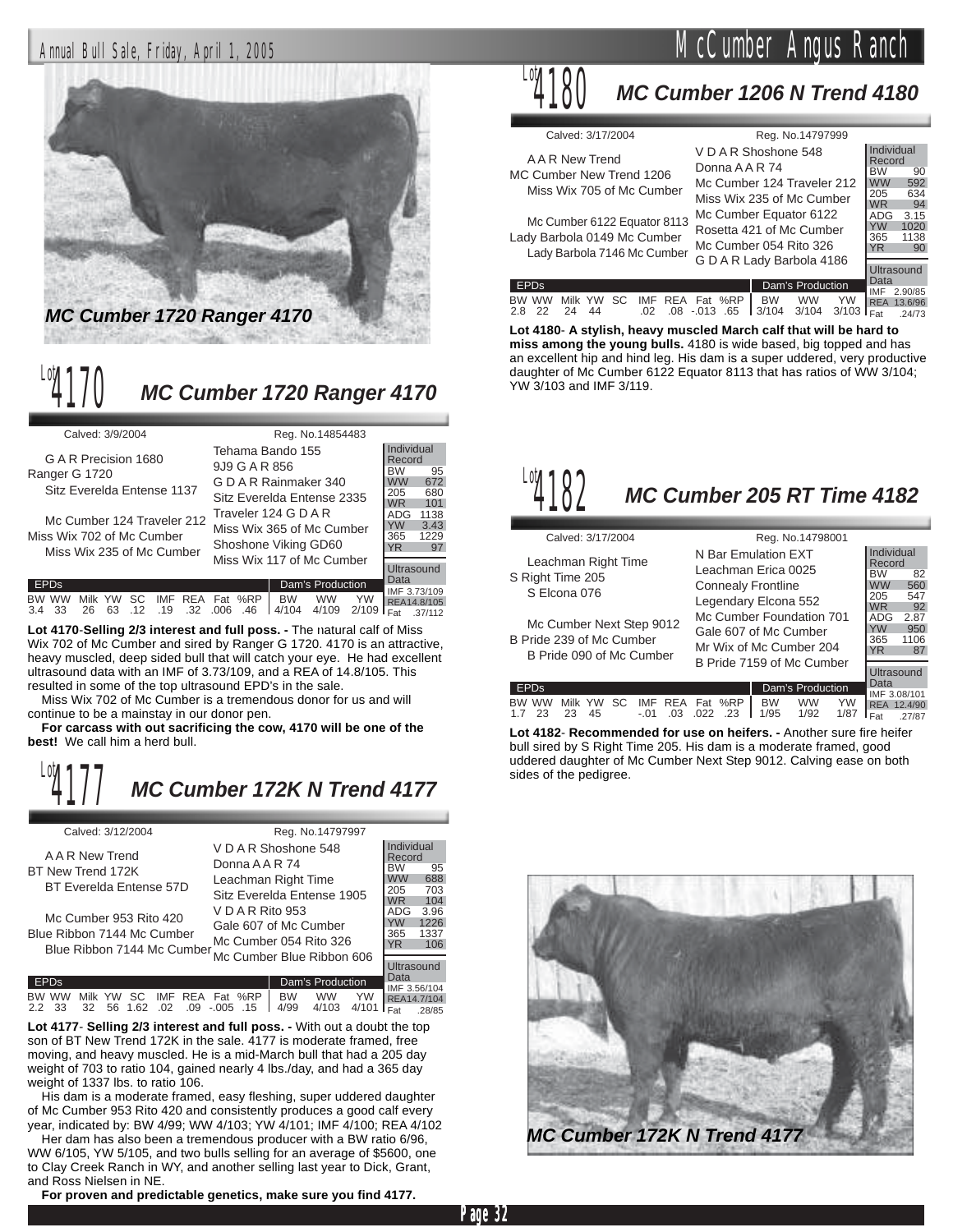| Calved: 3/20/2004                                                                       | Reg. No.14798002                                                                               |                                                                                               |
|-----------------------------------------------------------------------------------------|------------------------------------------------------------------------------------------------|-----------------------------------------------------------------------------------------------|
| A A R New Trend<br>MC Cumber New Trend 1206<br>Miss Wix 705 of Mc Cumber                | VDAR Shoshone 548<br>Donna A A R 74<br>Mc Cumber 124 Traveler 212<br>Miss Wix 235 of Mc Cumber | Individual<br>Record<br><b>BW</b><br>95<br><b>WW</b><br>632<br>205<br>684<br><b>WR</b><br>102 |
| Mc Cumber Powertrain HC 1025<br>Blackcap 0108 of Mc Cumber<br>Blackcap 231 of Mc Cumber | Papa Equator 2928<br>Rosetta 048 of Mc Cumber<br>A A R New Trend                               | ADG<br>3.26<br><b>YW</b><br>1076<br>365<br>1206<br><b>YR</b><br>96                            |
| <b>EPDs</b>                                                                             | Blackcap 013 of Mc Cumber<br><b>Dam's Production</b>                                           | Ultrasound<br>Data<br>3.18/93<br>IMF                                                          |
| SC.<br>IMF<br>RFA<br><b>BW</b><br>51<br>24<br>.35<br>28<br>$-.05$<br>4.5                | <b>YW</b><br><b>RW</b><br><b>WW</b><br>%RP<br>Fat<br>2/99<br>.59<br>$-.003$<br>2/103<br>2/101  | REA 16,0/113<br>Fat<br>.24/73                                                                 |

**Lot 4185**- - A larger framed son of Mc Cumber New Trend 1206 that is really packing a ton of muscle. This end of March calf scanned a REA of 16.0 to ratio 113, with only .24 BF. His REA EPD of +.35 ranks him in the top 20% of non-parent sires and his %RP of +.59 ranks him in the top 4% of non-parent sires. 4185 has a REA/Cwt of 1.35.  $2/99$  Fat

For true lean red meat yield and daughters that will get the job done, don't over look this good young calf.



| Calved: 3/23/2004                                                                         | Reg. No.14798004                                                                                                            |                                                                                              |  |
|-------------------------------------------------------------------------------------------|-----------------------------------------------------------------------------------------------------------------------------|----------------------------------------------------------------------------------------------|--|
| A A R New Trend<br>MC Cumber New Trend 1206<br>Miss Wix 705 of Mc Cumber                  | V D A R Shoshone 548<br>Donna A A R 74<br>Mc Cumber 124 Traveler 212<br>Miss Wix 235 of Mc Cumber                           | Individual<br>Record<br><b>BW</b><br>87<br>586<br><b>WW</b><br>205<br>643<br><b>WR</b><br>96 |  |
| Mc Cumber 953 Rito 420<br>Erianna 01 of Mc Cumber<br>Erianna 8106 of Mc Cumber            | V D A R Rito 953<br>ADG<br>3.1<br>YW<br>1008<br>Gale 607 of Mc Cumber<br>365<br>1139<br>Mc Cumber 054 Rito 5009<br>YR<br>90 |                                                                                              |  |
| <b>EPDs</b>                                                                               | Erianna 513 of Mc Cumber<br>Dam's Production                                                                                | Ultrasound<br>Data                                                                           |  |
| SC.<br>IMF<br><b>RFA</b><br>WW.<br>YW<br>Milk<br>25<br>- 01<br>41<br>22<br>16<br>$\Omega$ | <b>BW</b><br><b>YW</b><br><b>WW</b><br>%RP<br>Fat<br>3/107<br>3/95<br>3/101<br>37<br>005                                    | IMF<br>3.29/96<br><b>RFA</b><br>14.0/99<br>Fat<br>.24/73                                     |  |

**Lot 4187**- **Recommended for use on heifers. -** Heavy muscled, well made and deep bodied, best describes this good young bull.

His dam is a light birth weight daughter of Mc Cumber 953 Rito 420 that is easy fleshing and moderate framed. She has already produced two sons that have sold through our bull sale as calving ease prospect for an average of \$3,000 to Kurt Hovet, in Watford City, and the Bar V Ranch in Jamestown.



| Calved: 3/24/2004                                                                               |                                                     | Reg. No.14798008                       |                      |                       |
|-------------------------------------------------------------------------------------------------|-----------------------------------------------------|----------------------------------------|----------------------|-----------------------|
| Traveler 1148 G D A R<br>MC Cumber 1148 Traveler 0002                                           | Q A S Traveler 23-4<br>Blackcap Forever 485 G D A R | Individual<br>Record<br><b>BW</b>      | 84                   |                       |
| Miss Wix 5007 of Mc Cumber                                                                      | $R$ ito 054 G D A R                                 |                                        | <b>WW</b>            | 570                   |
|                                                                                                 | Miss Wix 365 of Mc Cumber                           |                                        | 205<br>WR            | 610<br>91             |
|                                                                                                 | Tehama Bando 155                                    |                                        | ADG                  | 3.24                  |
| Mr Wix of Mc Cumber 204                                                                         | Miss Wix 204 of Mc Cumber                           | YW                                     | 1010                 |                       |
| Lassie 790 of Mc Cumber                                                                         | Mc Cumber 124 Traveler 212                          | 365<br>YR.                             | 1128<br>90           |                       |
| Lassie 462 of Mc Cumber                                                                         | Lassie 648 of Mc Cumber                             |                                        |                      |                       |
|                                                                                                 |                                                     |                                        | Ultrasound           |                       |
| <b>EPDs</b>                                                                                     |                                                     | <b>Dam's Production</b>                | Data<br>IMF 3.58/105 |                       |
| <b>IMF</b><br>SC.<br><b>RFA</b><br><b>BW</b><br>WW.<br>40<br>.08<br>24<br>-12<br>20<br>42<br>10 | <b>BW</b><br>%RP<br>Fat<br>66<br>- 011<br>5/101     | <b>YW</b><br><b>WW</b><br>3/96<br>5/94 | Fat                  | REA14 1/100<br>.27/82 |

**Lot 4190**- **Recommended for use on heifers. -** With only an 84 lb. birth weight, and a BW EPD of +1.0, 4190 should be a sure bet on first calf heifers.

#### *MC Cumber 1206 N Trend 4197* <sup>Lot</sup>4197

Calved: 3/30/2004 Reg. No.14798012

| Galveu. 3/30/2004                                                                                           | <b>NU. 190.14730012</b>                                                                                                                                                   |
|-------------------------------------------------------------------------------------------------------------|---------------------------------------------------------------------------------------------------------------------------------------------------------------------------|
| A A R New Trend<br>MC Cumber New Trend 1206                                                                 | Individual<br>VDAR Shoshone 548<br>Record<br>Donna A A R 74<br>BW<br>94<br>Mc Cumber 124 Traveler 212<br><b>WW</b>                                                        |
| Miss Wix 705 of Mc Cumber                                                                                   | 667<br>205<br>Miss Wix 235 of Mc Cumber<br><b>WR</b><br>99                                                                                                                |
| Mc Cumber 71 Traveler 7114<br>Miss Wix 049 of Mc Cumber                                                     | G D A R Traveler 71<br>ADG<br>3.04<br><b>YW</b><br>1006<br>Miss Wix 365 of Mc Cumber<br>365<br>1153<br>G D A R Seven Eleven 0157<br><b>YR</b>                             |
| Miss Wix 8161 of Mc Cumber                                                                                  | Miss Wix 5174 of Mc Cumber<br><b>Ultrasound</b><br>Data                                                                                                                   |
| EPD <sub>s</sub><br>ВW<br>SC.<br><b>RFA</b><br><b>WW</b><br>IMF<br>24<br>42<br>$-.01$<br>4.2<br>20<br>$-10$ | <b>Dam's Production</b><br>3.21/94<br>IMF<br><b>WW</b><br><b>YW</b><br>%RP<br><b>BW</b><br>Fat<br>13.5/96<br><b>REA</b><br>1/105<br>.09<br>2/101<br>.016<br>Fat<br>.32/97 |

**Lot 4197**-This wide based, deep bodied, heavy muscled bull has the look of a real "stock bull". He is only a March 30th calf, but is masculine with excellent scrotal development.

His dam is an excellent daughter of Mc Cumber 71 Traveler 7114. She is tremendously easy fleshing, moderate framed, super sound and has a perfect udder. 417 has an EPD profile that doesn't take a back seat to anyone. BW 2.6; WW 50 (top 5% of the breed); YW 96(top 2% of the breed); UREA .52 (top 10% of the breed); and U%RP .39 (top 15% of the breed). 417 is an excellent herd bull candidate backed by one of the most powerful cow families in the Angus breed.**This calf would fit the bill, if you want moderate framed, heavy muscled cattle.**

### *MC Cumber 172K N Trend 4199* Lot<sub>4199</sub>

Calved: 3/31/2004 Reg. No. 14798014

| <u>UUIVUU. UIU IIZUUT</u>                                  |                           |      |                          | 1104.110.17130017                                          |            |            |      |      |                            |                  |           |                         |            |
|------------------------------------------------------------|---------------------------|------|--------------------------|------------------------------------------------------------|------------|------------|------|------|----------------------------|------------------|-----------|-------------------------|------------|
| A A R New Trend<br>BT New Trend 172K                       |                           |      |                          | VDAR Shoshone 548<br>Donna A A R 74<br>Leachman Right Time |            |            |      |      | Individual<br>Record<br>91 |                  |           |                         |            |
|                                                            | BT Everelda Entense 57D   |      |                          |                                                            |            |            |      |      | Sitz Everelda Entense 1905 |                  |           | 205                     | 668        |
|                                                            |                           |      |                          |                                                            |            |            |      |      | Papa Equator 2928          |                  |           | <b>WR</b><br><b>ADG</b> | 99<br>3.54 |
| Mc Cumber Powertrain HC 1025<br>Blackcap 8133 of Mc Cumber |                           |      | Rosetta 048 of Mc Cumber |                                                            |            |            |      | 1088 |                            |                  |           |                         |            |
|                                                            |                           |      |                          |                                                            |            |            |      |      | Tehama Bando 155           |                  |           | 365<br><b>YR</b>        | 1234       |
|                                                            | Blackcap 437 of Mc Cumber |      |                          |                                                            |            |            |      |      | Blackcap 293 of Mc Cumber  |                  |           |                         |            |
|                                                            |                           |      |                          |                                                            |            |            |      |      |                            |                  |           | Data                    | Ultrasound |
|                                                            | EPDs                      |      |                          |                                                            |            |            |      |      |                            | Dam's Production |           | IMF                     | 3.34/98    |
| BW                                                         | <b>WW</b>                 | Milk |                          | SC.                                                        | <b>IMF</b> | <b>RFA</b> | Fat  | %RP  | <b>BW</b>                  | <b>WW</b>        | <b>YW</b> | <b>REA</b>              | 13.8/98    |
| 2.9                                                        | 40                        | 29   | 67                       |                                                            | .05        | .05        | .005 | .15  | 5/103                      | 5/98             | 3/104     | Fat                     | .32/97     |

**Lot 4199**- Nearly identical in type to the lot 4197 bull, but sired by BT New Trend 172K. You will notice a little white on his sheath, and I just wanted you to be aware of that.

His dam is a power house of a cow, sire by Mc Cumber Powertrain 1025. She has as much volume and capacity as any cow in our herd and produced a \$3600 bred heifer through our 2003 cow sale that sold to Hunt Taiter in MO.

**If you are looking for a pair of excellent bulls, be sure to find Lots 4199 and 4197.**

#### *MC Cumber 172K N Trend 4201* Lot<sub>4201</sub>

Calved: 4/2/2004 Reg. No. 14798017

Page 33

| AAR New Trend                                                                      | VDAR Shoshone 548                                                                                          | Individual<br>Record                                   |
|------------------------------------------------------------------------------------|------------------------------------------------------------------------------------------------------------|--------------------------------------------------------|
| BT New Trend 172K<br>BT Everelda Entense 57D                                       | Donna A A R 74<br>Leachman Right Time<br>Sitz Everelda Entense 1905                                        | 89<br>BW<br><b>WW</b><br>205<br>693<br><b>WR</b><br>98 |
| Pine Creek Right Time 1147<br>B Pride 248 of Mc Cumber<br>B Pride 080 of Mc Cumber | Leachman Right Time<br>Sitz Everelda Entense 1137<br>Mc Cumber Foundation 701<br>B Pride 7103 of Mc Cumber | 2.87<br>ADG<br>YW<br>956<br>365<br>1152<br><b>YR</b>   |
| EPDs                                                                               | Dam's Production                                                                                           | Ultrasound<br>Data                                     |
| <b>REA</b><br>BW<br>SC.<br>IMF<br>3.8<br>36<br>28<br>62<br>.04<br>.06              | <b>YW</b><br><b>BW</b><br><b>WW</b><br>%RP<br>Fat<br>1/98<br>1/103<br>.09<br>.004                          | IMF<br><b>REA</b><br>Fat                               |

**Lot 4201**- A well made, deep bodied bull by BT New Trend 172K. His dam is a daughter of Pine Creek Right Time 1147, and is nice uddered, deep bodied, and easy fleshing. Remember Pine Creek Right Time 1147 is the sire to many of the top calves selling in this sale.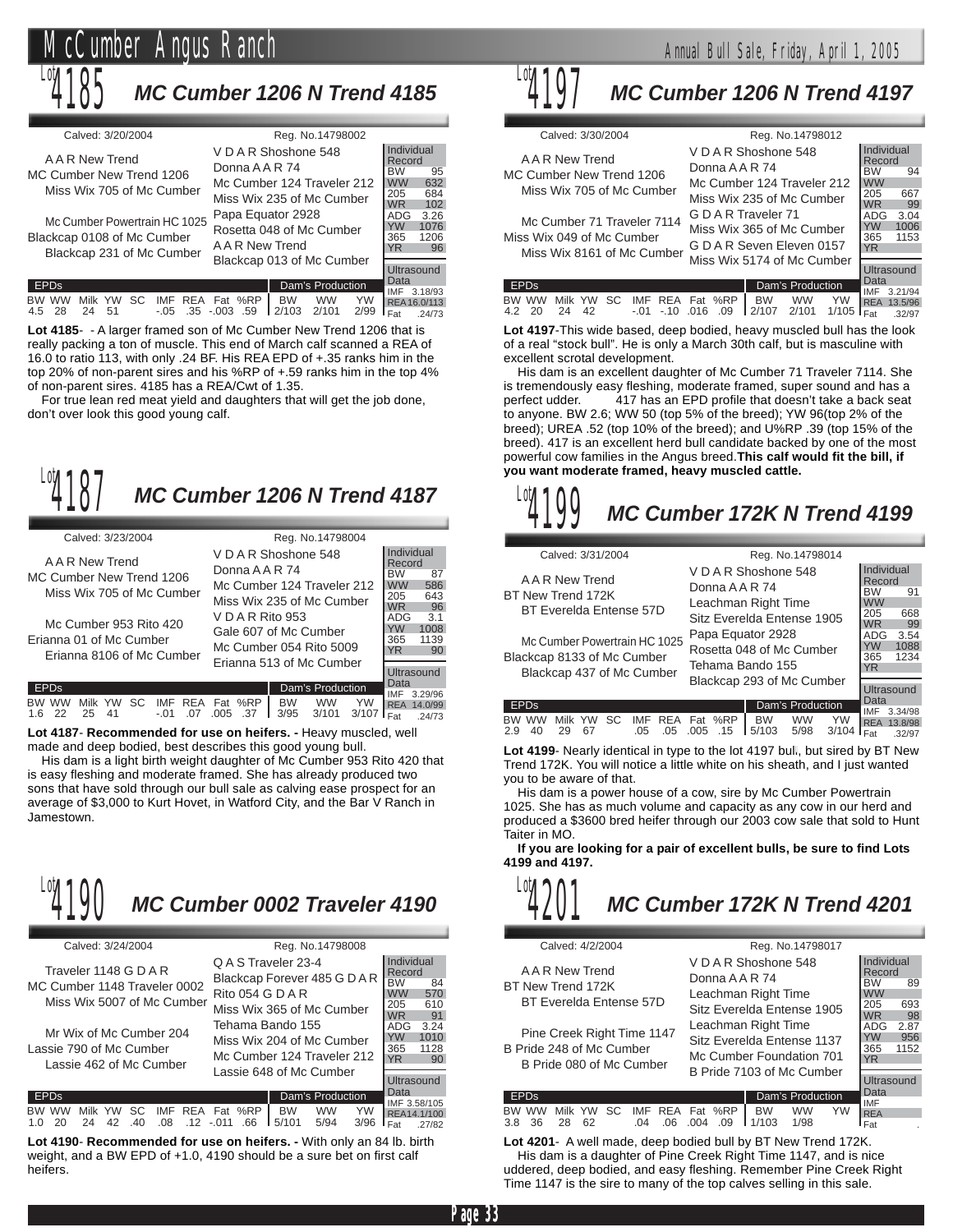#### *MC Cumber 172K N Trend 4204*  $^{Lot}4204$ Calved: 4/6/2004 Reg. No.14798020

| A A R New Trend               | Individual<br>VDAR Shoshone 548<br>Record<br>Donna A A R 74 |
|-------------------------------|-------------------------------------------------------------|
| BT New Trend 172K             | 97<br>BW                                                    |
| BT Everelda Entense 57D       | Leachman Right Time<br><b>WW</b>                            |
|                               | 205<br>639<br>Sitz Everelda Entense 1905                    |
|                               | 95<br><b>WR</b><br>Papa Equator 2928                        |
| Mc Cumber Powertrain HC 1025  | 3.35<br>ADG<br>YW<br>1022                                   |
| Miss Wix 9166 of Mc Cumber    | Rosetta 048 of Mc Cumber<br>365<br>1175                     |
|                               | Prairie Eden Southern Trend<br><b>YR</b>                    |
| Miss Wix 640 of Mc Cumber     | Miss Wix 051 of Mc Cumber                                   |
|                               | Ultrasound                                                  |
|                               | Data                                                        |
| <b>EPDs</b>                   | Dam's Production<br>IMF                                     |
| SC<br>RFA<br><b>BW</b><br>Fat | <b>YW</b><br><b>BW</b><br><b>WW</b><br>%RP<br><b>REA</b>    |
| 65<br>28<br>4.6<br>39<br>.05  | 4/97<br>.02<br>4/105<br>Fat                                 |

**Lot 4204**- A super stylish, well made April bull calf with plenty of muscle.

#### *Mc Cumber 1206 N Trend 4208* Lot<sub>4208</sub>

| Calved: 4/11/2004                                                                                                                                   |                                                                                                                                                                                                 | Reg. No.14798024                    |                                                                                 |                                 |
|-----------------------------------------------------------------------------------------------------------------------------------------------------|-------------------------------------------------------------------------------------------------------------------------------------------------------------------------------------------------|-------------------------------------|---------------------------------------------------------------------------------|---------------------------------|
| AAR New Trend<br>MC Cumber New Trend 1206<br>Miss Wix 705 of Mc Cumber<br>Mc Cumber Equator 6122<br>Gale 8124 of Mc Cumber<br>Gale 229 of Mc Cumber | VDAR Shoshone 548<br>Donna A A R 74<br>Mc Cumber 124 Traveler 212<br>Miss Wix 235 of Mc Cumber<br>Papa Equator 2928<br>Miss Wix 365 of Mc Cumber<br>VDAR New Trend 315<br>Gale 413 of Mc Cumber |                                     | Individual<br>Record<br><b>BW</b><br><b>WW</b><br>205<br><b>WR</b><br>ADG<br>YW | 95<br>669<br>99<br>3.25<br>1020 |
|                                                                                                                                                     |                                                                                                                                                                                                 |                                     | 365<br>YR<br><b>Ultrasound</b>                                                  | 1189                            |
| <b>EPD<sub>s</sub></b>                                                                                                                              |                                                                                                                                                                                                 | <b>Dam's Production</b><br>$\cdots$ | Data<br>IMF                                                                     |                                 |

**Lot 4208**- This April calf had an actual REA of 13.5, which figured on a BW WW Milk YW SC IMF REA Fat %RP BW WW 3.4 26 22 54 BW<br>5/102 REA ...<br>Fat .

REA/cwt basis is 1.47, which would indicate that for his size he has a tremendous amount of muscle.

His dam is an easy fleshing, excellent uddered daughter of the 5 star tenderness bull Mc Cumber Equator 6122.

**If you need to add some muscle to a set of calves this bull will definitely do that.**



| <u>MC Cumber 701 Foundation 030</u> | - 3 |
|-------------------------------------|-----|
| B Pride 488 of Mc Cumber            |     |
| Sitz SI S Rainmaker 7506            |     |

Sitz S L S Rainmaker 7596 SLS Barbara Perfection 2571<br>Erianna 020 of Mc Cumber Mc Cumber 124 Traveler 212<br>Erianna 880 of Mc Cumber Erianna 250 of Mc Cumber

| Mc Cumber Foundation 701                                 | Mc Cumber 124 Traveler 212<br>Miss Wix 235 of Mc Cumber | Individual<br>Record |      |
|----------------------------------------------------------|---------------------------------------------------------|----------------------|------|
| Mc Cumber 701 Foundation 050<br>B Pride 488 of Mc Cumber |                                                         | <b>BW</b>            | 97   |
|                                                          | VDAR Rito 953                                           | <b>WW</b>            |      |
|                                                          | B Pride 084 of Mc Cumber                                | 205                  | 620  |
|                                                          |                                                         | <b>WR</b>            | 92   |
| Sitz S L S Rainmaker 7596                                | G D A R Rainmaker 340                                   | l ADG                | 3.26 |
|                                                          | CLC Dorboro Dorfootion 2571                             | $\sqrt{W}$           | 966  |



**Lot 4209**- This mid April calf has the look of a herd bull. He catches your eye with his super structure and big, expressive butt end. His dam is a powerful daughter of Sitz Rainmaker 7596 and is a maternal sister to the dam of Lot 422. She has already produced a \$2600 dollar bred heifer that sold through our 2003 cow sale.

**Don't overlook these good young bulls. If we didn't think they were GOOD BULLS we would have cut them last fall.**



*maternal brother to lots 4110 and 4111 who sold last year for \$11,000.00*



**Lot 4212**- **Recommended for use on heifers. -** Another well made, deep bodied cow maker. His dam is a maternal sister to last year's 2<sup>nd</sup> high selling bull, Mc Cumber 7078 VRD 3116. His sire, Mc Cumber 701 Foundation 050, has been used here as a clean-up bull after AI and is leaving an excellent set of problem free, low maintenance daughters.



*paternal grand sire of lots 4209 and 4212*

### Annual Bull Sale, Friday, April 1, 2005 Metal Annual Bull Sale, Friday, April 1, 2005

365 1142 YR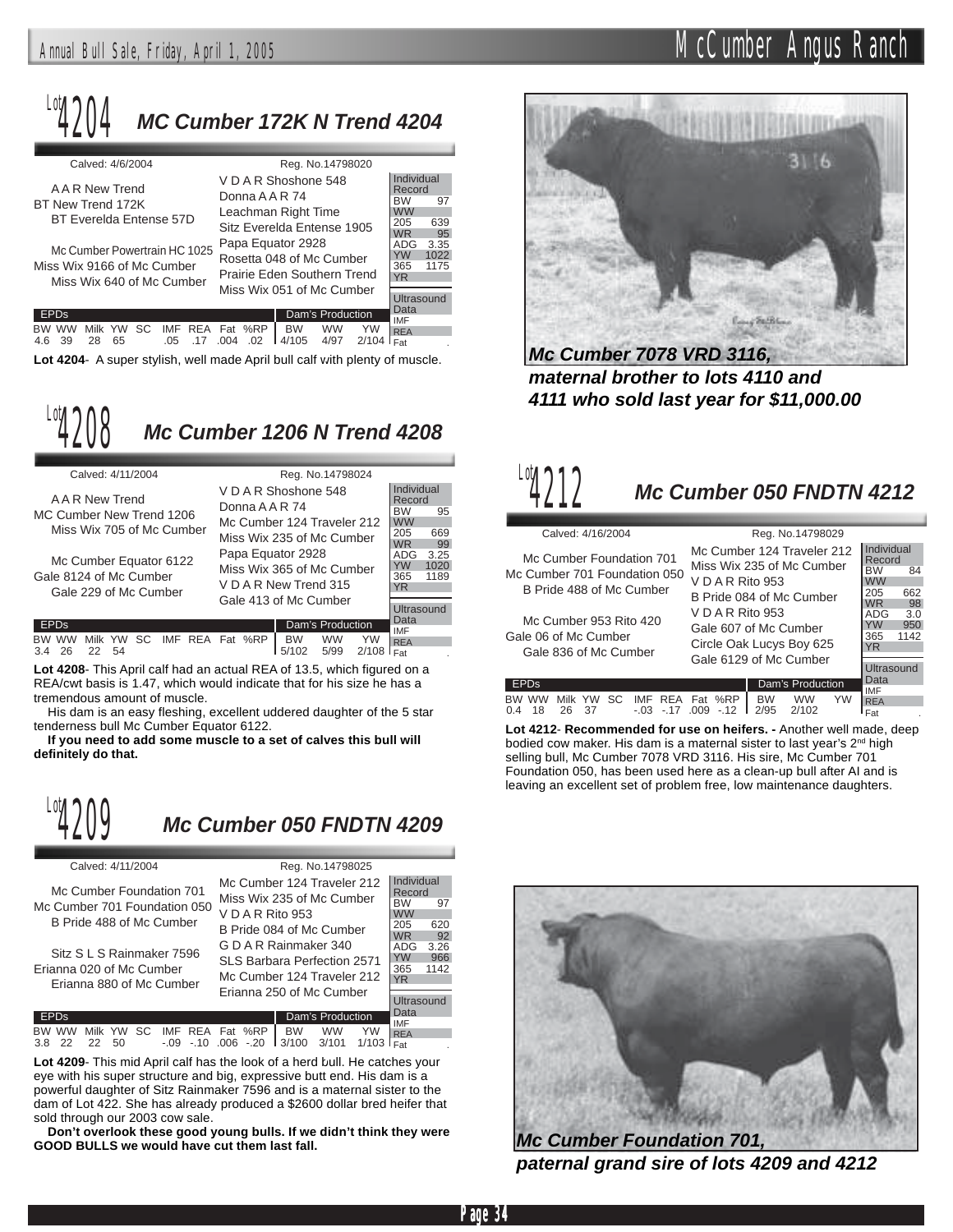### *Angus Source Rebate Available from Mc Cumber Angus Ranch!*

As a new program for our customers, Mc Cumber Angus Ranch is pleased to offer 30 free AngusSource tags/enrollments for each bull purchased from us in the past two years. These tags should be used for calves sired by Mc Cumber Angus Ranch bulls, and tags must be purchased and applied in 2004. The tags cost \$1.00 each, and Mc Cumber Angus Ranch will rebate this on each qualifying tag.

To participate in the AngusSource program, commercial customers must first complete the "Beef Improvement Records" enrollment form, available in printed form from the American Angus Association (AAA), or online at www.angussource.com. Tags may then be ordered in one of two ways…on www.angussource.com or by calling the AAA. Allow at least two weeks for tag orders to be processed and shipped to you.

After tags have been ordered, FAX or mail a copy of the AAA receipt/invoice (you will receive this from the AAA a few days after your order is processed) to Mc Cumber Angus Ranch. If you are using bulls not purchased from Mc Cumber Angus Ranch, please indicate the total number of tags ordered for Mc Cumber Angus Ranch -sired calves only, and we will send you a check for these tags.

For more information on the AngusSource program, contact the AAA Commercial Programs department at 816-383-5100 or go to www.angussource.com. Thank you for your continued use of Mc Cumber Angus Ranch genetics!



AngusSource enables producers to convey the valuable source, genetic and management information about their Angus-influenced commercial feeder calves and replacement heifers to prospective buyers.

Step 1 Enroll in AngusSource via www.angussource.com or with a printed enrollment form (available by calling American Angus Association office). THIS INFORMATION MUST BE SUBMITTED PRIOR TO FIRST TAG ORDER.

Step 2 Enroll cattle and order tags via www.angussource.com or by calling AAA office. Allow 2 weeks for printing and delivery. Enrollment fee: \$1 per tag

- Step 3 Tag calves. Tags should only be used for calves whose sire or maternal grandsire is a registered Angus bull. Calves should be at least 50% Angus and tagged prior to shipping from farm or ranch of origin.
- Step 4 Enter marketing information about the health, management and sale date/location.

Step 5 Market cattle through an auction, video or direct by using the printed AngusSource Marketing Document to convey the valuable information to potential buyers.



For more information, contact the AAA Commercial Programs Department at 816-383-5100 or angussource@angus.org.